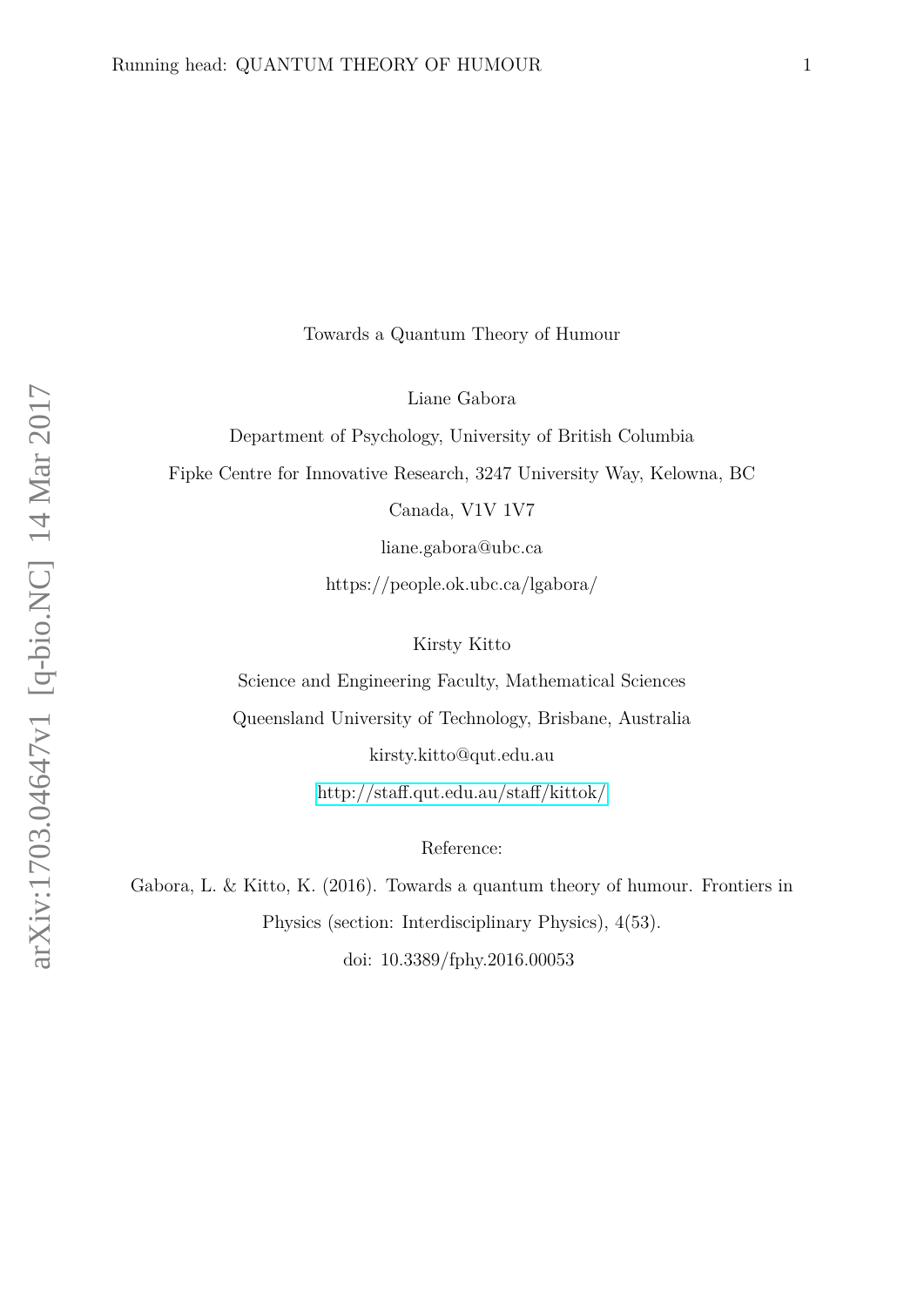## Abstract

This paper proposes that cognitive humour can be modelled using the mathematical framework of quantum theory, suggesting that a Quantum Theory of Humour (QTH) is a viable approach. We begin with brief overviews of both research on humour, and the generalized quantum framework. We show how the bisociation of incongruous frames or word meanings in jokes can be modelled as a linear superposition of a set of basis states, or possible interpretations, in a complex Hilbert space. The choice of possible interpretations depends on the context provided by the set-up versus the punchline of a joke. We apply QTH first to a verbal pun, and then consider how this might be extended to frame blending in cartoons. An initial study of 85 participant responses to 35 jokes (and a number of variants) suggests that there is reason to believe that a quantum approach to the modelling of cognitive humour is a viable new avenue of research for the field of quantum cognition.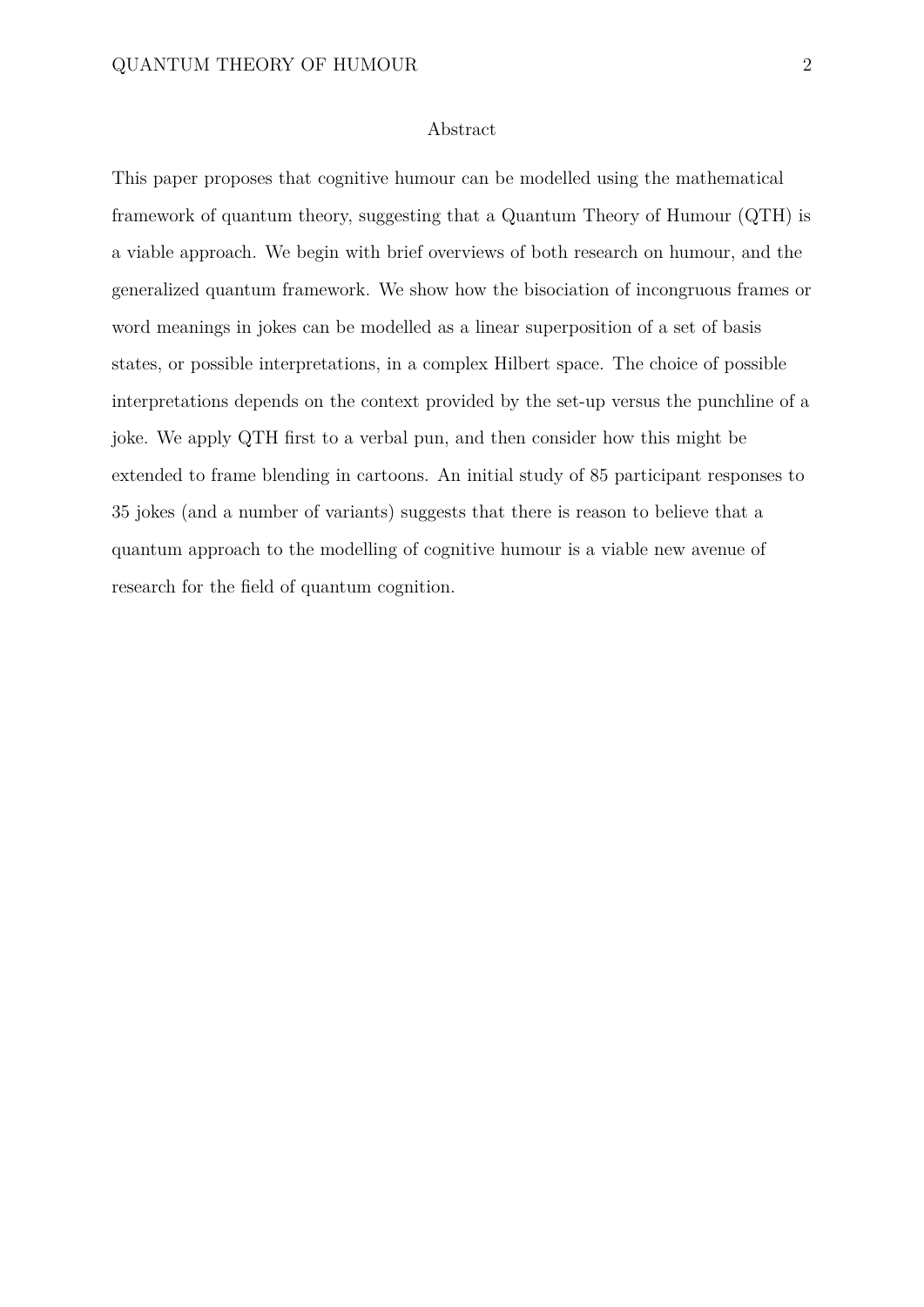Towards a Quantum Theory of Humour

# **Introduction**

Humour has been called the "killer app" of language [\[1\]](#page-23-0); it showcases the speed, playfulness, and flexibility of human cognition, and can instantaneously put people in a positive mood. For over a hundred years scholars have attempted to make sense of the seemingly nonsensical cognitive processes that underlie humour. Despite considerable progress with respect to categorizing different forms of humour (e.g., such as irony, jokes, cartoons, and slapstick) and understanding what people find funny, there has been little investigation of the question: What kind of formal theory do we need to model the cognitive representation of a joke at the instant it is understood?

This paper attempts to answer this question with a new model of humour that uses a generalization of the quantum formalism. The last two decades have witnessed an explosion of applications of these formalisms to psychological phenomena that feature ambiguity and/or contextuality [\[2,](#page-23-1) [3,](#page-23-2) [4\]](#page-23-3). Many different psychological phenomena have been studied, including the combination of words and concepts [\[5,](#page-23-4) [6,](#page-23-5) [7,](#page-24-0) [8,](#page-24-1) [9,](#page-24-2) [10\]](#page-24-3), similarity and memory [\[11,](#page-24-4) [12\]](#page-24-5), information retrieval [\[13,](#page-25-0) [14\]](#page-25-1), decision making and probability judgement errors [\[15,](#page-25-2) [16,](#page-25-3) [17,](#page-25-4) [18,](#page-25-5) [19\]](#page-25-6), vision [\[20,](#page-26-0) [21\]](#page-26-1), sensation–perception [\[22\]](#page-26-2), social science [\[23,](#page-26-3) [24\]](#page-26-4), cultural evolution [\[25,](#page-26-5) [26\]](#page-27-0), and creativity [\[27,](#page-27-1) [28\]](#page-27-2).

These quantum inspired approaches make no assumption that phenomena at the quantum level affect the brain; they draw solely on abstract formal structures that, as it happens, found their first application in quantum mechanics. The common approach is to utilize the structurally different nature of quantum probability. While in classical probability theory events are drawn from a common sample space, quantum models define states and variables with reference to a context, represented using a basis in a Hilbert space. This results in behaviour such as interference, superposition and entanglement, and ambiguity with respect to the outcome is resolved with a quantum measurement and a collapse to a definite state.

This makes the quantum inspired approach an interesting new candidate for a theory of humour. Humour often involves ambiguity due to the presence of incongruous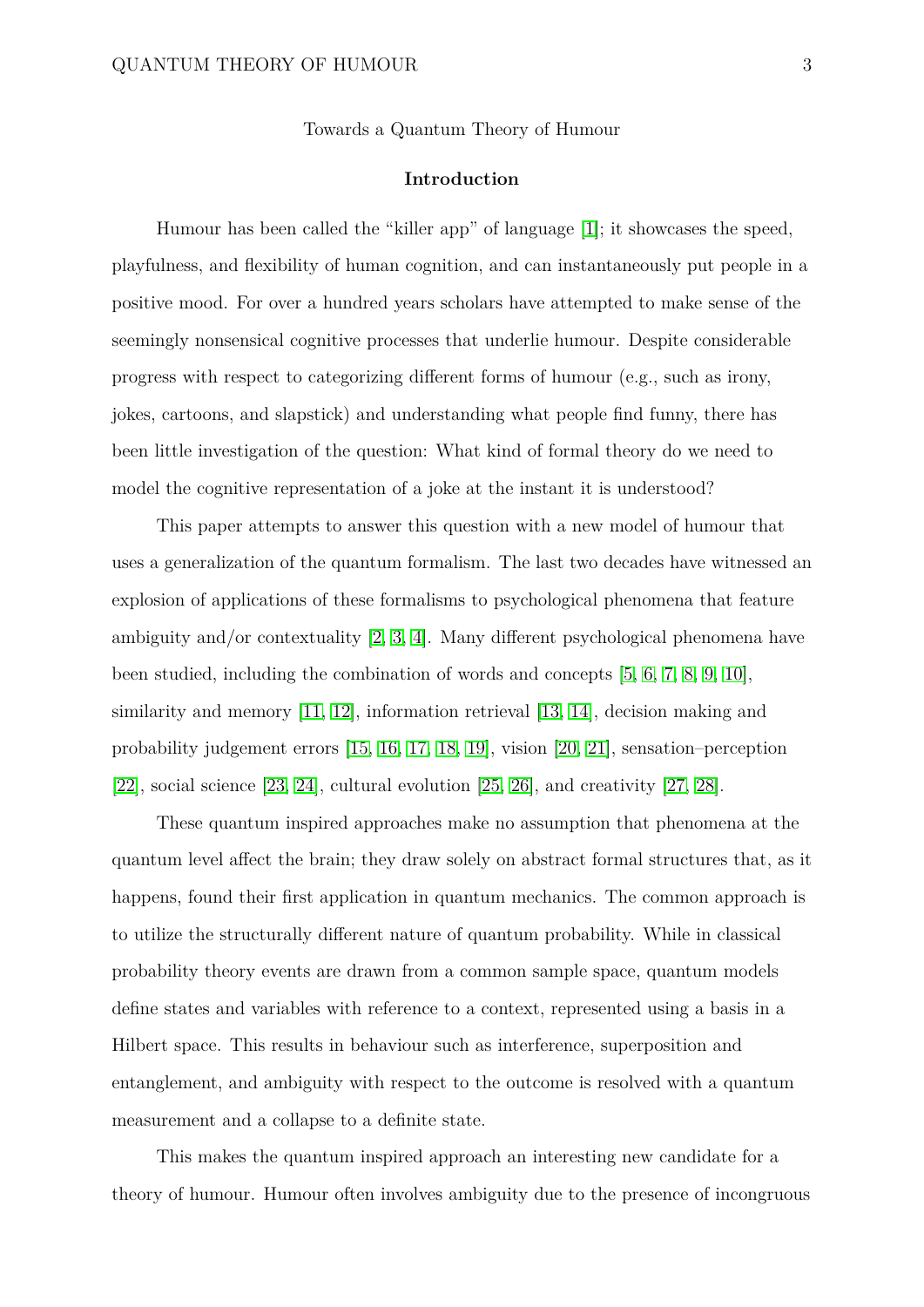schemas: internally coherent but mutually incompatible ways of interpreting or understanding a statement or situation. As a simple example, consider the following pun:

"Time flies like an arrow. Fruit flies like a banana."

This joke hangs on the ambiguity of the phrase FRUIT FLIES, where the word FLIES can be either a verb or a noun. As a verb, FLIES means "to travel through the air". However, as a noun, FRUIT FLIES are "insects that eat fruit". Quantum formalisms are highly useful for describing cognitive states that entail this form of ambiguity. This paper will propose that the quantum approach enables us to naturally represent the process of "getting a joke".

We start by providing a brief overview of the relevant research on humour.

## **Brief Background in Humour Research**

Even within psychology, humour is approached from multiple directions. Social psychologists investigate the role of humour in establishing, maintaining, and disrupting social cohesion and social status, developmental psychologists investigate how the ability to understand and generate humour changes over a lifetime, and health psychologists investigate possible therapeutic aspects of humour. This paper deals solely with the cognitive aspect of humour. Much cognitive theorizing about humour assumes that it is driven by the simultaneous perception [\[29,](#page-27-3) [30\]](#page-27-4) or 'bisociation' [\[31\]](#page-27-5) of incongruent *schemas*. Schemas can be either static *frames*, as in a cartoon, or dynamically unfolding *scripts*, as in a pun. For example, in the "time flies" joke above, interpreting the phrase FRUIT FLIES as referring to the insect is incompatible with interpreting it as food travelling through the air. Incongruity is generally accompanied by the violation of expectations and feelings of surprise. While earlier approaches posited that humour comprehension involves the *resolution* of incongruous frames or scripts [\[32,](#page-27-6) [33\]](#page-27-7), the notion of resolution often plays a minor role in contemporary theories, which tend to view the punchline as activating multiple schemas simultaneously and thereby underscoring ambiguity (e.g., Martin [\[34\]](#page-28-0); McGraw and Warren [\[35\]](#page-28-1)).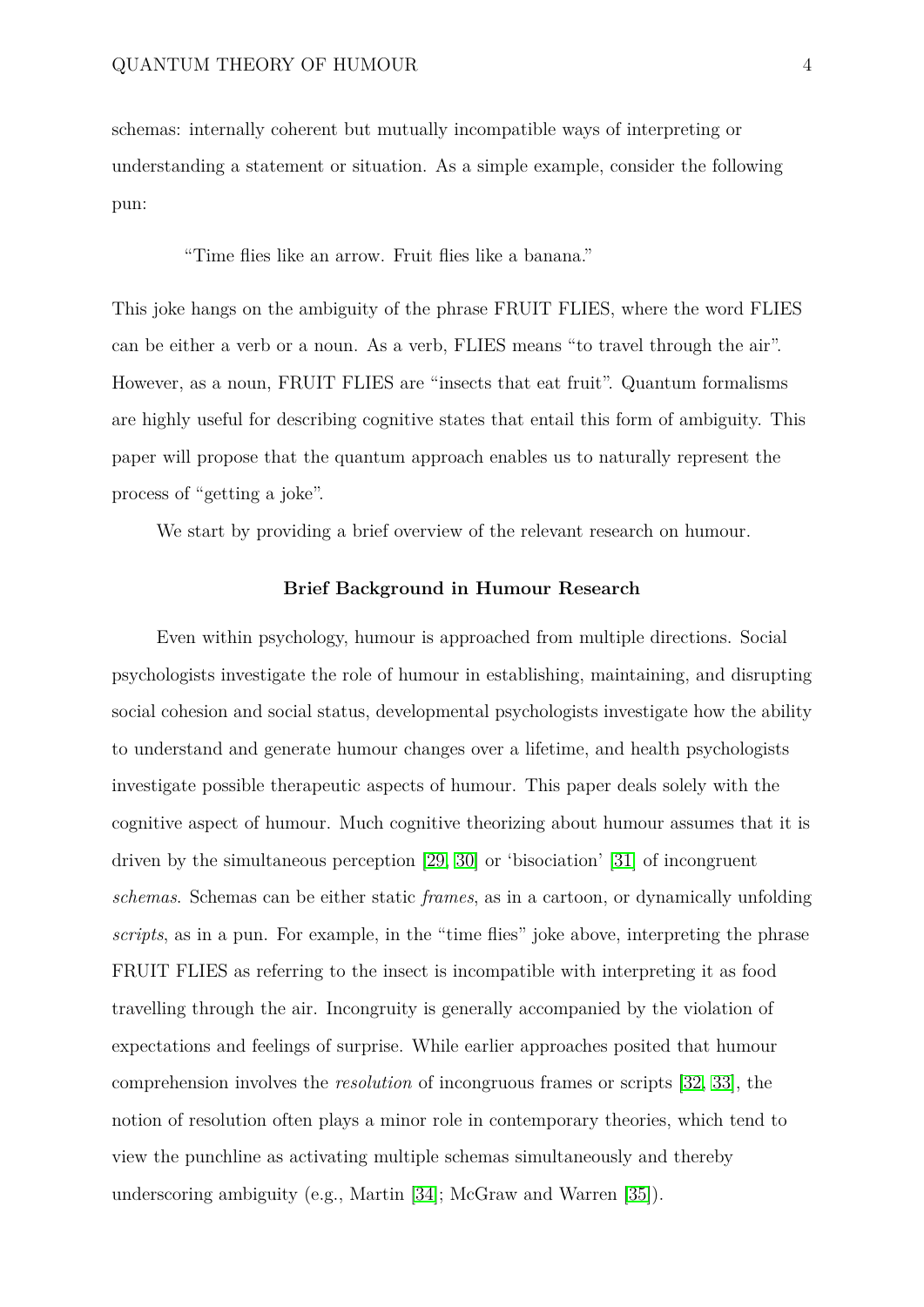# QUANTUM THEORY OF HUMOUR 5

There are computational models of humour detection and understanding (e.g., Reyes et al. [\[36\]](#page-28-2)), in which the interpretation of an ambiguous word or phrase generally changes as new surrounding contextual information is parsed. For example, in the "time flies" joke, this kind of model would shift from interpreting FLIES as a verb to interpreting it as a noun. There are also computational models of humour that generate jokes through lexical replacement; for example, by replacing a 'taboo' word with a similar-sounding innocent word (e.g.,[\[37\]](#page-28-3);Valitutti et al. [\[38\]](#page-28-4)). These computational approaches to humour are interesting, and occasionally generate jokes that are laugh-worthy. However, while they tell us something about humour, we claim that they do not provide an accurate model of the cognitive state of a human mind at the instant of perceiving a joke. As mentioned above, humour psychologists believe that humour often involves not just shifting from one interpretation of an ambiguous stimulus to another, but simultaneously holding in mind the interpretation that was perceived to be relevant during the set-up and the interpretation that is perceived to be relevant during the punchline. For this reason, we turned to the generalized quantum formalism as a possible approach for modelling the cognitive state of holding two schemas in mind simultaneously.

#### **Brief Background in Generalized Quantum Modeling**

Classical probability describes events by considering subsets of a common sample space [\[39\]](#page-28-5). That is, considering a set of elementary events, we find that some event *e* occurred with probability *pe*. Classical probability arises due to a lack of knowledge on the part of the modeller. The act of measurement merely reveals an existing state of affairs; it does not interfere with the results.

In contrast, quantum models use variables and spaces that are defined with respect to a particular context (although this is often done implicitly). Thus, in specifying that an electron has spin 'up' or 'down', we are referring to experimental scenarios (e.g., Stern-Gerlach arrangements and polarizers) that denote the context in which a measurement occurred. This is an important subtlety, as many experiments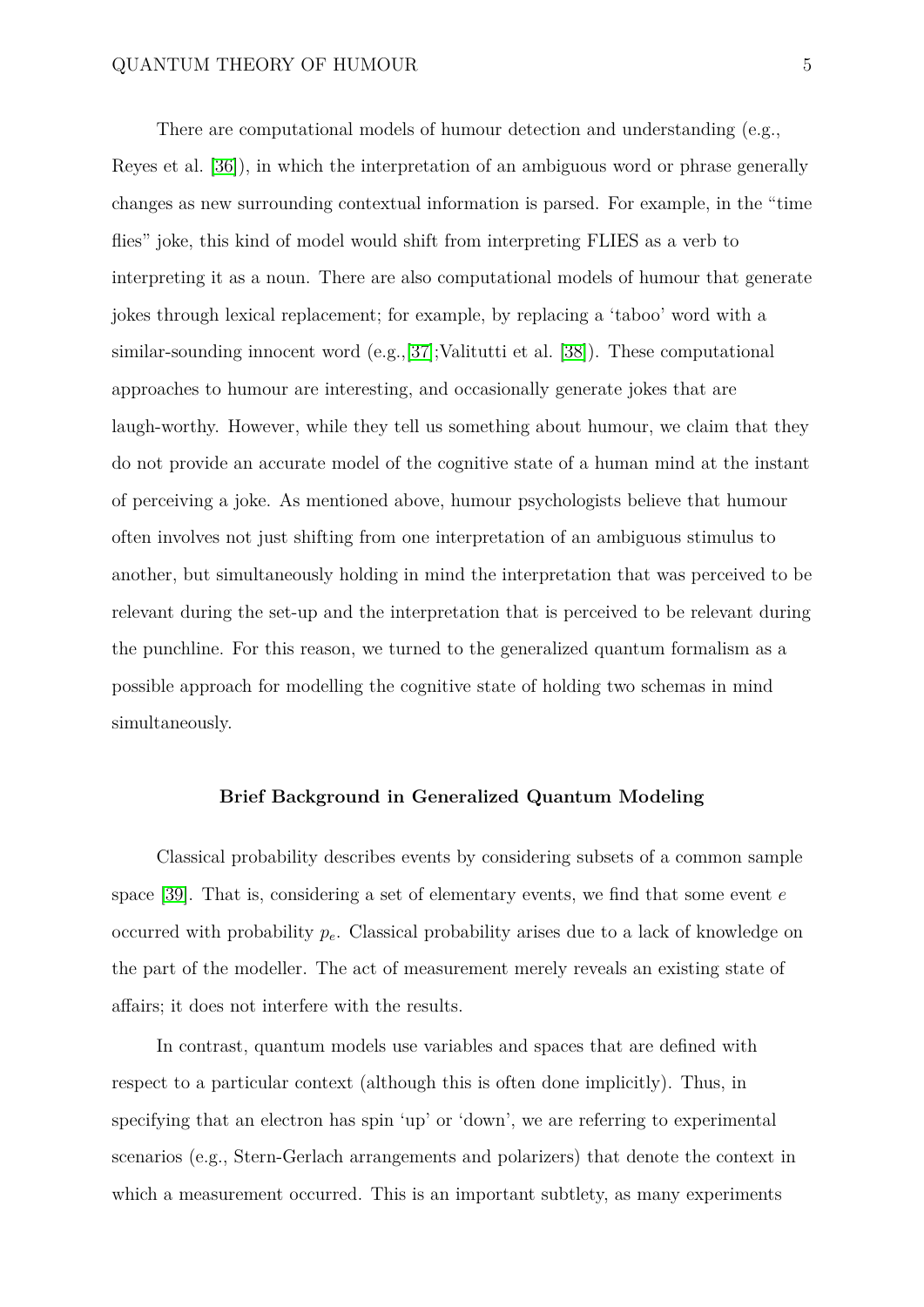have shown that it is impossible to attribute a pre-existing reality to the state that is measured; measurement necessarily involves an interaction between a state and the context in which it is measured, and this is traditionally modelled in quantum theory using the notion of projection. The *state*  $|\Psi\rangle$  representing some aspect of interest in our system is written as a linear superposition of a set of *basis states*  $\{|\phi_i\rangle\}$  in a *Hilbert space* H which allows us to define notions such as distance and inner product. In creating this superposition we weight each basis state with an amplitude term, denoted  $a_i$ , which is a complex number representing the contribution of a component basis state  $|\phi_i\rangle$  to the state  $|\Psi\rangle$ . Hence  $|\Psi\rangle = \sum_i a_i |\phi_i\rangle$ . The square of the absolute value of the amplitude equals the probability that the state changes to that particular basis state upon measurement. This non-unitary change of state is called *collapse*. The choice of basis states is determined by the *observable*,  $\hat{O}$ , to be measured, and its possible outcomes  $o_i$ . The basis states corresponding to an observable are referred to as *eigenstates*. Observables are represented by self-adjoint operators on the Hilbert space. Upon *measurement*, the state of the entity is projected onto one of the eigenstates.

It is also possible to describe combinations of two entities within this framework, and to learn about how they might influence one another, or not. Consider two entities *A* and *B* with Hilbert spaces  $\mathcal{H}_{\mathcal{A}}$  and  $\mathcal{H}_{\mathcal{B}}$ . We may define a basis  $|i\rangle_A$  for  $\mathcal{H}_{\mathcal{A}}$  and a basis  $|j\rangle_B$  for  $\mathcal{H}_B$ , and denote the amplitudes associated with the first as  $a_i^A$  and the amplitudes associated with the second as  $a_j^B$ . The Hilbert space in which a composite of these entities exists is given by the tensor product  $\mathcal{H}_{\mathcal{A}} \otimes \mathcal{H}_{\mathcal{B}}$ . The most general state in  $\mathcal{H}_{\mathcal{A}} \otimes \mathcal{H}_{\mathcal{B}}$  has the form

$$
|\Psi\rangle_{AB} = \sum_{i,j} a_{ij} |i\rangle_A \otimes |j\rangle_B \tag{1}
$$

This state is separable if  $a_{ij} = a_i^A a_j^B$ . It is inseparable, and therefore an entangled state, if  $a_{ij} \neq a_i^A a_j^B$ .

In some applications the procedure for describing entanglement is more complicated than what is described here. For example, it has been argued that the quantum field theory procedure, which uses Fock space to describe multiple entities, gives a kind of internal structure that is superior to the tensor product for modelling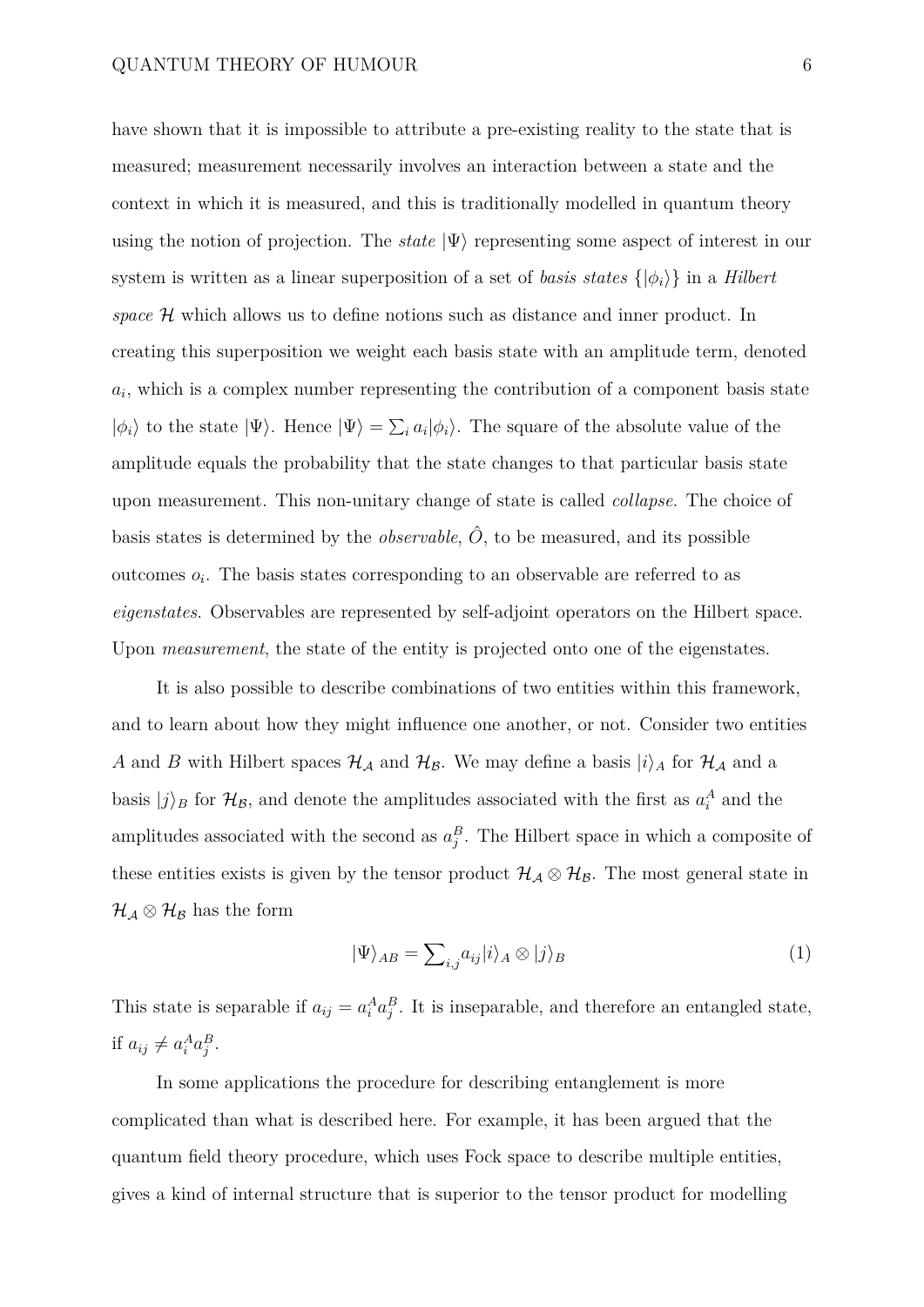# QUANTUM THEORY OF HUMOUR 7

concept combination [\[5\]](#page-23-4). Fock space is the direct sum of tensor products of Hilbert spaces, so it is also a Hilbert space. For simplicity, this initial application of the quantum formalsm to modelling humour will omit such refinements, but such a move may become necessary in further developments of the model.

Quantum models can be useful for describing situations involving *potentiality*, in which change of state is nondeterministic and contextual. The concept of potentiality has broad implications across the sciences; for example, every biological trait not only has direct implications for existing phenotypic properties such as fitness, but both enables and constrains potential future evolutionary changes for a given species. The quantum approach been used to model the biological phenomenon of *exaptation* wherein a trait that originally evolved for one purpose is co-opted for another (possibly after some modification) [\[40\]](#page-29-0). The term *exaptation* was coined by Gould and Vrba [\[41\]](#page-29-1) to denote what Darwin referred to as *preadaptation*. [1](#page-6-0) Exaptation occurs when selective pressure causes this potentiality to be exploited. Like other kinds of evolutionary change, exaptation is observed across all levels of biological organization, i.e., at the level of genes, tissue, organs, limbs, and behavior. Quantum models have also been used to model the cultural analog of exaptation, wherein an idea that was originally developed to solve one problem is applied to a different problem [\[40\]](#page-29-0). For example, consider the invention of the tire swing. It came into existence when someone re-conceived of a tire as an object that could form the part of a swing that one sits on. This re-purposing of an object designed for one use for use in another context is referred to as *cultural exaptation*. Much as the current structural and material properties of an organ or appendage constrain possible re-uses of it, the current structural and material properties of a cultural artefact (or language, or art form, etc.) constrain possible re-uses of it. Here, we suggest that incongruity humour constitutes another form of exaptation; an ambiguous word, phrase, or situation, that was initially interpreted one way is revealed to have a second, incongruous interpretation.

<span id="page-6-0"></span><sup>1</sup>The terms *exaptation*, *preadaptation* and *co-option* are often used interchangeably.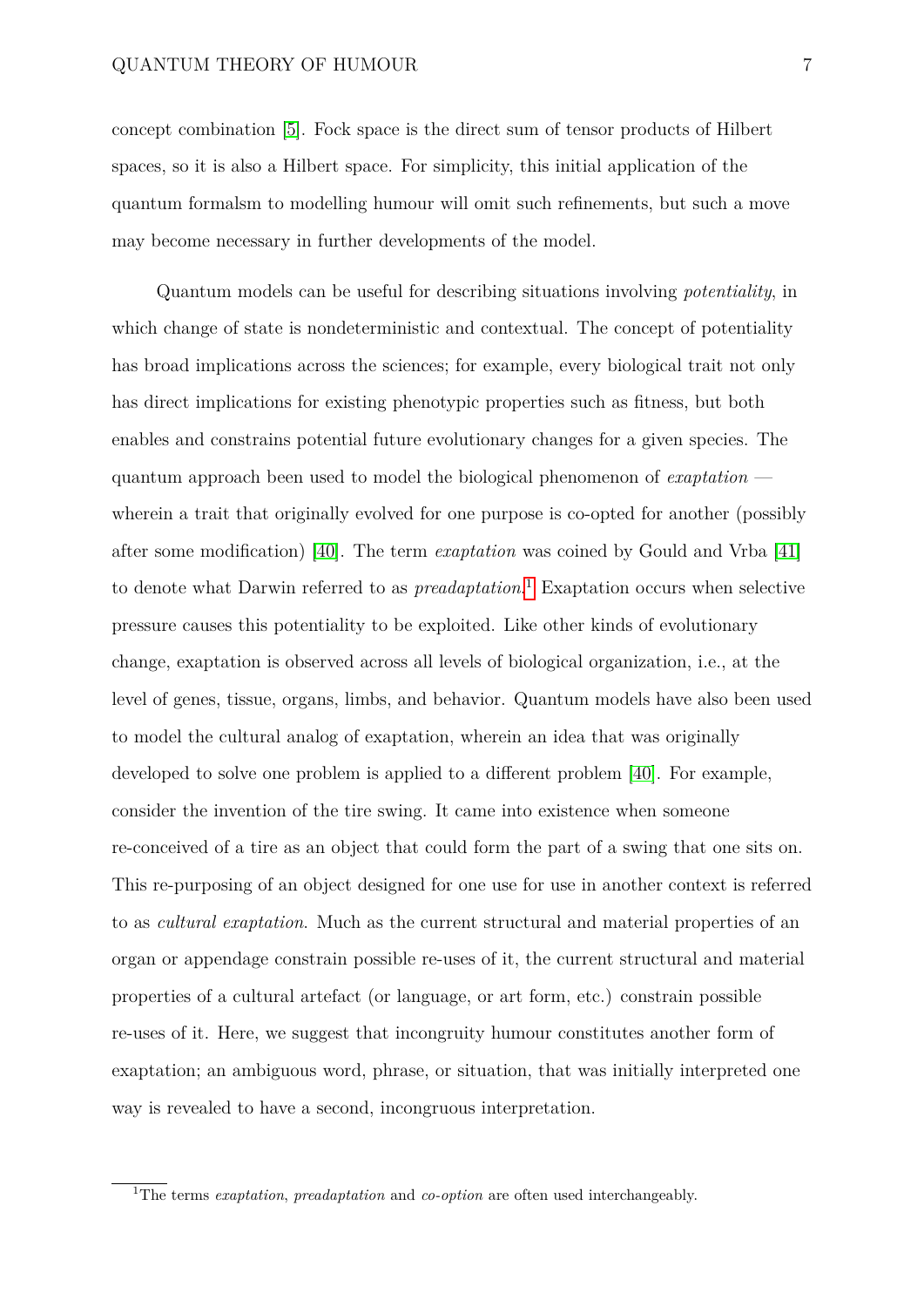## **A Quantum Inspired Model of Humour**

A quantum theory of humour (QTH) could potentially inherit several core of from previous cognitive theories of humour while providing a unified underlying model. Considering the past work discussed in section , it seems reasonable to focus on the notion that cognitive humour involves an ambiguity brought on by the bisociation of internally consistent but mutually incongruous schemas. Thus, cognitive humour appears to arise from the double think that is brought about by being forced to reconsider some currently held interpretation of a joke within the light of new information: a frame shift. Such an insight opens up humour to quantum-like models, as a frame shift of an ambiguous concept is well modelled by the notion of a quantum superposition described using two sets of incompatible basis states within some underlying Hilbert space structure.

In what follows we shall introduce some features that would be required in a formal QTH as we start to sketch out a preliminary quantum inspired model of humour. This initial model provided enough insight to formulate an experimental procedure aimed at discovering whether humour was likely to behave in a quantum-like manner. A preliminary study is introduced in section , which has provided insights and opened up a rich set of avenues for future investigation. Thus, this paper is a first step towards the development of a formal theory for a field that to date has not been well modelled.

#### **The Mathematical Structure of QTH**

We start our journey toward a QTH by building upon an existing model of conceptual combination first proposed by Gabora and Aerts [\[8\]](#page-24-1): the State–COntext–Property (SCOP) model. As per the standard approach used in most quantum-like models of cognition,  $|\Psi\rangle$  represents the state of an ambiguous element, be it a word, phrase, object, or something else, and its different possible interpretations are represented by basis states. Core to the SCOP model is a treatment of the context in which every measurement of a state occurred, and the resultant property that was measured. These three variables are stored as a triple in a lattice.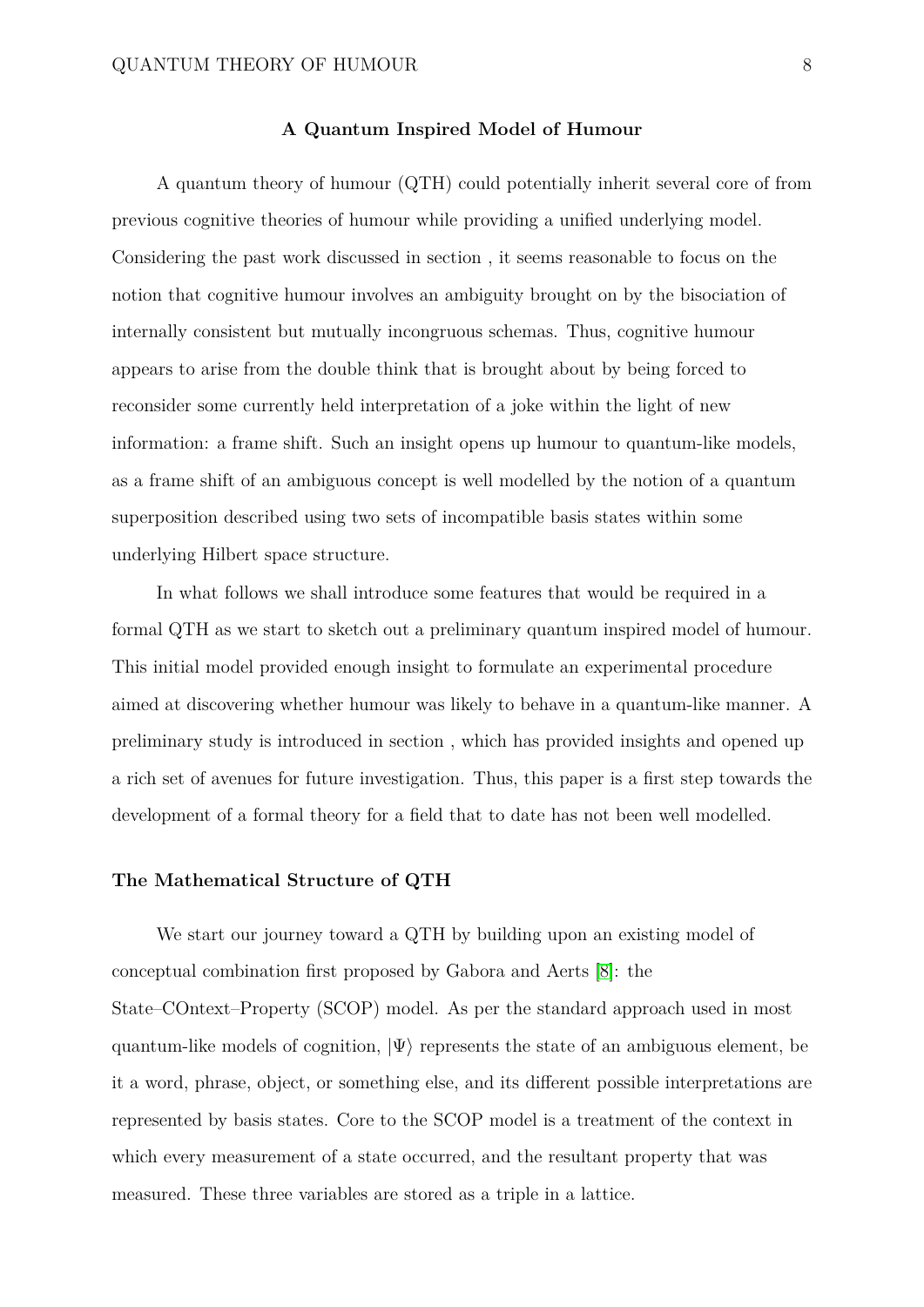**The State Space.** Following Aerts and Gabora [\[6\]](#page-23-5), the set of all possible interpretation states for the ambiguous element of a joke is given by a state space  $\Sigma$ . Specific interpretations of a joke are denoted by  $|p\rangle, |q\rangle, |r\rangle, \dots \in \Sigma$  which form a basis in a complex Hilbert space  $\mathcal{H}$ . Before the ambiguous element of the joke is resolved, it is in a state of potentiality, represented by a superposition state of all possible interpretations. Each of these represents a possible understanding arising due to activation of a schema associated with a particular interpretation of an ambiguous word or situation. The interpretations that are most likely are most heavily weighted. The amplitude term associated with each basis state represented by a complex number coefficient *a<sup>i</sup>* gives a measure of how likely an interpretation is given the current contextual information available to the listener. We assume that all basis states have unit length, are mutually orthogonal, and are complete, thus  $\sum_i |a_i|^2 = 1$ .

**The Context.** In the context of a traditional verbal joke the context consists primarily of the setup, and the setup is the only contextual element considered in the study in Section . However, it should be kept in mind that several other contextual factors not considered in our analysis can affect perceived funniness. Prominent amongst these is the delivery; the way in which a joke is delivered can be everything when it comes to whether or not it is deemed funny. Other factors include the surroundings, the person delivering the joke, the power relationships among different members of the audience, and so forth.

As a first step, we might represent the set of possible contexts for a given joke as  $c_i \in \mathcal{C}$ . Each possible interpretation of a joke comes with a set  $f_i \in \mathcal{F}$  of features (or properties), which may be weighted according to their relevance with respect to this contextual information. The *weight* (or renormalized applicability) of a certain property given a specific interpretation  $|p\rangle$  in a specific context  $c_i \in C$  is given by  $\nu$ . For example,  $\nu(p, f_1)$  is the weight of feature  $f_i$  for state  $|p\rangle$ , which is determined by a function from the set  $\Sigma \times \mathcal{F}$  to the interval [0, 1]. We write:

$$
\nu : \Sigma \times \mathcal{F} \to [0, 1]
$$
  
\n
$$
(p, f_i) \mapsto \nu(p, f_i).
$$
\n(2)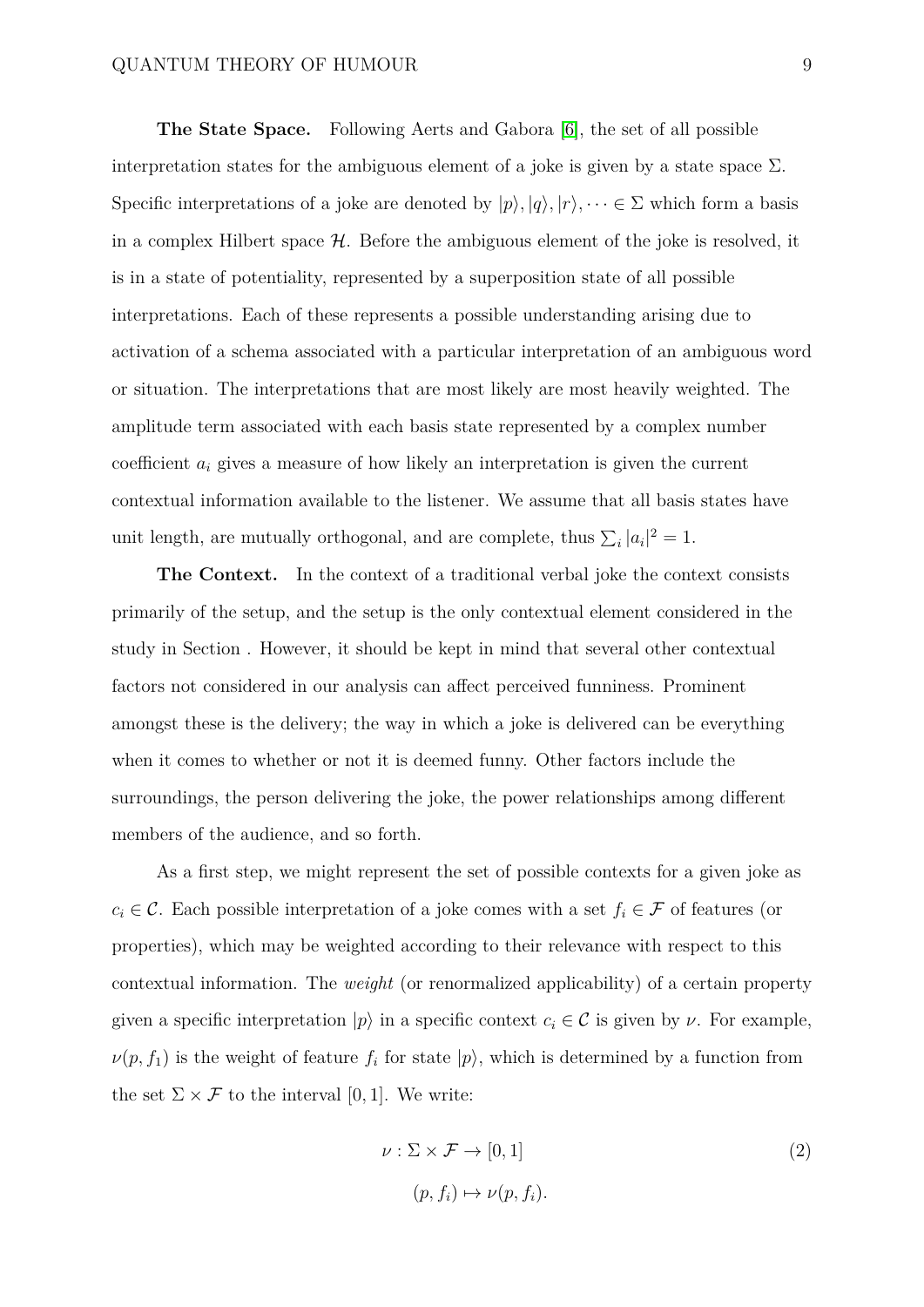**Transition probabilities.** A second function  $\mu$  describes the transition probability from one state to another under the influence of a particular context. For example,  $\mu(q, e, p)$  is the probability that state  $|p\rangle$  under the influence of context  $c_i$ changes to state  $|q\rangle$ . Mathematically,  $\mu$  is a function from the set  $\Sigma \times C \times \Sigma$  to the interval [0, 1], where  $\mu(q, e, p)$  is the probability that state  $|p\rangle$  under the influence of context  $|e\rangle$  changes to state  $|q\rangle$ . We write:

$$
\mu : \Sigma \times C \times \Sigma \to [0, 1]
$$
  

$$
(q, e, p) \mapsto \mu(q, e, p).
$$
 (3)

Thus, a first step towards a full quantum model of humour consists of the 3-tuple  $(\Sigma, \mathcal{C}, \mathcal{F})$ , and the functions  $\nu$  and  $\mu$ . However, we have yet to address the core questions that should be asked of any cognitive theory of humour: what is the underlying cognitive model of the funniness of a joke?

#### **The Humour of a Joke**

As the listener hears a joke, more context is provided, and in our model their understanding (i.e., the cognitive state of the listener) evolves according to the transition probabilities associated with the cognitive state and the emerging context. When the listener interprets the joke the listener is perceiving a bisociation of meaning. That is, the first interpretation that the listener ascribes to the joke changes because two meanings are possible for the core concept in the joke. A projective measurement onto a funniness frame is the mechanism that we use to model the likelihood that a given joke is considered funny.

Thus, in our model, funniness plays the role of a measurement operator, and it is affected by the shift that occurs in the understanding of a joke with respect to two possible framings: one created by the setup, and one by the punchline. The probability of a joke being regarded as funny or not is proportional to the projection of the individual's understanding of the joke  $(\ket{\Psi})$  onto a basis representing funniness. This means that the probability of a joke being considered as funny,  $p_F$  is given by a projection onto the  $|1\rangle$  axis in  $\mathcal{H}_F^2$ , a 2 dimensional Hilbert sub-space where  $|0\rangle$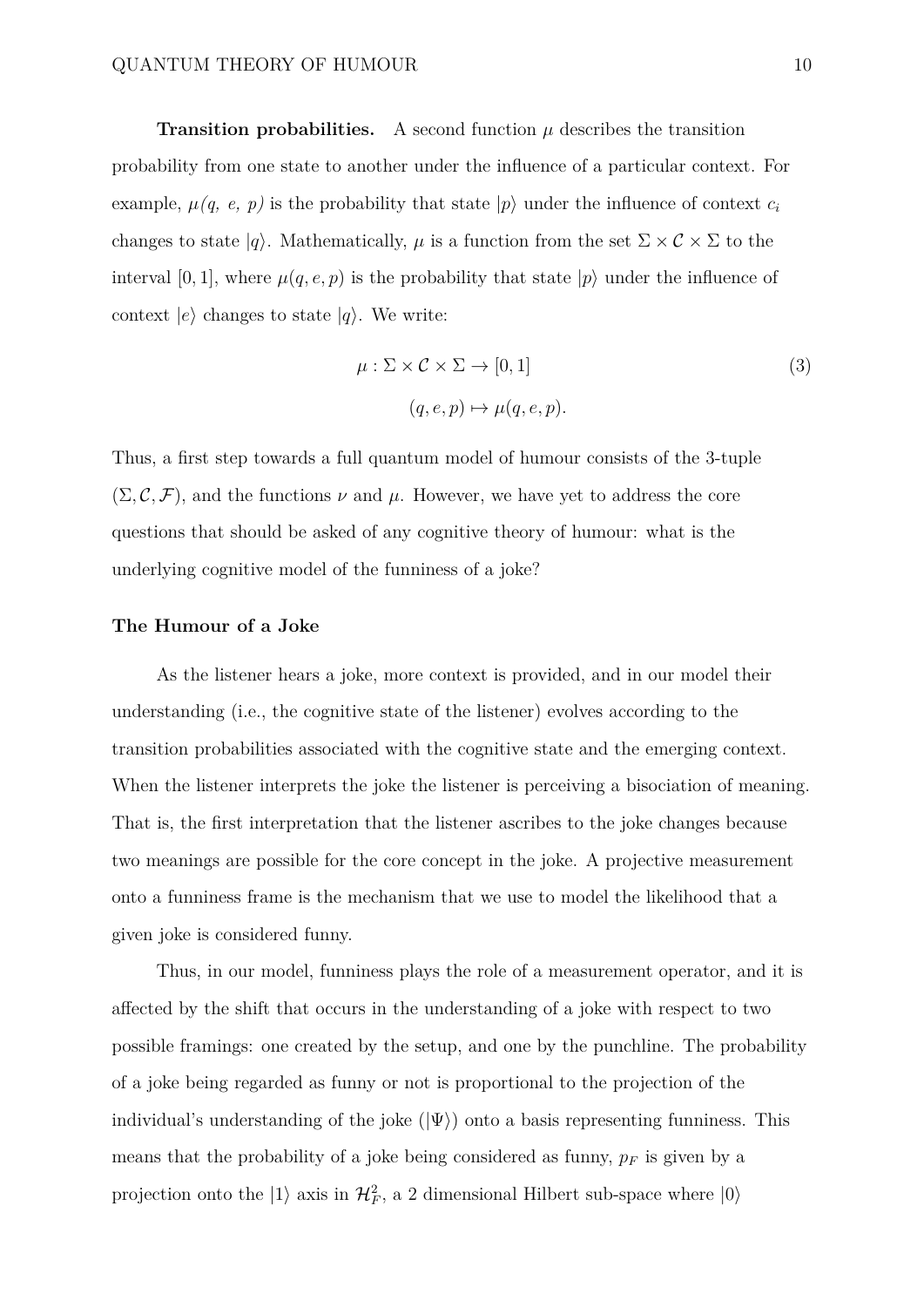represents 'not funny' and  $|1\rangle$  represents 'funny'.

$$
p_F = ||1\rangle\langle 1|\Psi\rangle|^2\tag{4}
$$

Similarly, the probability of a joke being regarded as not funny is represented by

$$
p_{\bar{F}} = ||0\rangle\langle 0|\Psi\rangle|^2. \tag{5}
$$

Note that  $|\Psi\rangle$  evolves as the initial conceptualisation of the joke is reinterpreted with respect to the frame of the punchline. This is a difficult process to model, and we consider the work in this paper to be an early first step towards an eventually more comprehensive theory of humour that includes predictive models.

To start in this journey towards a QTH, we will now present two examples in which two specific instances of humour are considered within the perspective of this basic quantum inspired model. First the approach is applied to a pun. Second, the approach is applied to a cartoon that is a frame blend. Both scenarios will help to deepen our understanding of the significant complexity of humour, and the difficulties associated with creating a mathematical model of this important human phenomenon.

## **Example 1: A Pun**

Consider the pun: "Why was 6 afraid of 7? Because 789." The humour of this pun hinges on the fact that the pronunciation of the number EIGHT, a noun, is identical to that of the verb ATE. We refer to this ambiguous word, with its two possible meanings, as EYT. An individual's interpretation of the word EYT is represented by  $|\Psi\rangle$ , a vector of length equal to 1. This is a linear superposition of basis states in the semantic sub-space  $\mathcal{H}_M^2$  which represents possible states (meanings) of the word EYT: EIGHT or ATE.<sup>[2](#page-10-0)</sup> The interpretation of EYT as a noun, and specifically the number EIGHT, will be denoted by the unit vector  $|n\rangle$ . The verb interpretation, ATE, is denoted by the unit vector  $|v\rangle$ . The set  $\{|n\rangle, |v\rangle\}$  forms a basis in  $\mathcal{H}_M^2$ . Thus, we have now expanded our

<span id="page-10-0"></span><sup>2</sup>We acknowledge that other interpretations are possible, and so this is a simplified model. It is straightforward to extend the model into higher dimensions by adding further interpretations as basis states.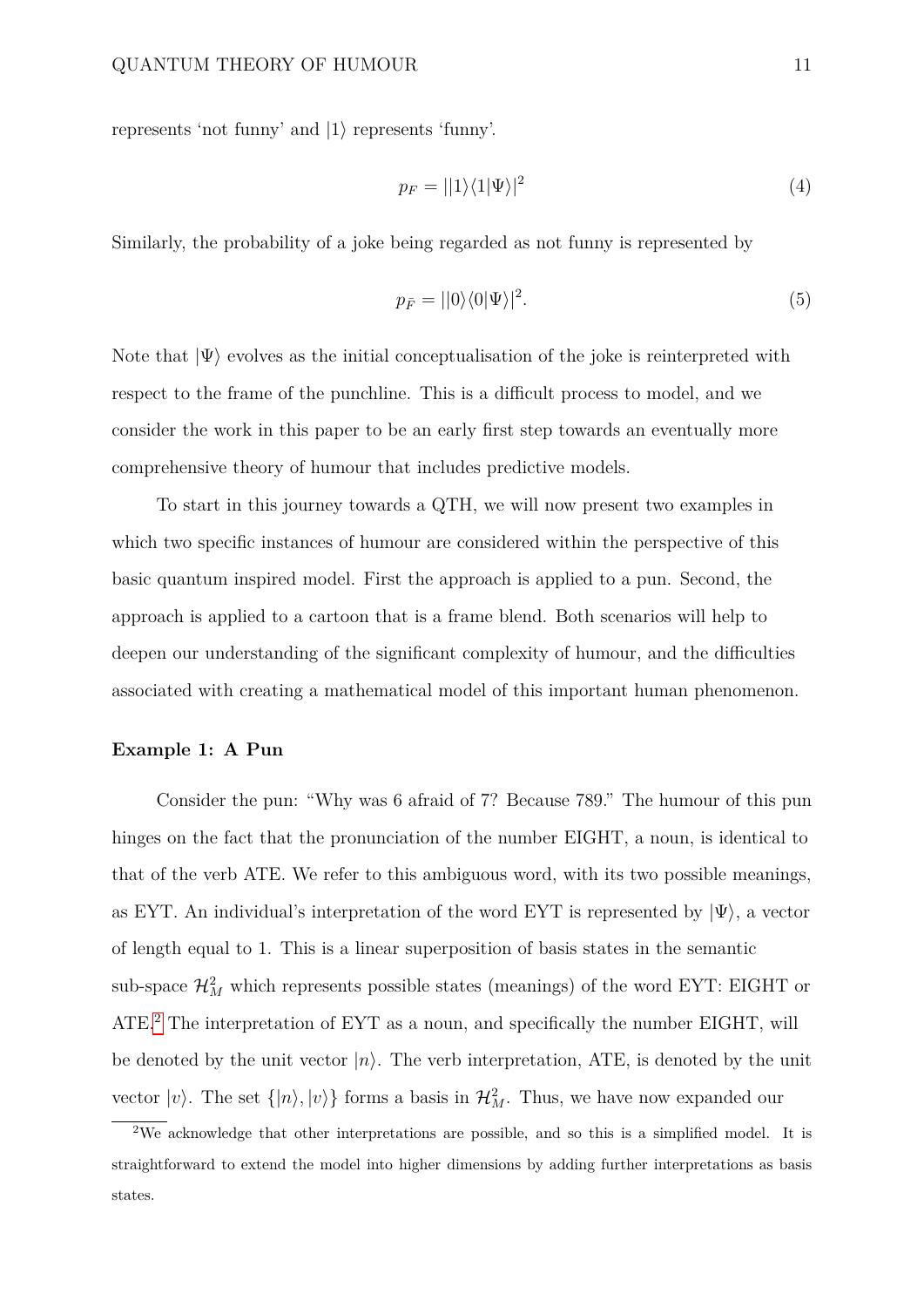original 2-dimensional funniness space with an additional 2-dimensional semantic space, where the full space  $\mathcal{H}^4 = \mathcal{H}_F^2 \otimes \mathcal{H}_M^2$ . We note that these two spaces should not be considered as mutually orthogonal, but that they will overlap. If they were orthogonal then the funniness of a joke would be independent of the interpretation that a person attributes to it.

With this added mathematical structure, we can represent the interpretation of the joke as a superposition state in  $\mathcal{H}^2_M$ 

$$
|\Psi\rangle = a_n |n\rangle + a_v |v\rangle,\tag{6}
$$

where  $a_n$  and  $a_v$  are amplitudes which, when squared, represent the probability of a listener interpreting the joke in a noun or a verb form  $(|n\rangle$  and  $|v\rangle$ ) respectively. This state is depicted in Fig. [1\(](#page-44-0)a), which shows a superposition state in the semantic space. When given no context in the form of the actual presentation of the joke, these amplitudes represent the prior likelihood of a listener interpreting the uncontextualized word (i.e. EYT) in either of the noun or verb senses (e.g. a free association probability, see [\[12\]](#page-24-5) for a review). However, we would expect to see these probabilities evolving throughout the course of the pun as more and more context is provided (in the form of additional sentence structure). Throughout the course of the joke, the state vector  $|\Psi\rangle$ therefore evolves to a new position in  $\mathcal{H}^4$ .

Since the set-up of the joke,"Why was 6 afraid of 7?", contains two numbers, it is likely that the numbers interpretation of EYT is activated (a situation represented in Figure  $1(a)$ ). The listener is biased towards an interpretation of EYT in this sense, and so we would expect that  $a_n \gg a_v$ . However, a careful listener will feel confused upon considering this set-up because we do not think of numbers as beings that experience fear. This keeps the interpretation of EYT shifted away from an equivalence with the eigenvector  $|n\rangle$ . As the joke unfolds, the predator interpretation that was hinted at in the set-up by the word "afraid", and reinforced by "789", activates a more definite alternative meaning, ATE represented by  $|v\rangle$ . This generates an alternative interpretation of the punchline: that the number 7 ate the number 9. The cognitive state  $|\Psi\rangle$  has evolved to a new position in  $\mathcal{H}^4$ , a scenario that is represented in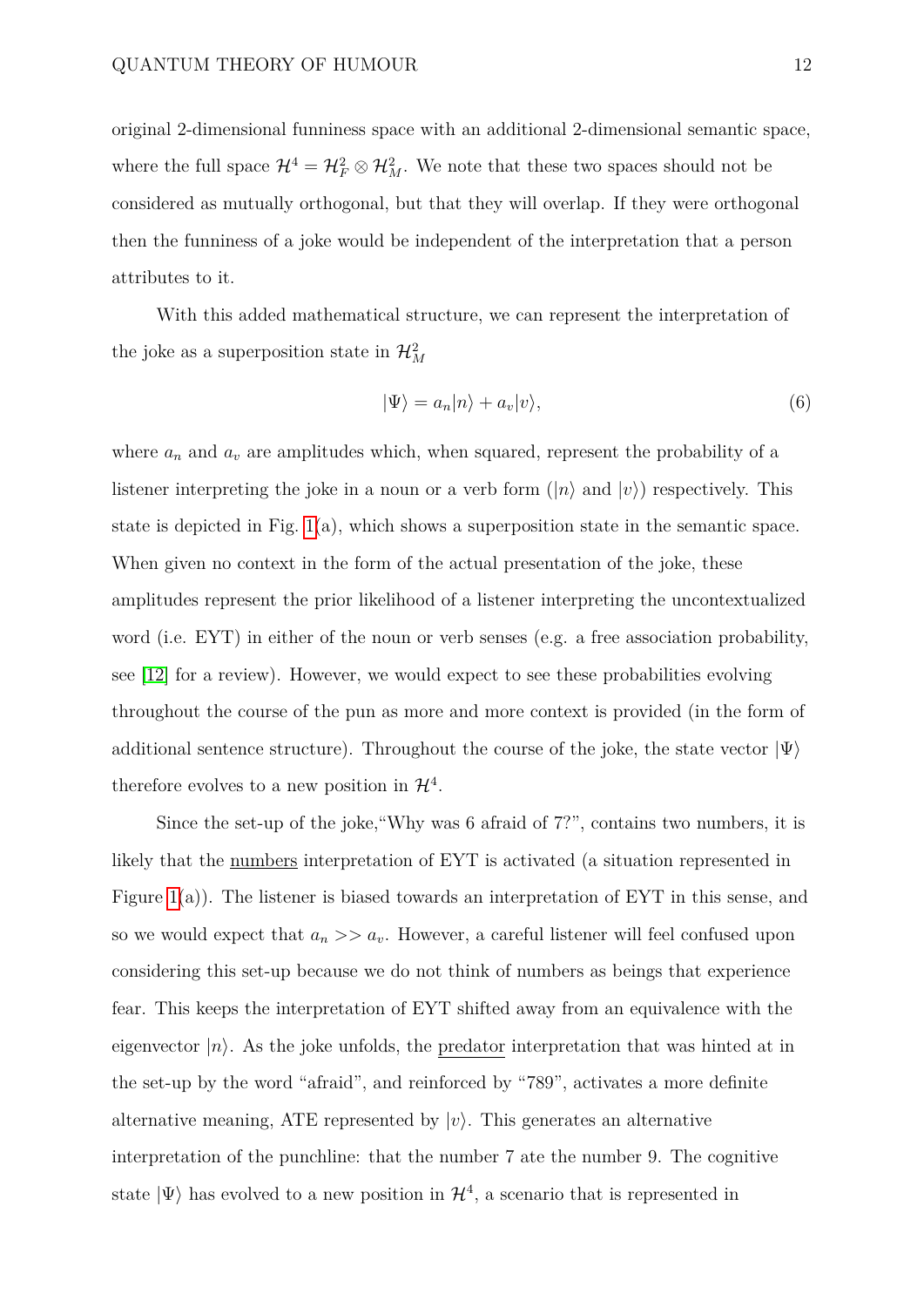Figure [1\(](#page-44-0)b). At this point a measurement occurs: the individual either considers the joke as funny or not within the context represented by the funniness sub space  $\mathcal{H}_F^2$ , and a collapse to the relevant funniness basis state occurs (see Figure [1\(](#page-44-0)c)). Note that this final state still contains a superposition within the meaning subspace  $H_M^2$  — the funniness judgement merely shifts the interpretation of the joke, it does not eliminate the bisociation. Rather, it depends upon it.

If we consider the set of properties associated with EYT then we would expect to see two very different prototypical characteristics associated with each interpretation. For example, the EIGHT interpretation is difficult to map into properties such as 'food' denoted  $f_1$ , and 'not living' denoted  $f_2$  (since when something is eaten it is usually no longer alive). Because 'food' and 'not living' are not properties of EIGHT,  $\nu(p, f_0) \ll \nu(n, f_0)$ , and similarly  $\nu(p, f_1) \ll \nu(n, f_1)$ . However, 'food' and 'not living' are properties of EYT,  $\nu(p, f_0) \ll \nu(v, f_0)$ , and similarly  $\nu(p, f_1) \ll \nu(v, f_1)$ .

We can now start to construct a model of humour that could be correlated with data. If jokes satisfy the law of total probability (LTP) then their funniness should satisfy the distributive axiom, which states that the total probability of some observable should be equal to the sum of the probabilities of it under a set of more specific conditions. Thus, considering a funniness observable  $\hat{O}_F$  (with eigenstates  $\{|1\rangle, |0\rangle\}$  and the semantic observable  $\hat{O}_M$  (with a simplified two eigenstate structure  $\{|M\rangle, |\bar{M}\rangle\}$ representing two possible meanings that could be attributed to the joke). We can take the spectral decomposition of  $\hat{O}_M = m|M\rangle\langle M| + \bar{m}|\bar{M}\rangle\langle\bar{M}|$ , where  $m, \bar{m}$  are eigenvalues of the two eigenstates  $\{|M\rangle, |\overline{M}\rangle\}$ . Doing this, we should find that if this system satisfies the LTP then the probability of the joke being judged as funny is equal to the sum of the probability of it being judged funny *g*iven either semantic interpretation

<span id="page-12-0"></span>
$$
p(F) = p(|1\rangle) = p(M) \cdot p(F|M) + p(\bar{M}) \cdot p(F|\bar{M}).
$$
\n(7)

We can manipulate the interpretation that a participant is likely to attribute to a joke by changing the semantics of the joke itself. Thus, changing the joke should change the semantics and so affect the humour that is attributed to the joke. We shall return to this idea in Section .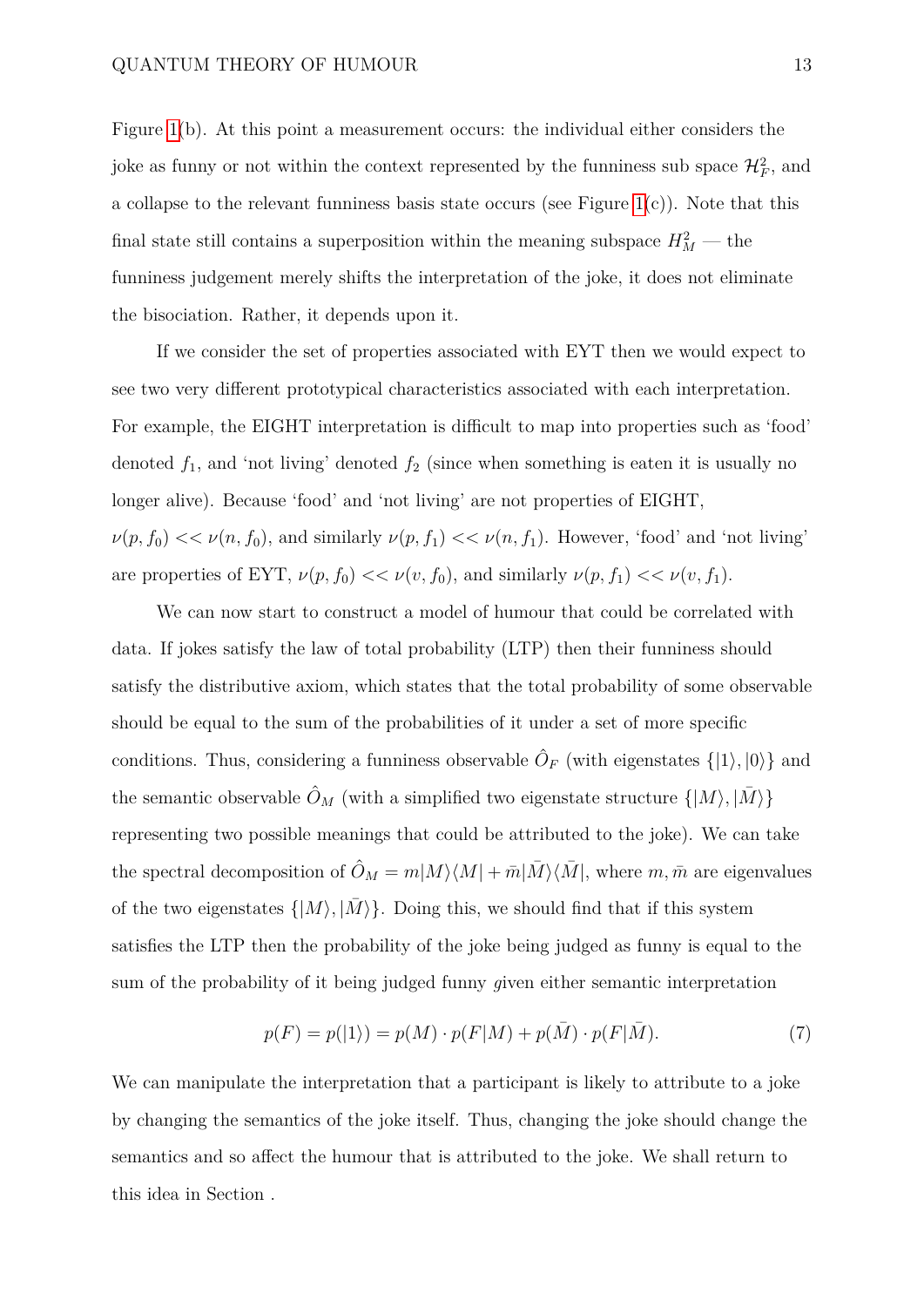This section has demonstrated that a formal approach to concept interactions which has been previously shown to be consistent with human data [\[5\]](#page-23-4) can be adapted to the simultaneous perception of incongruous meanings of an ambiguous word or phrase in the understanding of a pun. What other aspects of cognitive humour might this new mathematical apparatus be applied to?

## **Example 2: A Frame Blend**

Although our first example used a pun for simplicity, we believe that quantum inspired models can be fruitfully applied to more elaborate forms of humour, such as jokes involving incompatible frames or scripts. Our second example is a cartoon that was initially analysed in terms of the concept of a frame blend, which involves the merging of incongruous frames  $[42]$ . The cartoon is shown in Figure  $2(a)$  and the frame blend analysis is shown in Figure [2\(](#page-45-0)b).

In a QTH, the two interpretations of the incongruous situation represented by the scene in Figure [2,](#page-45-0) as a dating scene and as an octopus scene, would be designated by the unit vectors  $\{|d\rangle, |o\rangle\}$ . The cognitive state of perceiving the blended frames is represented as a superposition of the two frames, however the underlying dynamics behind this joke are likely to be different. That is, rather than being led "down the garden path" by the setup and subsequent re-interpretation in light of the punchline, in this scenario the humour appears to result from the immediate simultaneous presentation of seemingly incompatible frames, which creates a similar tension or bisociation as eventually arose in the previous example. As with phenomena such as conceptual combination, in this scenario there are likely to be constraints on how the frames can be successfully blended, and it will be necessary to consider this when constructing a model of humour for this scenario. We reserve further exploration of this interesting class of humour for future work.

## **Probing the State Space of Humour**

Returning to the question raised by equation [\(7\)](#page-12-0), a QTH should be justified by considering whether humour does indeed violate the Law of Total Probability (LTP) [\[3\]](#page-23-2).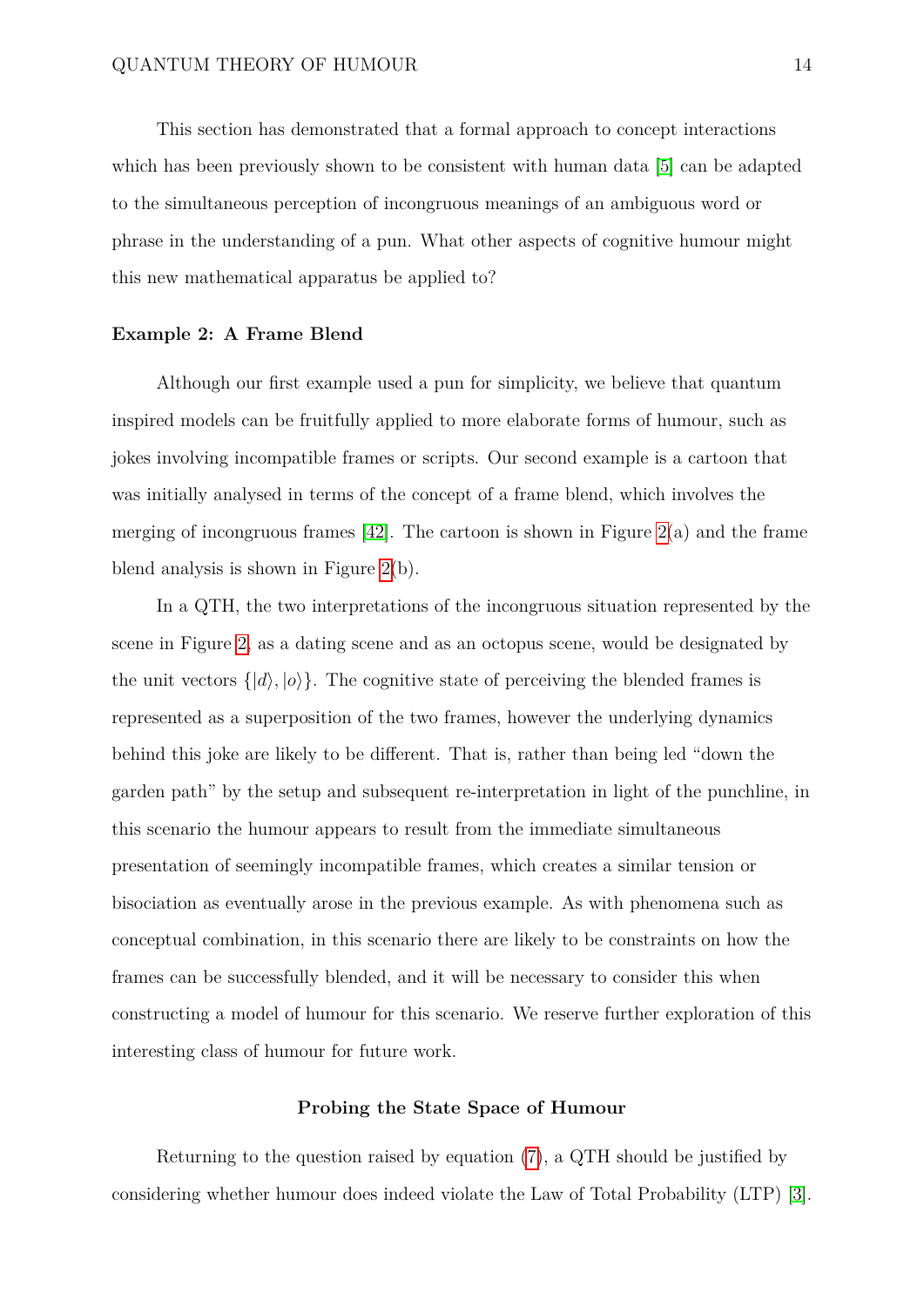# QUANTUM THEORY OF HUMOUR 15

However, the complexity of language makes it difficult to test how humour might violate the LTP using a method similar to those followed for decision making [\[11\]](#page-24-4). The model discussed above brings us to a position where past work on humour is unlikely to yield the data that is required to perform tests such as this. For example, we currently have no experimental understanding of how the semantics of a joke interplays with its perceived funniness. It seems reasonable to suppose that the two are related, but how? We are not aware of any data sets that provide a way in which to evaluate this relationship. This is problematic, as there are a number of interdependencies in the framing of a joke that make it difficult to construct a model (even before considering factors such as the context in which the joke is made, and the socio-cultural background of the teller and the listener). In this section we present results from an exploratory study designed to start unpacking whether humour should indeed be considered within the framework of quantum cognition. As an illustrative example, consider the following joke:

*VO*: "Time flies like an arrow. Fruit flies like a banana."

As with the joke discussed in section , the humour arises from the ambiguity of the words FRUIT and FLIES. The first frame (*F*1, the set-up), leads one to interpret FLIES as a verb and LIKE as a preposition, but the second frame (*F*2, the punchline), leads one to interpret FRUIT FLIES as a noun and LIKE as a verb. A QTH must be able to explain how the funniness of the joke depends upon a shift in the semantic understanding of the two frames, *F*1 and *F*2.

We now outline a preliminary study that has helped us to explore the state space of humour.

## **Stimuli**

We collected a set of 35 jokes and for each joke we developed a set of joke variants. A  $V_s$  variant consisted of the set-up only for the original  $(V_o)$  joke). Thus the  $V_S$  variant of the  $V_O$  joke is

*VS*: "Time flies like an arrow."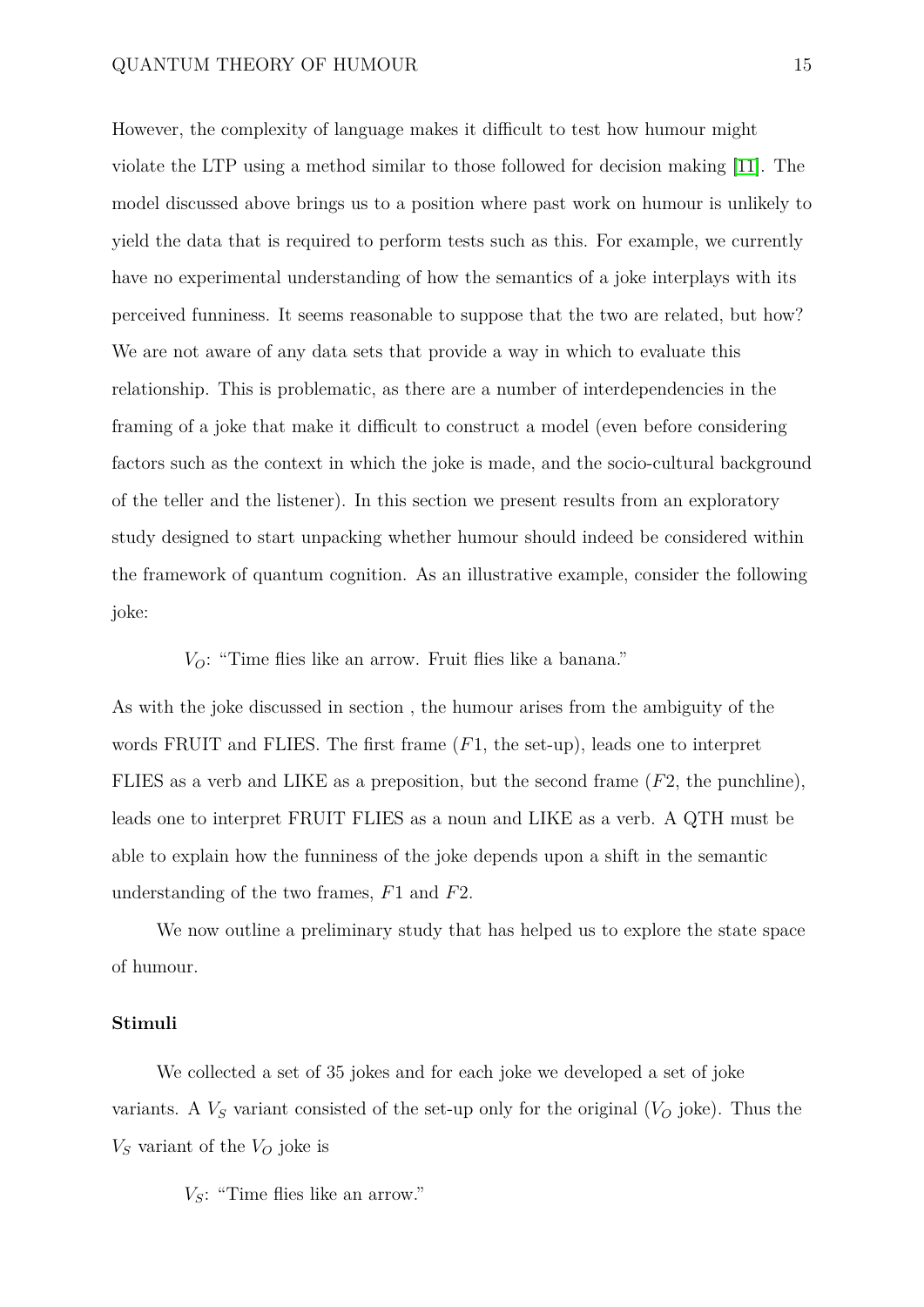A *V<sup>P</sup>* variant consists of the original punchline only. Thus the *V<sup>P</sup>* variant of the *V<sup>O</sup>* joke is

*V<sup>P</sup>* : "Fruit flies like a banana."

We then considered the notion of a congruent punchline as one that does not introduce a new interpretation or context for an ambiguous element of the set-up (or punchline). Congruence was achieved by modifying the set-up to make it congruent with the punchline, or by modifying the punchline to make it congruent with the set-up. Thus, if the set-up makes use of a noun then a congruent modification would still do this (and similarly for the punchline).

A *VCP* variant consists of the original set-up followed a congruent version of the punchline. Thus a  $V_{CP}$  variant of the  $V_{O}$  joke is:

 $V_{CP}$ : "Time flies like an arrow; time flies like a bird."

A *VCS* variant consists of the original punchline preceded by a congruent version of the set-up. Thus a  $V_{CS}$  variant of the  $V_O$ <sup>'</sup> joke is

*VCS*: "Horses like carrots; fruit flies like a banana."

For some jokes we had a fifth kind of variant. A *VIS* variant consists of the original set-up followed an incongruent version of the punchline that we believed was comparable in funniness to the original. Thus considering the joke discussed in section :

*VO*: "Why was 6 afraid of 7? Because 789."

A *VIS* variant of this joke is:

 $V_{IS}$ : "Why was 6 afraid of 7? Because 7 was a six offender."

Thus the stimuli consisted of a questionnaire containing original jokes, and the above variants presented in randomized order. The complete collection of jokes and their variants is presented in the Appendix.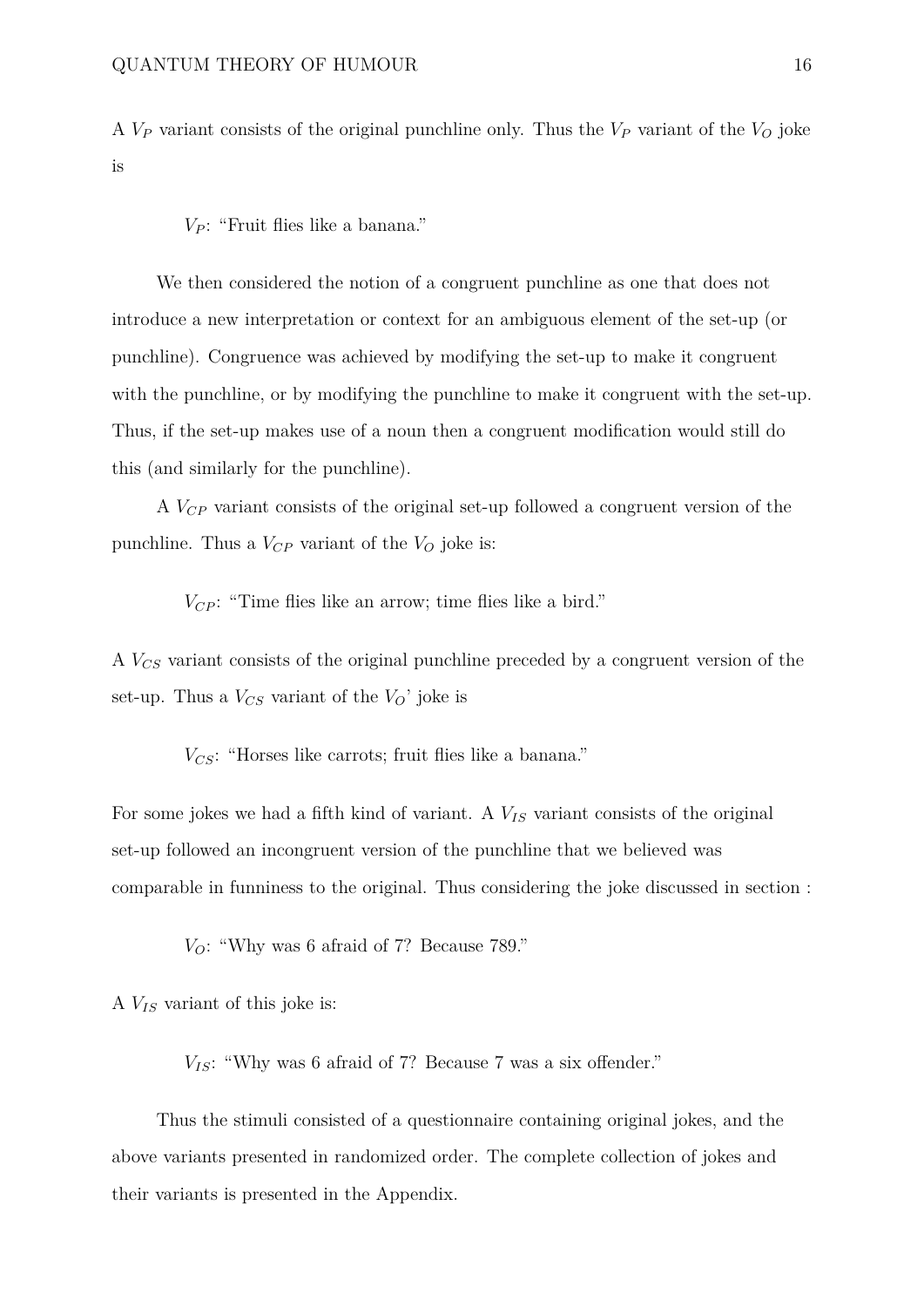## **Participants**

The participants in this study were 85 first year undergraduate students enrolled in an introductory psychology course at the University of British Columbia (Okanagan campus). They received partial course credit for their participation.

# **Procedure**

Participants signed up for the study using the SONA recruitment system, and subsequently responded at their convenience to an online questionnaire hosted by FluidSurveys. They were informed that the study was completely voluntary, and that they were free to withdraw from the study at any point in time. They were also informed that the researcher would not have any knowledge of who participated in the study, and that their participation would not affect their standing in the psychology class or relationship with the university. Participants were told that the purpose of the study was to investigate humour, and to help contribute to a better understanding the cognitive process of 'getting' a joke. Participants were asked to fill out consent forms. If they agreed to participate, they were provided a questionnaire consisting of a series of jokes and joke variants (as described above) and asked to rate the funniness of each using a Likert scale, from 1 (not funny) to 5 (hilarious). The questionnaire took approximately 25 minutes to complete. They received partial course credit for their participation.

## **Results**

The mean funniness ratings across all participants for the entire collection of jokes and their variants (as well as the jokes and variants themselves) is provided in the Appendix. Table [2](#page-43-0) provides a summary of this information (the mean funniness rating of each kind of joke variant across all participants) aggregated across all joke sets. As expected, the original joke  $(O)$  was funniest (mean funniness  $= 2.70$ ), followed by those jokes that had been intentionally modified to be funny: Incongruent Setup (*IS*) (mean funniness  $= 2.37$ ) and Incongruent Punchline  $(IP)$  (mean funniness  $= 2.12$ ). Next in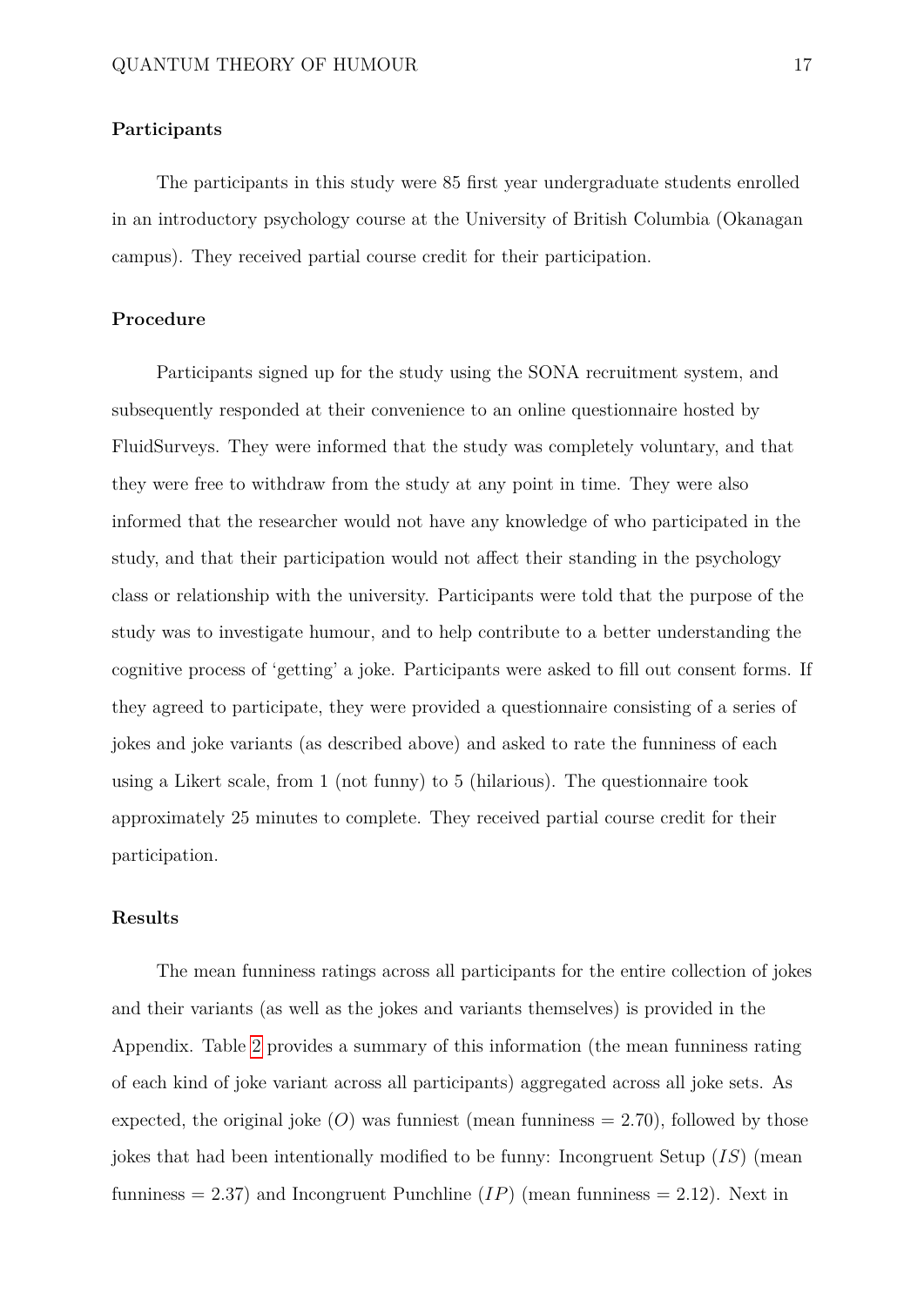funniness were the jokes that had been modified to eradicate the incongruency and thus the source of the humour: Congruent Setup  $(CS)$  (mean funniness  $= 1.41$ ) and Congruent Punchline  $(CP)$  (mean funniness  $= 1.47$ ). The joke fragments without a counterpart–i.e., either Setup (*S*) or Punchline (*P*) alone–were considered least funny of all (the mean funniness of both was 1.22). The dataset is entirely consistent with the view that the humour derives from incongruence due to bisociation.

#### **Towards a test of the QTH**

Recall that the Law of Total Probability (LTP) as represented by equation [\(7\)](#page-12-0) suggests that the mean funniness of a joke should be equal to the sum of its funniness as judged under all possible semantic interpretations. This is not an equality that we can directly test given our current understanding of language and how it might interplay with humour. However, the dataset reported here gives us some initial ways in which to consider this question. With a methodology for converting the Likert scale ratings into projective measurements of a a joke being funny or not, we can start to consider the relative frequency that an original joke is judged as funny and comparing this result with the individual components.

We start by translating the Likert scale responses into a simplified measurement of funniness, by mapping the funniness ratings into a designation of funny or not. In order to run a quick comparison between the relative frequencies that participants decided the full joke  $(V<sub>O</sub>)$  was funny when compared to the simple components of the joke (*V<sup>S</sup>* and *V<sup>P</sup>* ), we took the mean value of the components for each subject. Given that puns are not generally considered particularly funny (a result backed up by our participant ratings) we used a fairly low threshold value of 2.5 (i.e. if the mean was less than 2.5 then the components were judged as unfunny, and vice versa). Exploring the results of this mapping gives us the data reported in Figure [3](#page-46-0) for the *VO*, *V<sup>S</sup>* and *V<sup>P</sup>* variants of the jokes, listing the frequency at which participants judged the joke and subcomponents funny. A mean value for the joke fragments is also presented. All data uses confidence intervals at the 95% level.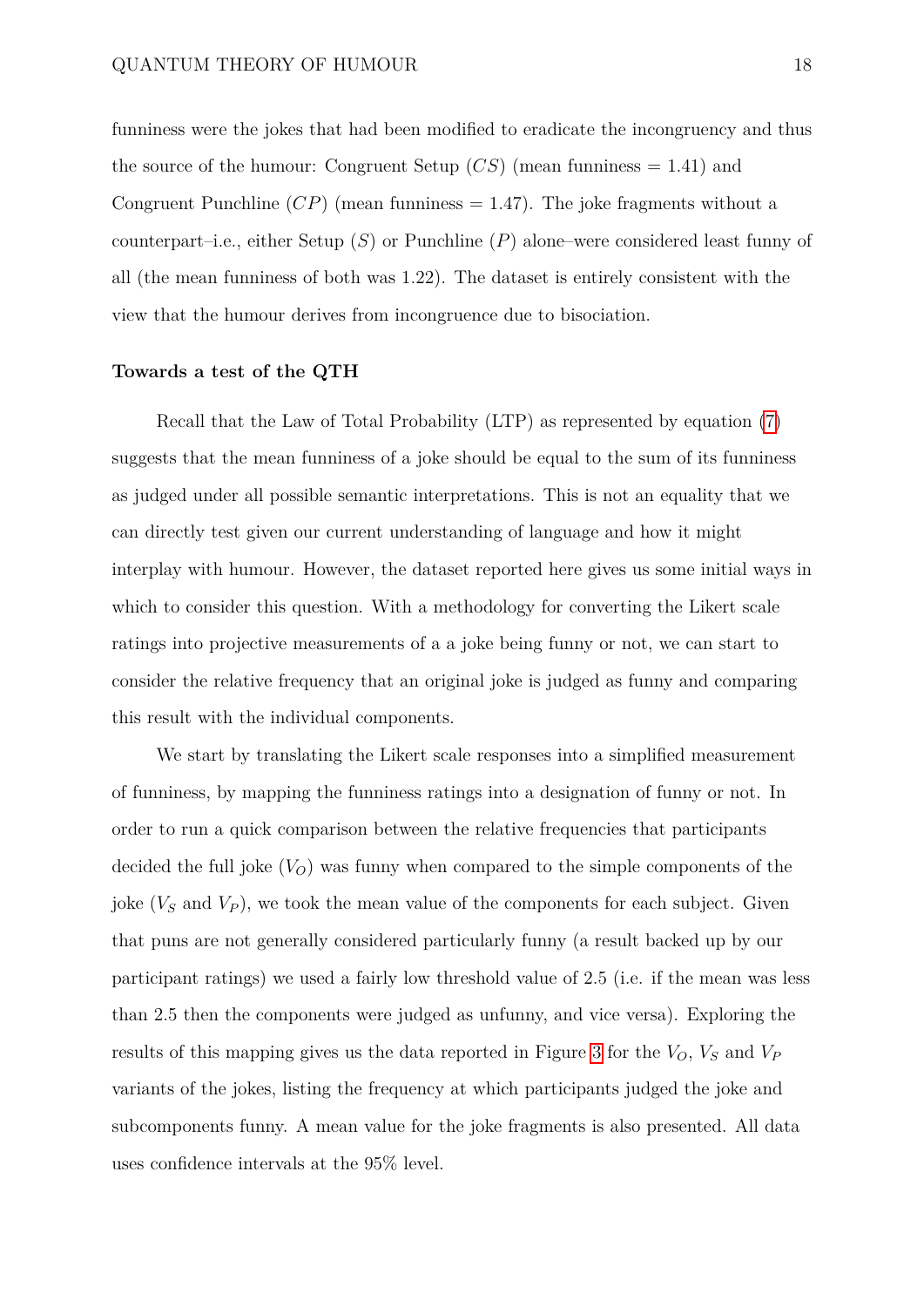We see a significant discrepancy between the funniness of the original and the combined funniness of its components. This is not a terribly surprising result, jokes are not funny when the set-up is not followed by the punchline, and participants usually rated  $V_S$  and  $V_P$  variants as unfunny (i.e. scoring them at [1](#page-30-0)). Table 1 in the Appendix shows that in the participant pool of 85, the set-up and punchline variants of the joke rarely had a mean funniness rating above 1.5. However, to extract a violation of the LTP for this scenario, we would need to construct expressions such as the following

<span id="page-18-0"></span>
$$
p(F) = p(EIGHT).p(F|EIGHT) + p(ATE).p(F|ATE).
$$
\n(8)

How precisely could such a relationship be tested? Two forms of data are required to test whether the simple puns used in our experiment actually violate the LTP:

- 1. **Funniness ratings:** These are the probabilities regarding the probability that different components of the joke are considered funny (the whole joke  $(p(F))$ ; just the setup  $(p(F|EIGHT))$ ; and just the punchline  $(p(F|ATE))$ ; and
- 2. **Semantic probabilities:** These list the probability of EYT being interpreted as EIGHT:  $p(EIGHT)$ , or ATE:  $p(ATE)$ , within the context of the specific joke fragment.

We have demonstrated a method for extracting the funniness ratings above. How might we obtain data for the semantic probabilities? First we must consider the precise interpretation of what these probabilities might actually be. Firstly, we note that it seems likely participants will interpret just a set-up or a punchline in the sense that the fragment represents. The bisociation that humour relies upon is not present for a fragment, and so a person hearing a fragment will be primed by its surrounding context towards interpreting an ambiguous word in precisely the sense intended for that fragment. Indeed, the incongruity that results from having to readjust the interpretation of the joke, and the resulting bisociation, lies at the very base of the humour that arises. Free association probabilities will not give these values. To test the LTP, it would be necessary to extract information about how a participant is interpreting core terms in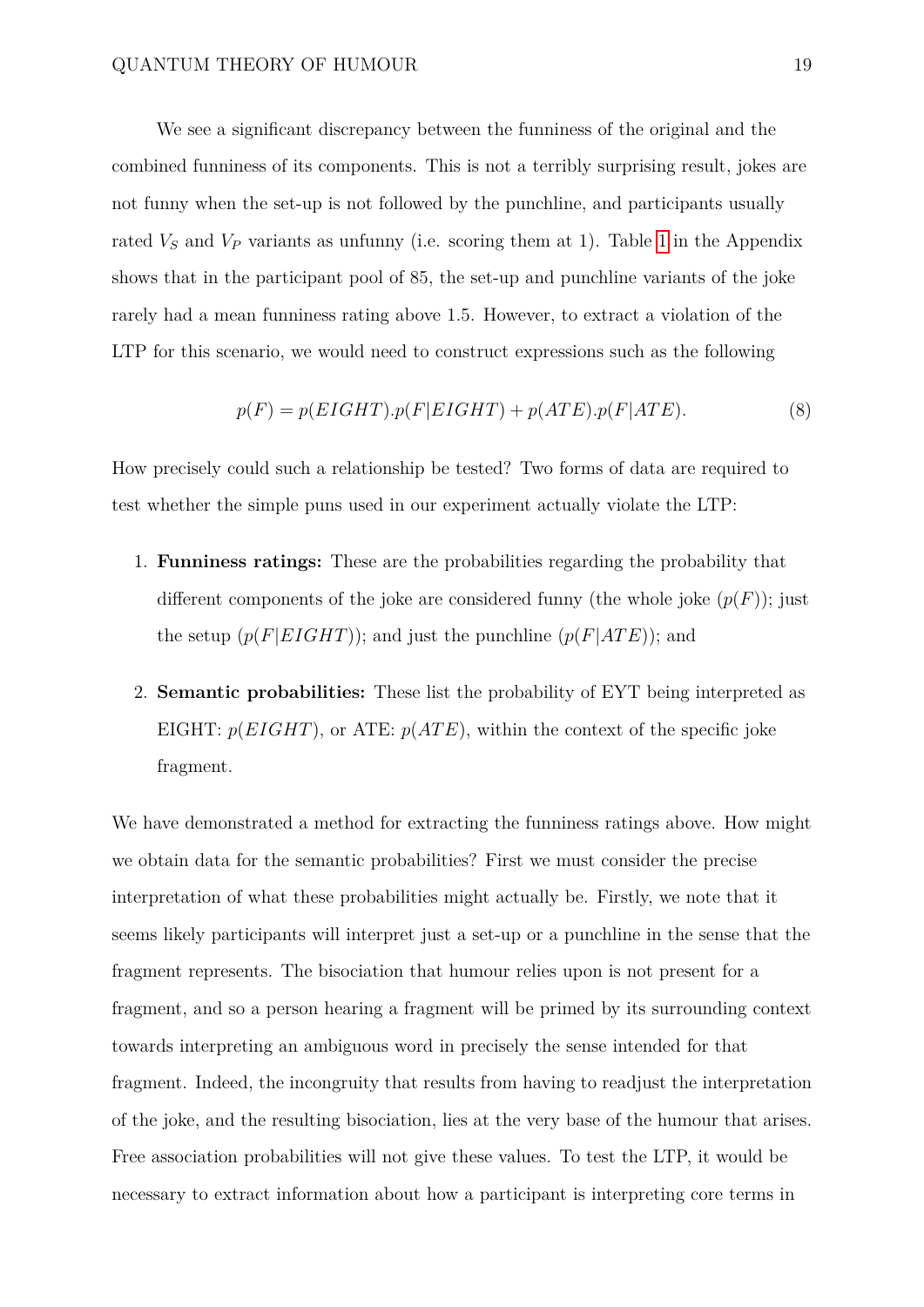the joke as it progresses; some form of nondestructive measurement is required, and a new experimental protocol will have to be defined. We reserve this for future work.

However, the significant difference between the rated funniness of the fragments and that of the original joke allows us to formulate an alternative mechanism for testing equations of the form [\(7\)](#page-12-0) and [\(8\)](#page-18-0). We can do this by asking whether there is *any* way in which the semantic probabilities could have values that would satisfice the LTP? An examination of Figure [3](#page-46-0) for the setup and punchline variants of the jokes suggests that there is no way in which to chose semantic probabilities that will satisfy the LTP. Thus, we have preliminary evidence that humour should perhaps be treated using a quantum inspired model.

## **Discussion**

It would appear that there is some support for the hypothesis that the humour arising from bisociation can be modelled by a quantum inspired approach. Furthermore, the experimental results presented in section suggest that this model might more appropriate than one grounded in classical probability. However, much work remains to be completed before we can consider these findings anything but preliminary.

Firstly, the model presented in Section is simple, and will need to be extended. While an extension to more senses for an ambiguous element of a joke is straightforward with a move to higher dimensions, the model is currently not well suited to the set of different variants discussed in section . A model that can show how they interrelate, and how their underlying semantics affects the perceived humour in a joke is desirable. Furthermore, the funniness of the joke was simplistically represented by a projection onto the 'funny'/'not funny' axis. A more theoretically grounded treatment of the Likert data is desirable. For example, the current threshold value of 2.5 was chosen somewhat arbitrarily (although could be justified by a consideration of the mean values for funniness scores reported in the Appendix — see Table [1\)](#page-30-0). A more systematic way of considering the Likert scale measures to allow for a normalisation of funniness ratings at the level of an individual is also desirable. As a highly subjective phenomenon,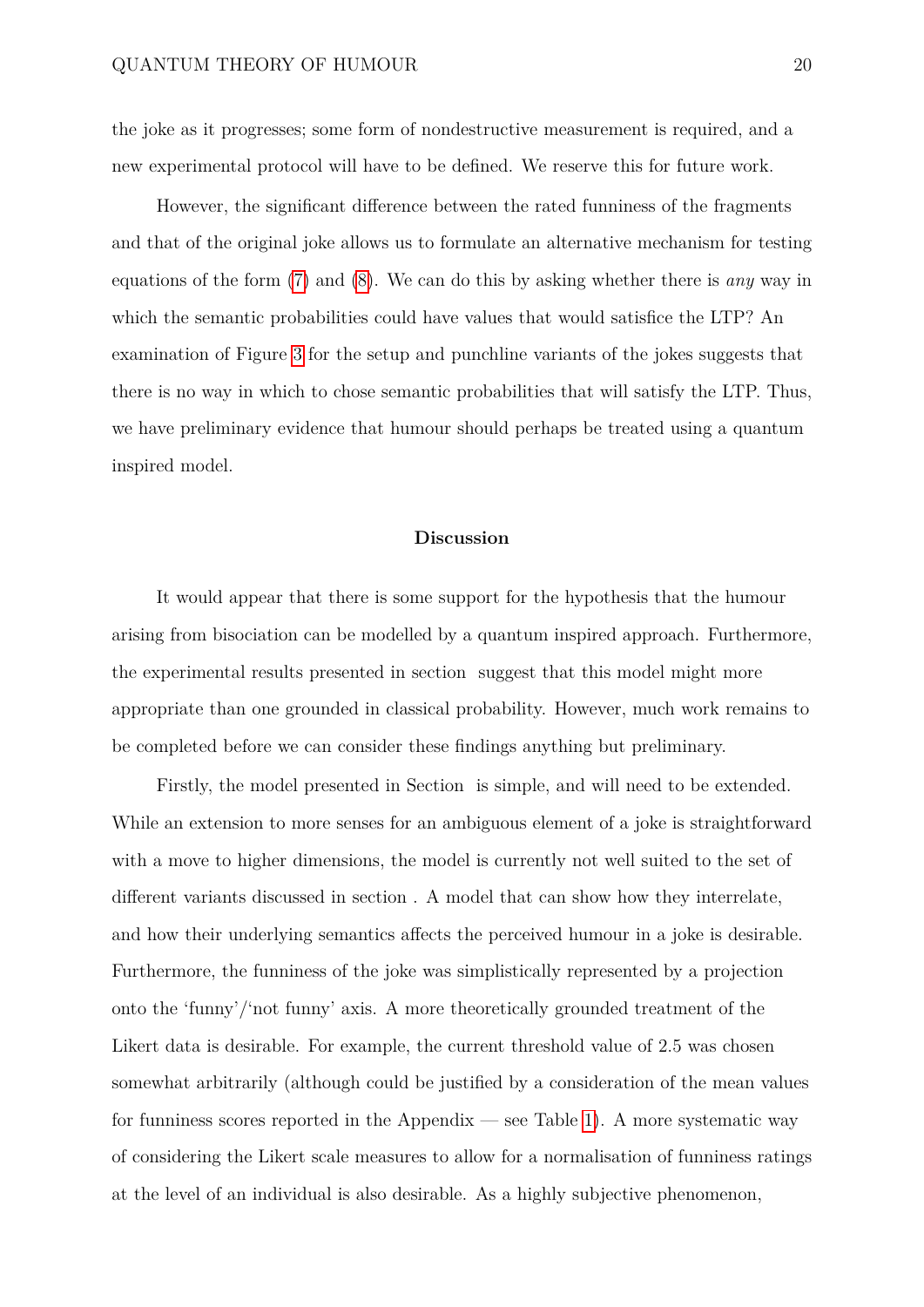funniness is liable to be judged by different individuals inconsistently and so it will be important that we control for this effect in comparing Likert responses among individuals.

Considering experimental results, the sample size of the data set is somewhat small (85 participants), although our funniness ratings appear to be reasonably stable for this cohort. A more concerning problem revolves around the construction of a LTP relationship for our simple model. There are many alternative ways in which a LTP could be constructed for puns, and more sophisticated models need to be investigated before we can feel confident that our results do indeed demonstrate that humour *must* be modelled using a quantum inspired approach. In particular, we require a more sophisticated method that facilitates the extraction of data about the semantics attributed by a participant to a joke. A two stage protocol may be the answer for obtaining the necessary semantic information and so providing a more rigorously founded test of the violation of LTP. It would be useful to construct a systematic study of the manner in which adjusting the congruence of the set-ups and punchlines influences perception of the joke. The quantum inspired semantic space approaches of van Rijsbergen [\[13\]](#page-25-0), Widdows [\[43\]](#page-29-3) may prove fruitful in this case, as they would facilitate the creation of similarity models such as those explored by Aerts et al. [\[44\]](#page-29-4), Pothos and Trueblood [\[45\]](#page-29-5).

In summary, humour is complex, and it will take an ongoing program of research to gradually understand the interplay between the semantics of a joke and its perceived funniness. However, at this point we might pause to consider the broader question of *why* humour might be better modelled by a quantum inspired approach than by one grounded in classical probability? To this end we return to the discussion of Section . As we saw, the humour of a pun involves the bisociation of incongruent frames, i.e., re-viewing a setup frame in light of new contextual information provided by a punchline frame. Moreover, the broader contextuality of humour means that even the funniest of jokes can become markedly unfunny if delivered in the wrong way (e.g. a monotone voice), or in the wrong situation (e.g. after receiving very bad news). Funniness is not a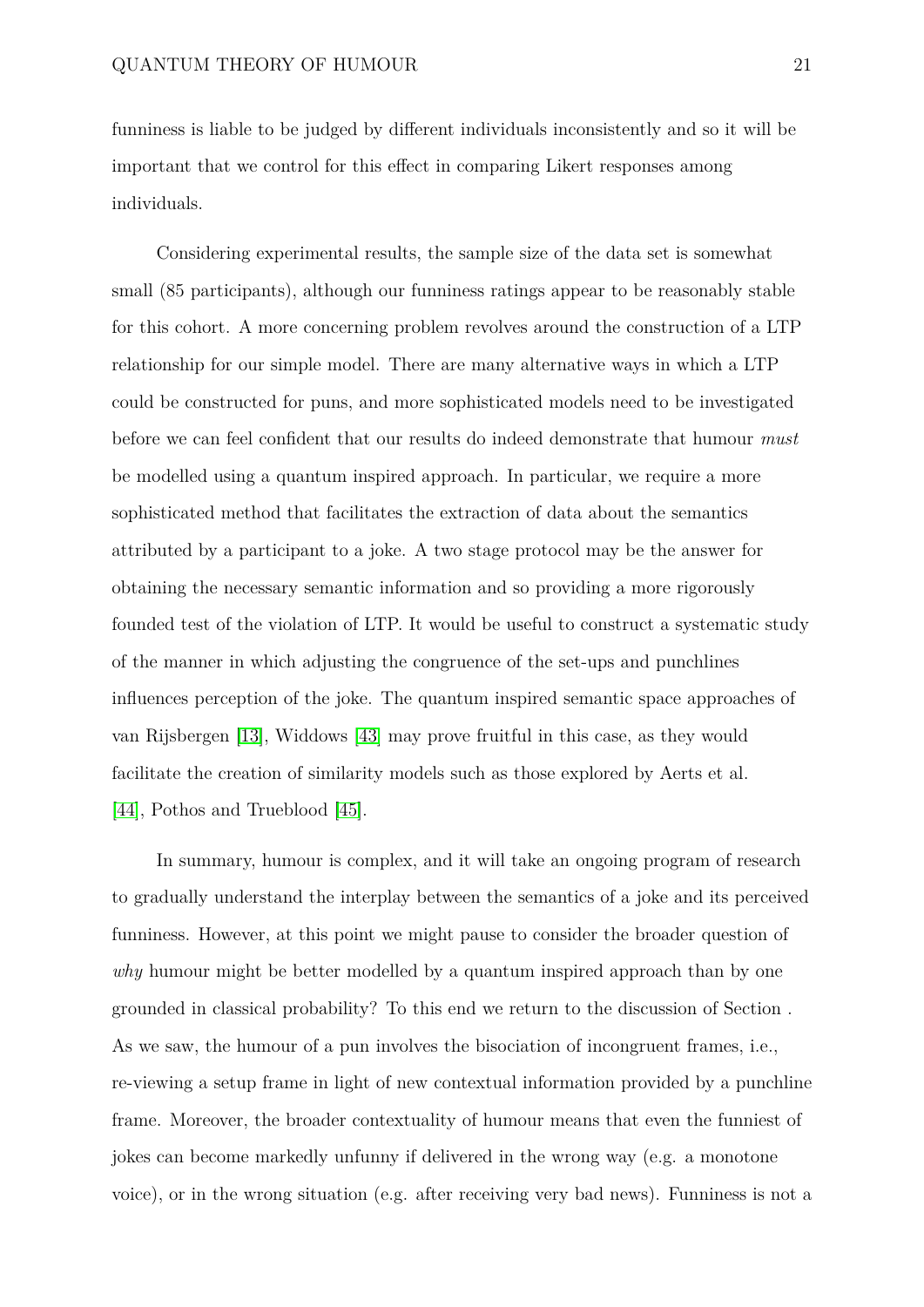pre-existing 'element of reality' that can be measured; it emerges from an interaction between the underlying nature of the joke, the cognitive state of the listener, and other social and environmental factors. This makes the quantum formalism an excellent candidate for modelling humour, as this interaction is well described by the concept of a vector state embedded in a space which is represented using basis states that can be reoriented according to the framing of the joke. However, this paper only provides a preliminary indication that a QTH may indeed provide a good theoretical underpinning for this complex process. Much more work remains to be done.

# **Conclusions**

This paper has provided a first step towards a quantum theory humour (QTH). We constructed a model where frame blends are represented in a Hilbert space spanned by two sets of basis states, one representing the ambiguous framing of a joke, and the other representing funniness. The process of 'getting a joke' then consists of a dual stage scenario, where the cognitive state of a person evolves towards a re-interpretation of the meaning attributed to the joke, followed by a measurement of funniness. We conducted a study in which participants rated the funniness of jokes as well as the funniness of variants of those jokes consisting of setting or punchline by alone. The results demonstrate that the funniness of the jokes is significantly greater than that of their components, which is not particularly surprising, but does show that there is something cognitive taking place above and beyond the information content delivered in the joke. A preliminary test to see whether the humour in a joke violates the law of total probability appears to suggest that there is some reason to suppose that a quantum inspired model is indeed appropriate.

Our QTH is not proposed as an all-encompassing theory of humour; for example, it cannot explain why laughter is contagious, or why children tease each other, or why people might find it funny when someone is hit in the face with a pie (and laugh even if they know it will happen in advance). It aims to model the cognitive aspect of humour only. Moreover, despite the intuitive appeal of the approach, it is still rudimentary, and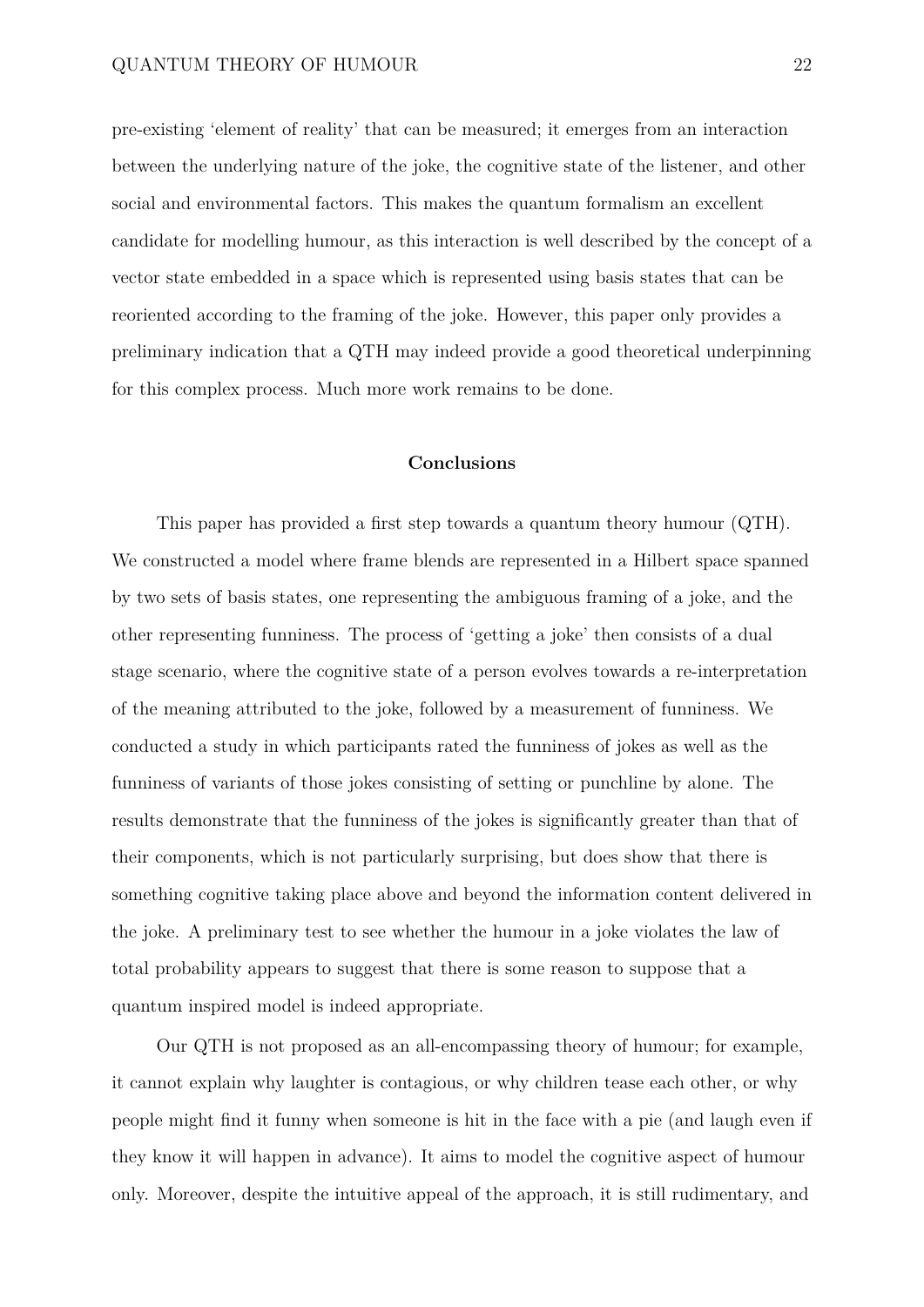more research is needed to determine to what extent it is consistent with empirical data. Nevertheless we believe that the approach promises an exciting step toward a formal theory of humour. It is hoped that future research will build upon this modest beginning.

# **Acknowledgements**

This work was supported by a grant (62R06523) from the Natural Sciences and Engineering Research Council of Canada. We are grateful to Samantha Thomson who assisted with the development of the questionnaire and the collection of the data for the study reported here.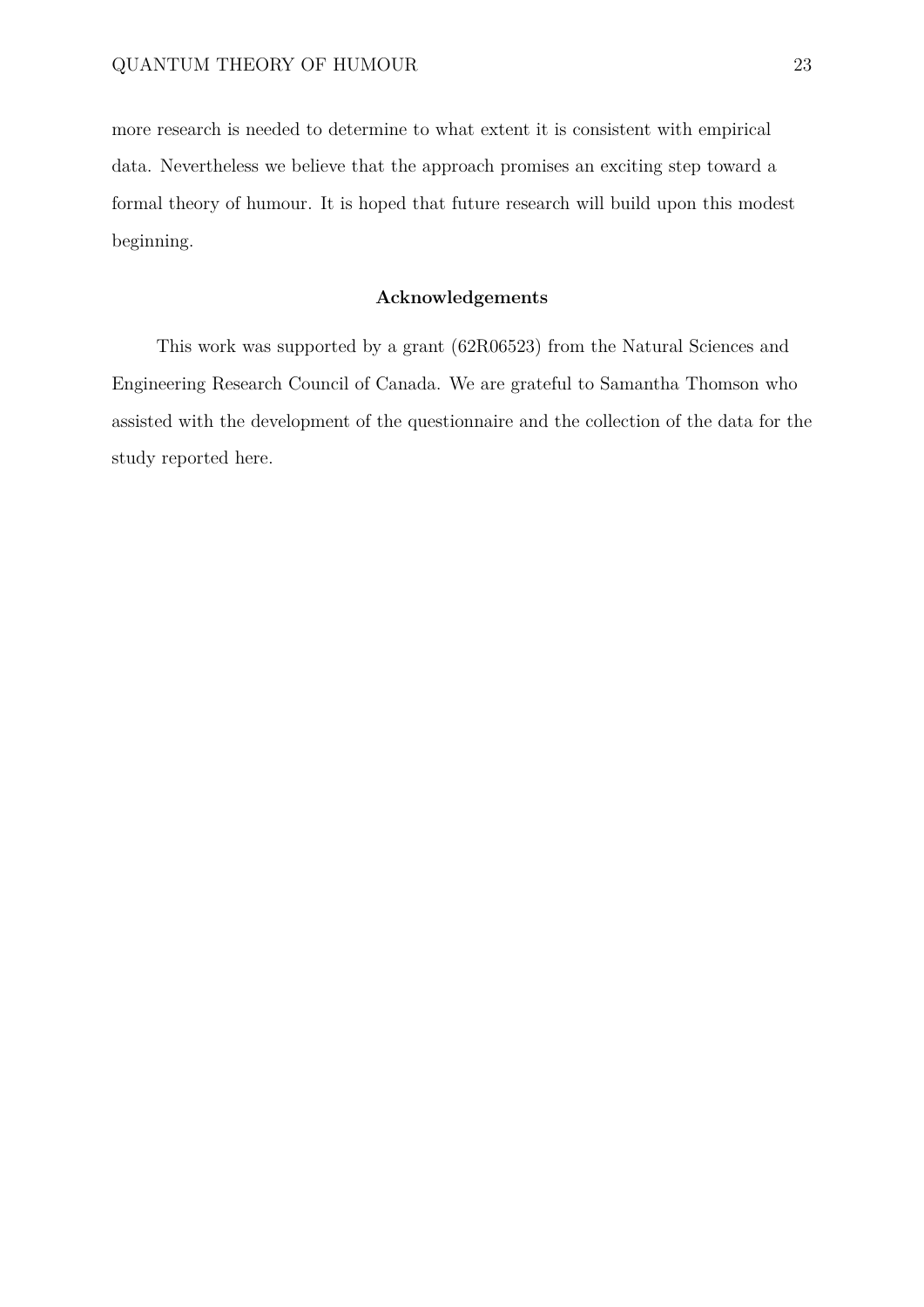## References

- <span id="page-23-0"></span>[1] Tony Veale, Geert Brône, and Kurt Feyaerts. 1. Humour as the killer-app of language A view from Cognitive Linguistics. In Geert Brône, Kurt Feyaerts, and Tony Veale, editors, *Cognitive Linguistics and Humor Research*, pages 1–12. DE GRUYTER, Berlin, München, Boston, January 2015. ISBN 978-3-11-034634-3. doi: 10.1515/9783110346343-001. URL [http://www.degruyter.com/view/books/](http://www.degruyter.com/view/books/9783110346343/9783110346343-001/9783110346343-001.xml) [9783110346343/9783110346343-001/9783110346343-001.xml](http://www.degruyter.com/view/books/9783110346343/9783110346343-001/9783110346343-001.xml). 00000.
- <span id="page-23-1"></span>[2] Andrei Y. Khrennikov. *Ubiquitous Quantum Structure*. Springer Berlin Heidelberg, Berlin, Heidelberg, 2010. ISBN 978-3-642-05100-5 978-3-642-05101-2. doi: 10.1007/978-3-642-05101-2. URL <http://link.springer.com/10.1007/978-3-642-05101-2>. 00365.
- <span id="page-23-2"></span>[3] Jerome R. Busemeyer and Peter D. Bruza. *Quantum Models of Cognition and Decision*. Cambridge University Press, Cambridge, 2012. ISBN 978-0-511-99771-6. doi: 10.1017/CBO9780511997716. URL <http://ebooks.cambridge.org/ref/id/CBO9780511997716>. 00418.
- <span id="page-23-3"></span>[4] Masanari Asano, Andrei Khrennikov, Masanori Ohya, Yoshiharu Tanaka, and Ichiro Yamato. *Quantum Adaptivity in Biology: From Genetics to Cognition*. Springer, April 2015. ISBN 978-94-017-9819-8. 00029 Google-Books-ID: gx5JCAAAQBAJ.
- <span id="page-23-4"></span>[5] Diederik Aerts. Quantum structure in cognition. *Journal of Mathematical Psychology*, 53(5):314–348, October 2009. ISSN 00222496. doi: 10.1016/j.jmp.2009.04.005. URL <http://linkinghub.elsevier.com/retrieve/pii/S0022249609000558>. 00250.
- <span id="page-23-5"></span>[6] Diederik Aerts and Liane Gabora. A theory of concepts and their combinations II: A Hilbert space representation. *Kybernetes*, 34(1/2):192–221, January 2005. ISSN 0368-492X. doi: 10.1108/03684920510575807. URL <http://www.emeraldinsight.com/doi/10.1108/03684920510575807>. 00241.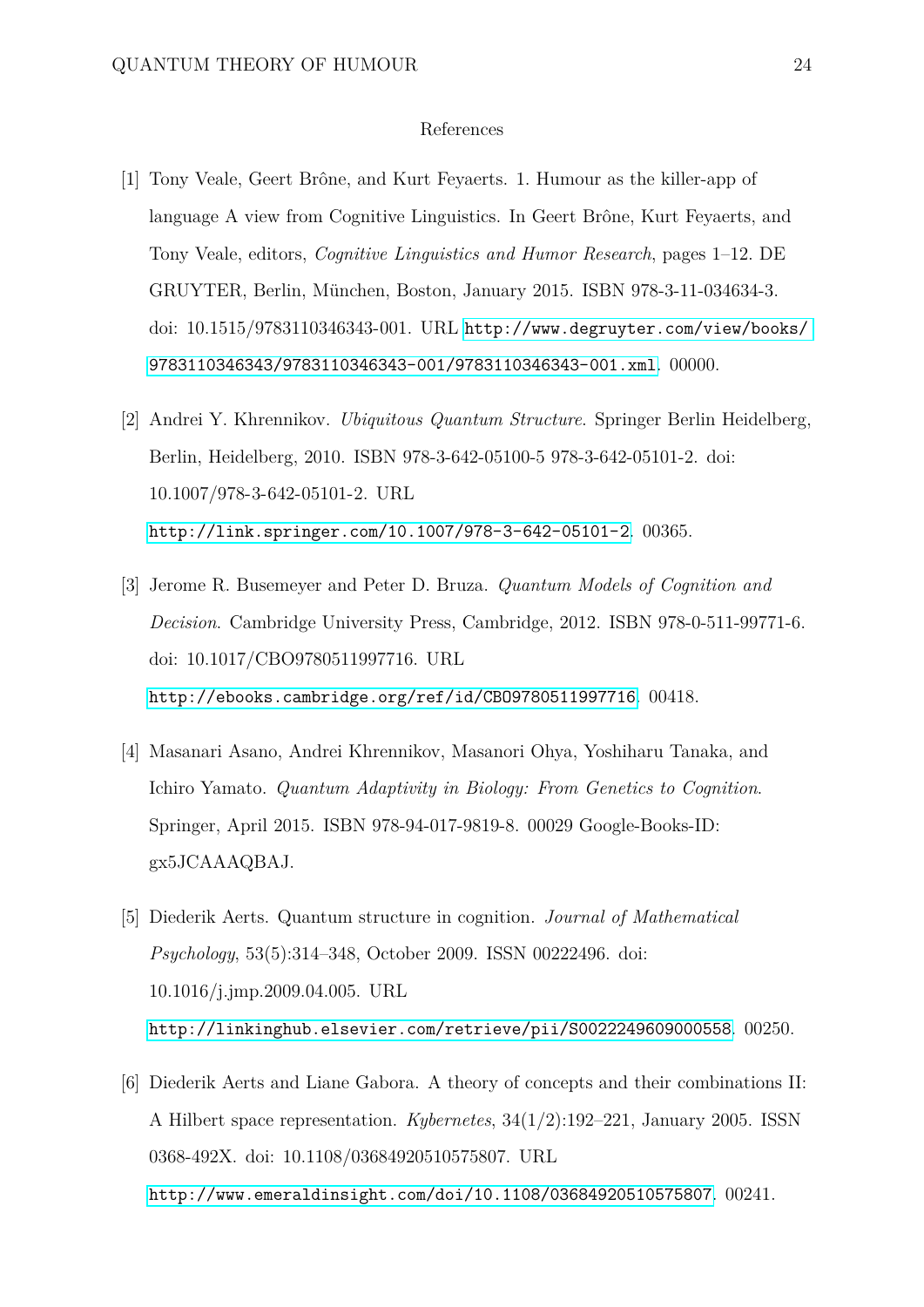- <span id="page-24-0"></span>[7] Diederik Aerts and Liane Gabora. A theory of concepts and their combinations I: The structure of the sets of contexts and properties. *Kybernetes*, 34(1/2):167–191, January 2005. ISSN 0368-492X. doi: 10.1108/03684920510575799. URL <http://www.emeraldinsight.com/doi/10.1108/03684920510575799>. 00194.
- <span id="page-24-1"></span>[8] Liane Gabora and Diederik Aerts. Contextualizing concepts using a mathematical generalization of the quantum formalism. *Journal of Experimental & Theoretical Artificial Intelligence*, 14(4):327–358, October 2002. ISSN 0952-813X, 1362-3079. doi: 10.1080/09528130210162253. URL <http://www.tandfonline.com/doi/abs/10.1080/09528130210162253>. 00193.
- <span id="page-24-2"></span>[9] Peter Bruza, Kirsty Kitto, Douglas Nelson, and Cathy McEvoy. Is there something quantum-like about the human mental lexicon? *Journal of Mathematical Psychology*, 53(5):362–377, October 2009. ISSN 00222496. doi: 10.1016/j.jmp.2009.04.004. URL <http://linkinghub.elsevier.com/retrieve/pii/S0022249609000455>. 00148.
- <span id="page-24-3"></span>[10] Peter D. Bruza, Kirsty Kitto, Brentyn J. Ramm, and Laurianne Sitbon. A probabilistic framework for analysing the compositionality of conceptual combinations. *Journal of Mathematical Psychology*, 67:26–38, August 2015. ISSN 00222496. doi: 10.1016/j.jmp.2015.06.002. URL <http://linkinghub.elsevier.com/retrieve/pii/S002224961500036X>. 00053.
- <span id="page-24-4"></span>[11] Emmanuel M. Pothos, Jerome R. Busemeyer, and Jennifer S. Trueblood. A quantum geometric model of similarity. *Psychological Review*, 120(3):679–696, 2013. ISSN 1939-1471, 0033-295X. doi: 10.1037/a0033142. URL <http://doi.apa.org/getdoi.cfm?doi=10.1037/a0033142>. 00044.
- <span id="page-24-5"></span>[12] Douglas L. Nelson, Kirsty Kitto, David Galea, Cathy L. McEvoy, and Peter D. Bruza. How activation, entanglement, and searching a semantic network contribute to event memory. *Memory & Cognition*, 41(6):797–819, August 2013. ISSN 0090-502X, 1532-5946. doi: 10.3758/s13421-013-0312-y. URL <http://link.springer.com/10.3758/s13421-013-0312-y>. 00026.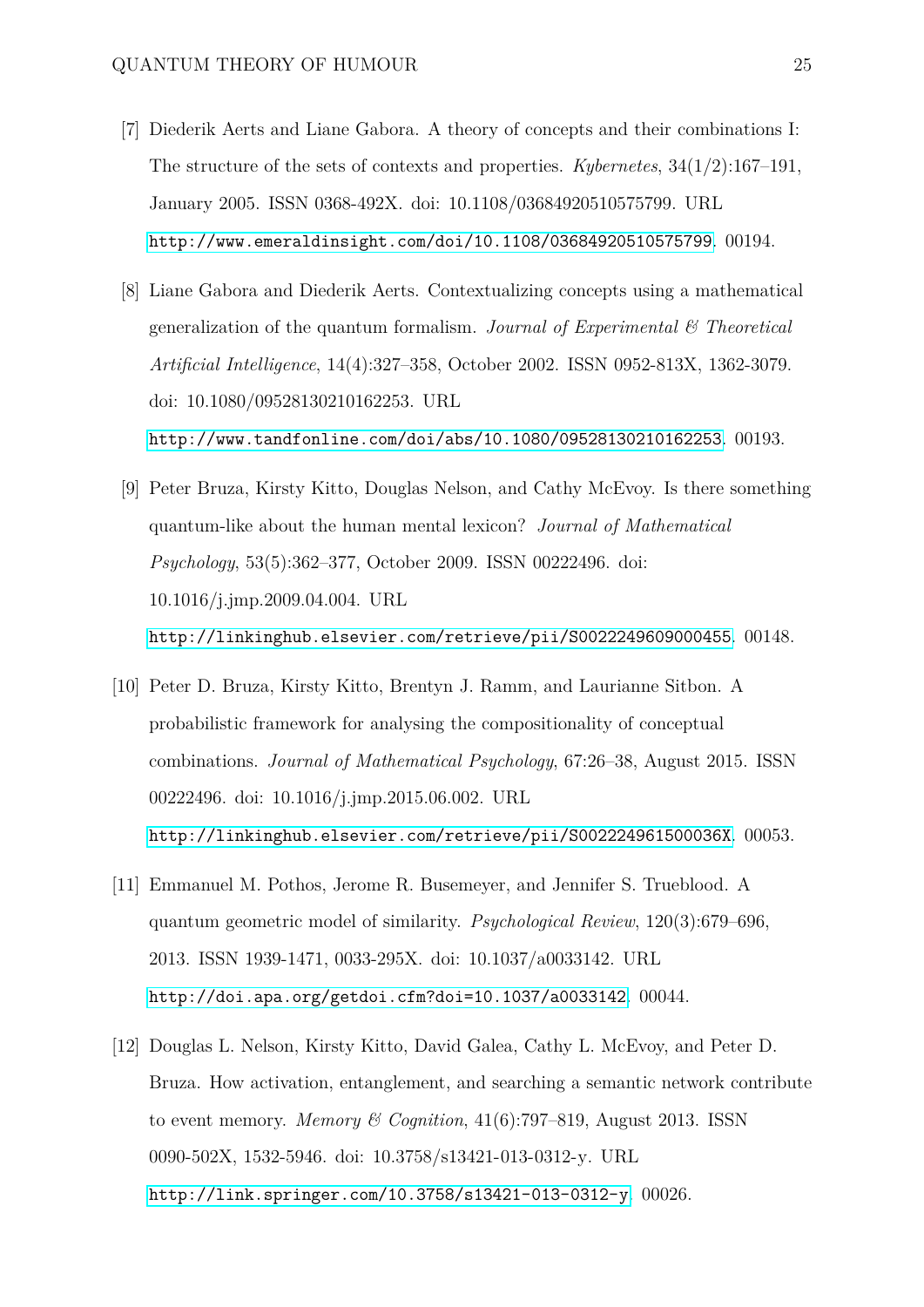- <span id="page-25-0"></span>[13] C. J. van Rijsbergen. *The Geometry of Information Retrieval*. Cambridge University Press, Cambridge, England ; New York, 1 edition edition, September 2004. ISBN 978-0-521-83805-4. 00433.
- <span id="page-25-1"></span>[14] Massimo Melucci. A basis for information retrieval in context. *ACM Transactions on Information Systems*, 26(3):1–41, June 2008. ISSN 10468188. doi: 10.1145/1361684.1361687. URL <http://portal.acm.org/citation.cfm?doid=1361684.1361687>. 00109.
- <span id="page-25-2"></span>[15] Diedrik Aerts and Sven Aerts. Applications of Quantum Statistics in Psychological Studies of Decision Processes. In Bas C. van Fraassen, editor, *Topics in the Foundation of Statistics*, pages 85–97. Springer Netherlands, 1997. ISBN 978-90-481-4792-2 978-94-015-8816-4. doi: 10.1007/978-94-015-8816-4\_11. URL [http://link.springer.com/chapter/10.1007/978-94-015-8816-4\\_11](http://link.springer.com/chapter/10.1007/978-94-015-8816-4_11). 00192.
- <span id="page-25-3"></span>[16] Jerome R. Busemeyer, Zheng Wang, and James T. Townsend. Quantum dynamics of human decision-making. *Journal of Mathematical Psychology*, 50(3):220–241, June 2006. ISSN 00222496. doi: 10.1016/j.jmp.2006.01.003. URL <http://linkinghub.elsevier.com/retrieve/pii/S002224960600006X>. 00369.
- <span id="page-25-4"></span>[17] Jerome R. Busemeyer, Emmanuel M. Pothos, Riccardo Franco, and Jennifer S. Trueblood. A quantum theoretical explanation for probability judgment errors. *Psychological Review*, 118(2):193–218, 2011. ISSN 1939-1471, 0033-295X. doi: 10.1037/a0022542. URL <http://doi.apa.org/getdoi.cfm?doi=10.1037/a0022542>. 00280.
- <span id="page-25-5"></span>[18] Ariane Lambert Mogiliansky, Shmuel Zamir, and Hervé Zwirn. Type indeterminacy: A model of the KT(Kahneman–Tversky)-man. *Journal of Mathematical Psychology*, 53(5):349–361, October 2009. ISSN 00222496. doi: 10.1016/j.jmp.2009.01.001. URL <http://linkinghub.elsevier.com/retrieve/pii/S0022249609000030>. 00149.
- <span id="page-25-6"></span>[19] Vyacheslav I. Yukalov and Didier Sornette. Processing Information in Quantum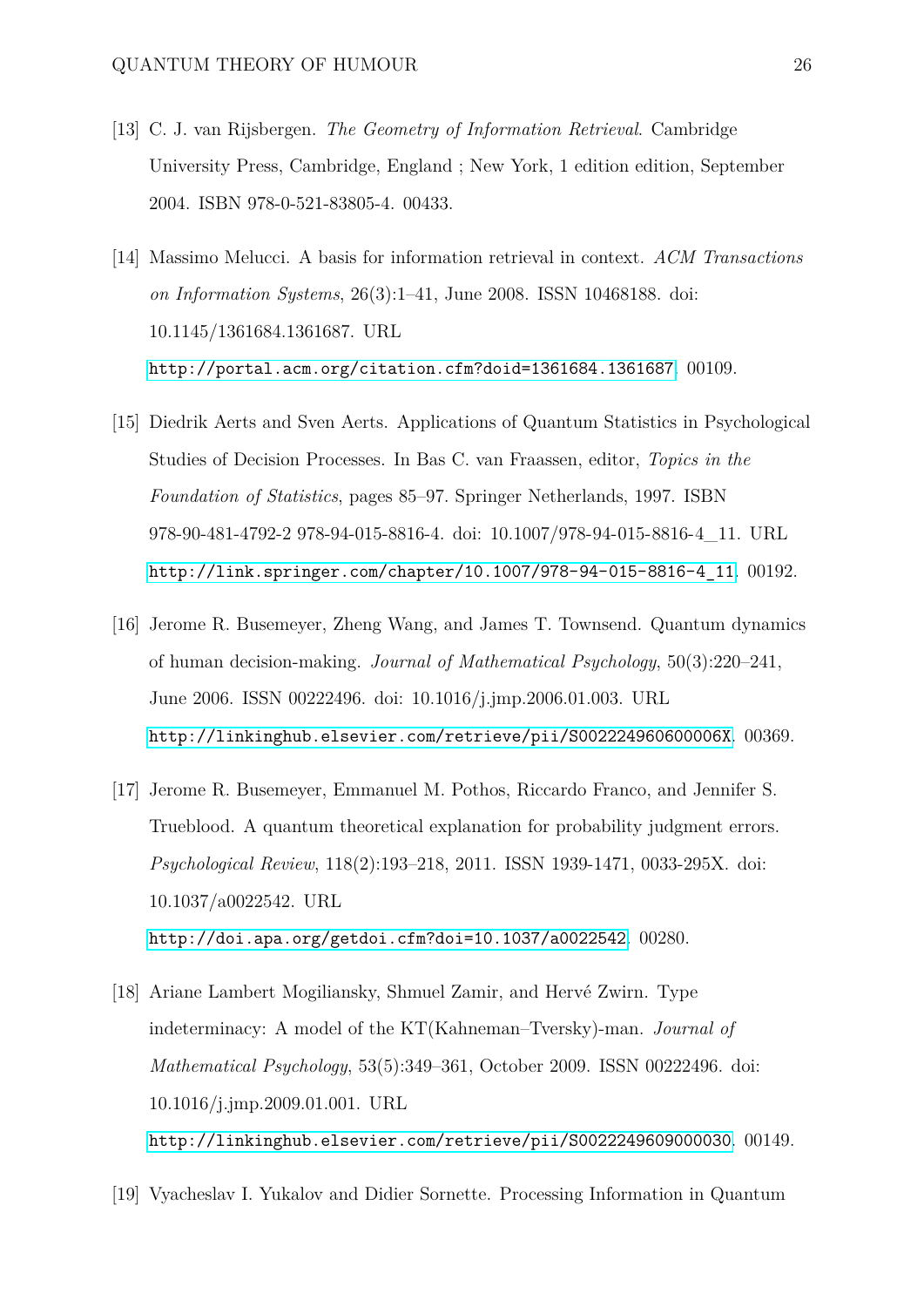Decision Theory. *Entropy*, 11(4):1073–1120, December 2009. ISSN 1099-4300. doi: 10.3390/e11041073. URL <http://www.mdpi.com/1099-4300/11/4/1073/>. 00050.

- <span id="page-26-0"></span>[20] Harald Atmanspacher, Thomas Filk, and Hartmann Römer. Quantum Zeno features of bistable perception. *Biological Cybernetics*, 90(1):33–40, January 2004. ISSN 0340-1200, 1432-0770. doi: 10.1007/s00422-003-0436-4. URL <http://link.springer.com/10.1007/s00422-003-0436-4>. 00162.
- <span id="page-26-1"></span>[21] Harald Atmanspacher and Thomas Filk. The Necker-Zeno Model for Bistable Perception. *Topics in Cognitive Science*, pages n/a–n/a, September 2013. ISSN 17568757. doi: 10.1111/tops.12044. URL <http://doi.wiley.com/10.1111/tops.12044>. 00015.
- <span id="page-26-2"></span>[22] Andrei Khrennikov. Quantum-like model of unconscious–conscious dynamics. *Frontiers in Psychology*, 6, August 2015. ISSN 1664-1078. doi: 10.3389/fpsyg.2015.00997. URL [http:](http://journal.frontiersin.org/Article/10.3389/fpsyg.2015.00997/abstract) [//journal.frontiersin.org/Article/10.3389/fpsyg.2015.00997/abstract](http://journal.frontiersin.org/Article/10.3389/fpsyg.2015.00997/abstract). 00001.
- <span id="page-26-3"></span>[23] Emmanuel Haven and Andrei Khrennikov. *Quantum Social Science*. Cambridge University Press, Cambridge, 2013. ISBN 978-1-139-00326-1. doi: 10.1017/CBO9781139003261. URL <http://ebooks.cambridge.org/ref/id/CBO9781139003261>. 00193.
- <span id="page-26-4"></span>[24] Kirsty Kitto and Fabio Boschetti. ATTITUDES, IDEOLOGIES AND SELF-ORGANIZATION: INFORMATION LOAD MINIMIZATION IN MULTI-AGENT DECISION MAKING. *Advances in Complex Systems*, 16(02n03): 1350029, May 2013. ISSN 0219-5259, 1793-6802. doi: 10.1142/S021952591350029X. URL <http://www.worldscientific.com/doi/abs/10.1142/S021952591350029X>. 00007.
- <span id="page-26-5"></span>[25] Liane Gabora. *Cognitive Mechanisms Underlying the Origin and Evolution of*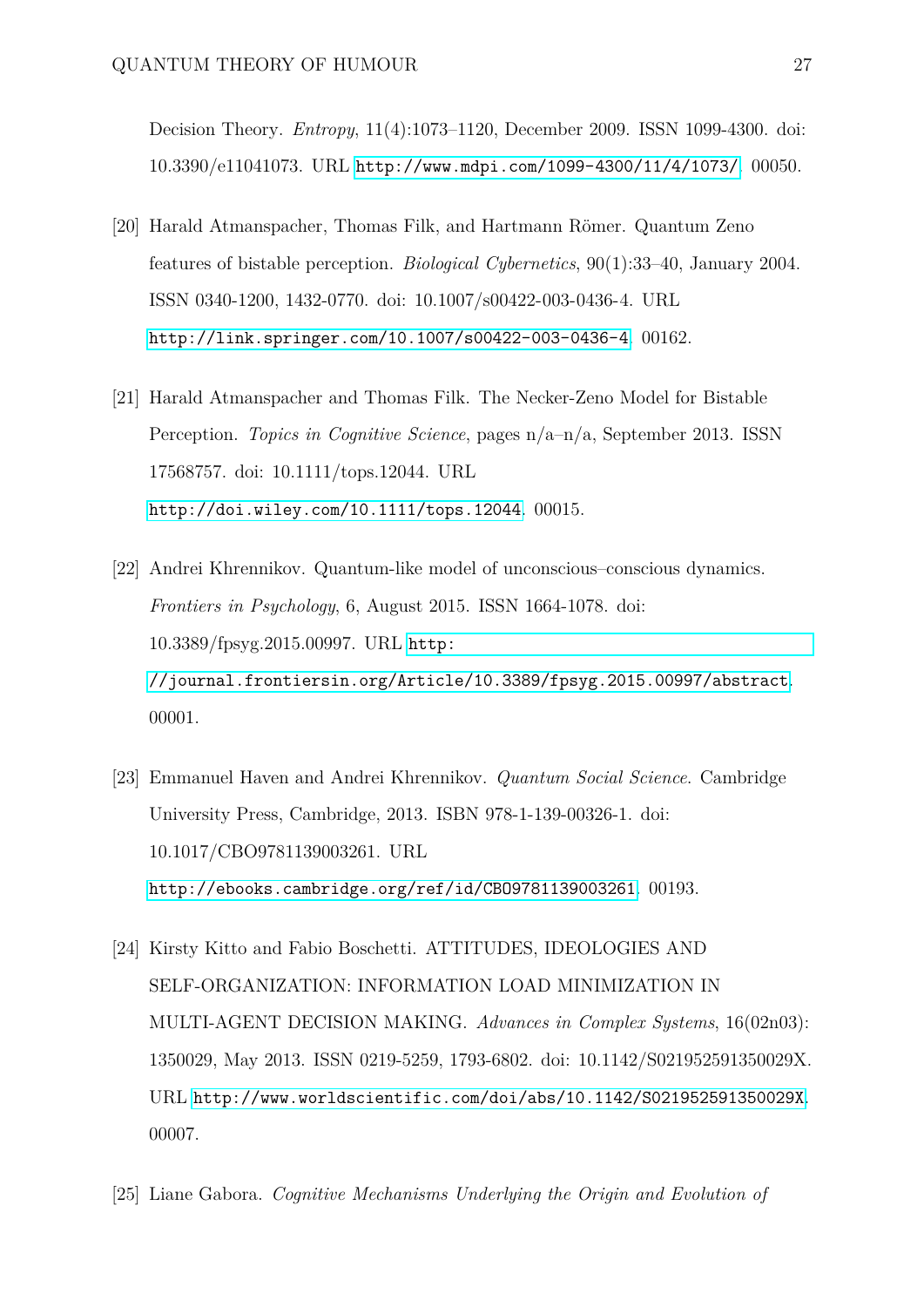*Culture*. Phd, Vrije Universiteit Brussel, Brussels, Belgium, 2001. URL <http://www.vub.ac.be/CLEA/liane/>. 00000.

- <span id="page-27-0"></span>[26] Liane Gabora and Diederik Aerts. A model of the emergence and evolution of integrated worldviews. *Journal of Mathematical Psychology*, 53(5):434–451, October 2009. ISSN 00222496. doi: 10.1016/j.jmp.2009.06.004. URL <http://linkinghub.elsevier.com/retrieve/pii/S0022249609000650>. 00061.
- <span id="page-27-1"></span>[27] Liane Gabora and Nicole Carbert. A study and preliminary model of cross-domain influences on creativity. In R. Dale, C. Jennings, P. Maglio, T. Matlock, and D. Noelle, editors, *Proceedings of the 37th Annual Meeting of the Cognitive Science Society*, Austin, Texas, 2015. Cognitive Science Society. URL <https://arxiv.org/abs/1508.00073>.
- <span id="page-27-2"></span>[28] Liane Gabora and Kirsty Kitto. Concept Combination and the Origins of Complex Cognition. In Liz Swan, editor, *Origins of Mind*, volume 8, pages 361–381. Springer Netherlands, Dordrecht, 2013. ISBN 978-94-007-5418-8 978-94-007-5419-5. doi: 10.1007/978-94-007-5419-5\_19. URL [http://www.springerlink.com/index/10.1007/978-94-007-5419-5\\_19](http://www.springerlink.com/index/10.1007/978-94-007-5419-5_19). 00000.
- <span id="page-27-3"></span>[29] Salvatore Attardo. *Linguistic Theories of Humor*. Walter de Gruyter, January 1994. ISBN 978-3-11-021902-9. Google-Books-ID: f1d5N3pei24C.
- <span id="page-27-4"></span>[30] V. Raskin. *Semantic Mechanisms of Humor*. Springer Science & Business Media, December 2012. ISBN 978-94-009-6472-3. Google-Books-ID: O\_vxCAAAQBAJ.
- <span id="page-27-5"></span>[31] Arthur Koestler. *The Act of Creation*. Macmillan, Oxford, England, 1964.
- <span id="page-27-6"></span>[32] Thomas R. Shultz. Order of cognitive processing in humour appreciation. *Canadian Journal of Psychology/Revue canadienne de psychologie*, 28(4):409–420, 1974. ISSN 0008-4255. doi: 10.1037/h0082006. URL <http://doi.apa.org/getdoi.cfm?doi=10.1037/h0082006>. 00027.
- <span id="page-27-7"></span>[33] Jerry M. Suls. A Two-Stage Model for the Appreciation of Jokes and Cartoons: An Information-Processing Analysis. In *The Psychology of Humor*, pages 81–100.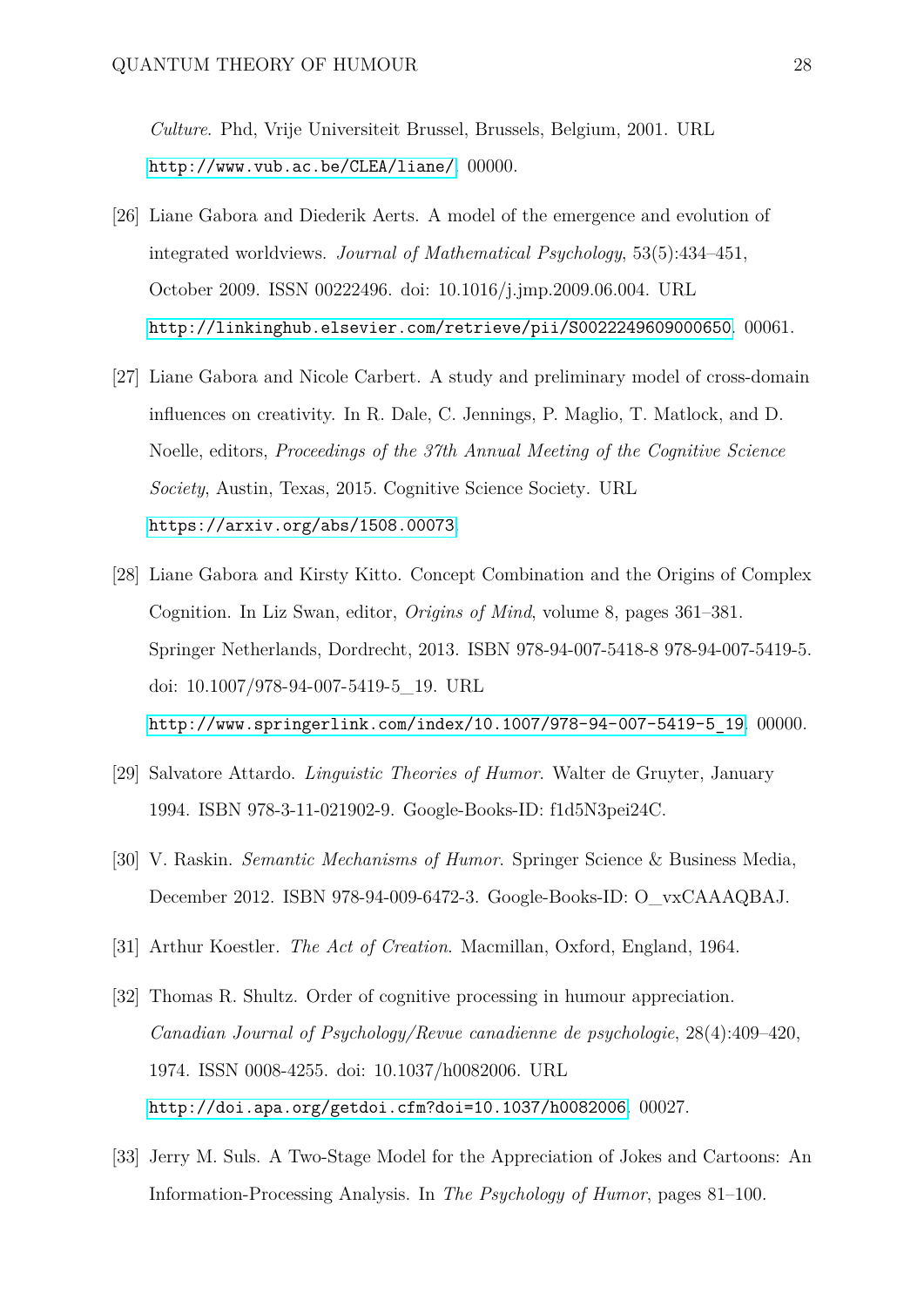Elsevier, 1972. ISBN 978-0-12-288950-9. doi: 10.1016/B978-0-12-288950-9.50010-9. URL <http://linkinghub.elsevier.com/retrieve/pii/B9780122889509500109>. 00638.

- <span id="page-28-0"></span>[34] Rod A. Martin. *The Psychology of Humor: An Integrative Approach*. Academic Press, July 2010. ISBN 978-0-08-046599-9. Google-Books-ID: ieAcp2Z\_zkIC.
- <span id="page-28-1"></span>[35] A. Peter McGraw and Caleb Warren. Benign Violations: Making Immoral Behavior Funny. *Psychological Science*, 21(8):1141–1149, August 2010. ISSN 0956-7976, 1467-9280. doi: 10.1177/0956797610376073. URL <http://journals.sagepub.com/doi/10.1177/0956797610376073>. 00157.
- <span id="page-28-2"></span>[36] Antonio Reyes, Paolo Rosso, and Tony Veale. A multidimensional approach for detecting irony in Twitter. *Language Resources and Evaluation*, 47(1):239–268, March 2013. ISSN 1574-020X, 1574-0218. doi: 10.1007/s10579-012-9196-x. URL <http://link.springer.com/10.1007/s10579-012-9196-x>. 00138.
- <span id="page-28-3"></span>[37] Kim Binsted, Helen Pain, and Graeme D. Ritchie. Children's evaluation of computer-generated punning riddles. *Pragmatics & Cognition*, 5(2):305–354, 1997. ISSN 0929-0907, 1569-9943. doi: 10.1075/pc.5.2.06bin. URL <http://www.jbe-platform.com/content/journals/10.1075/pc.5.2.06bin>. 00065.
- <span id="page-28-4"></span>[38] Alessandro Valitutti, Hannu Toivonen, Antoine Doucet, and Jukka M. Toivanen. " Let Everything Turn Well in Your Wife": Generation of Adult Humor Using Lexical Constraints. In *Proceedings of the 51st Annual Meeting of the Association for Computational Linguistics*, pages 243–248, Sofia, Bulgaria, 2013. Association for Computational Linguistics. URL <http://www.aclweb.org/anthology/P13-2#page=291>.
- <span id="page-28-5"></span>[39] C. J. Isham. *Lectures on Quantum Theory: Mathematical and Structural Foundations*. Imperial College Press, London : Singapore ; River Edge, NJ,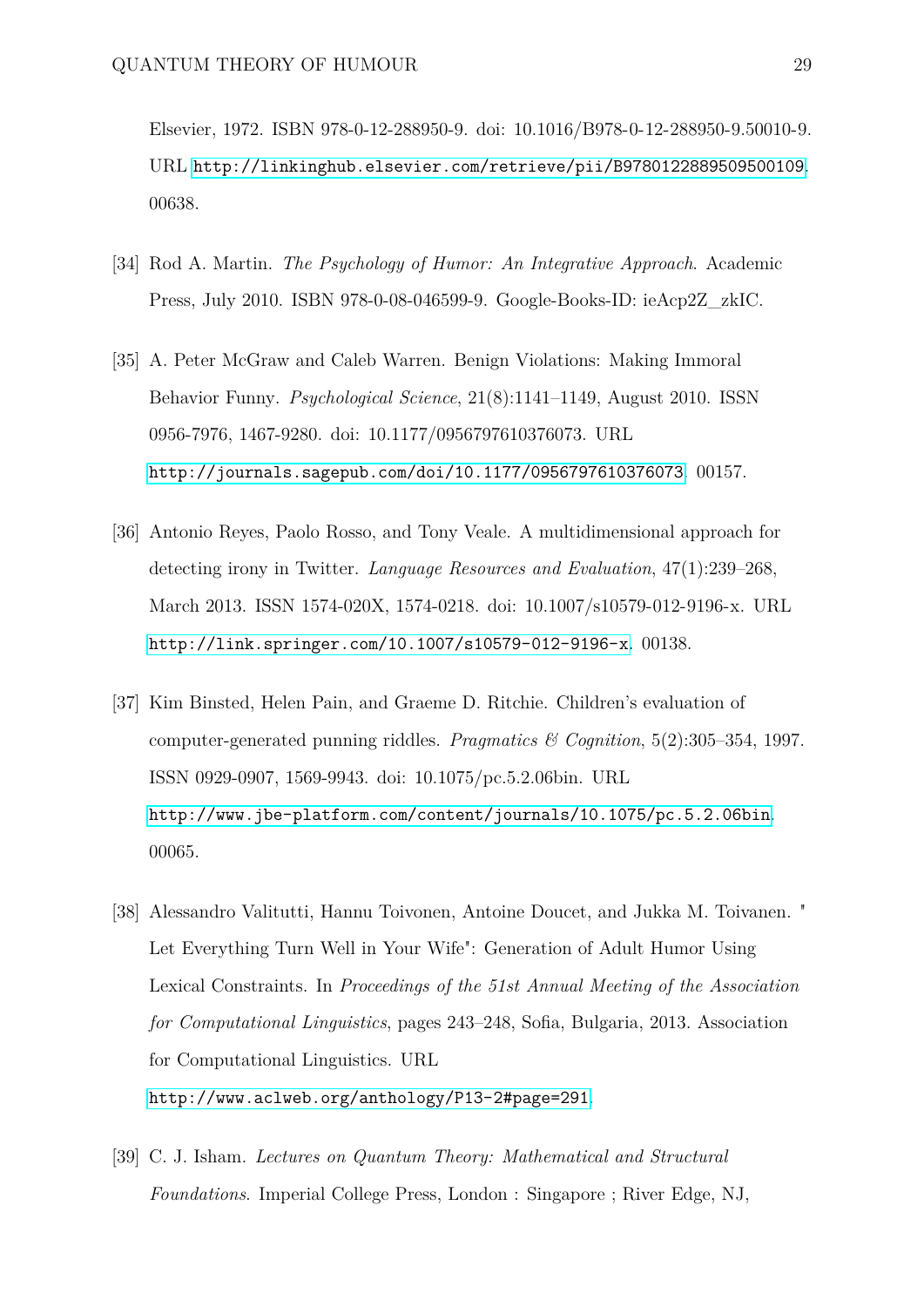January 1995. ISBN 978-1-86094-001-9. URL <http://cds.cern.ch/record/283638>. Google-Books-ID: xR3sS2hEFzcC.

- <span id="page-29-0"></span>[40] Liane Gabora, Eric O. Scott, and Stuart Kauffman. A quantum model of exaptation: Incorporating potentiality into evolutionary theory. *Prog. Biophys. Mol. Biol.*, 113(1):108–116, September 2013. ISSN 1873-1732. doi: 10.1016/j.pbiomolbio.2013.03.012. URL <http://linkinghub.elsevier.com/retrieve/pii/S0079610713000266>. 00016.
- <span id="page-29-1"></span>[41] Stephen Jay Gould and Elisabeth S. Vrba. Exaptation—a Missing Term in the Science of Form. *Paleobiology*, 8(01):4–15, 1982. ISSN 0094-8373, 1938-5331. doi: 10.1017/S0094837300004310. URL [https://www.cambridge.org/core/product/](https://www.cambridge.org/core/product/identifier/S0094837300004310/type/journal_article) [identifier/S0094837300004310/type/journal\\_article](https://www.cambridge.org/core/product/identifier/S0094837300004310/type/journal_article). 03650.
- <span id="page-29-2"></span>[42] Douglas Hofstadter and Liane Gabora. Synopsis of the workshop on humor and cognition. *Humor International Journal of Humor Research*, 2(4), 1989. URL <https://arxiv.org/abs/1310.1676>.
- <span id="page-29-3"></span>[43] Dominic Widdows. *Geometry and Meaning*. Center for the Study of Language and Information/SRI, 2004. ISBN 978-1-57586-448-8.
- <span id="page-29-4"></span>[44] Sven Aerts, Kirsty Kitto, and Laurianne Sitbon. Similarity Metrics within a Point of View. In Dawei Song, Massimo Melucci, Ingo Frommholz, Peng Zhang, Lei Wang, and Sachi Arafat, editors, *Quantum Interaction: 5th International Symposium, QI 2011, Aberdeen, UK, June 26-29, 2011, Revised Selected Papers*, pages 13–24, Berlin, Heidelberg, June 2011. Springer, Berlin, Heidelberg. ISBN 978-3-642-24971-6. doi: 10.1007/978-3-642-24971-6\_3. URL [http://dx.doi.org/10.1007/978-3-642-24971-6\\_3](http://dx.doi.org/10.1007/978-3-642-24971-6_3).
- <span id="page-29-5"></span>[45] Emmanuel M. Pothos and Jennifer S. Trueblood. Structured representations in a quantum probability model of similarity. *Journal of Mathematical Psychology*, 64-65:35–43, February 2015. ISSN 00222496. doi: 10.1016/j.jmp.2014.12.001. URL <http://linkinghub.elsevier.com/retrieve/pii/S0022249614000832>. 00006.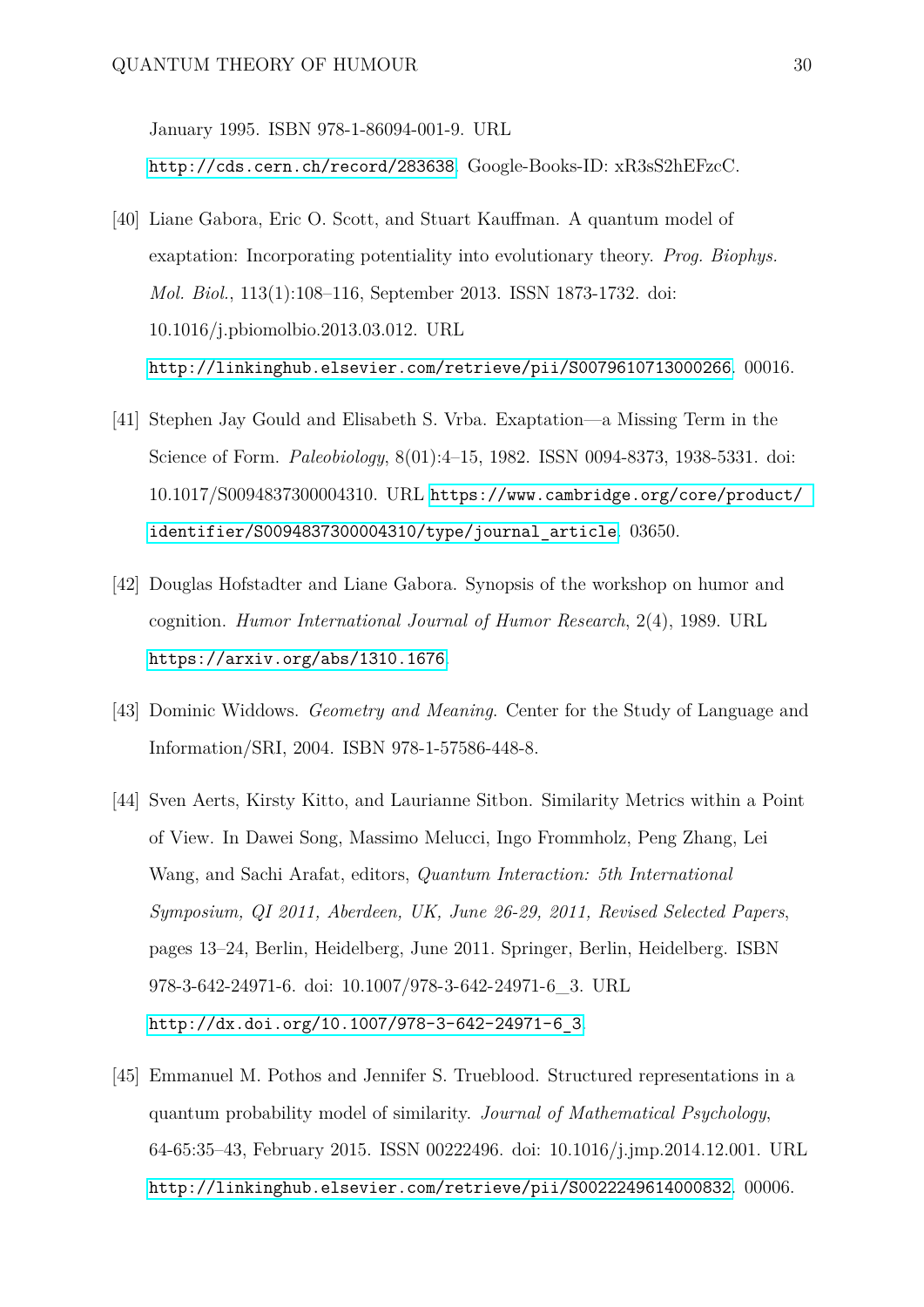# **Appendix**

# <span id="page-30-0"></span>Table 1

*Mean funniness ratings across all participants for the entire collection of jokes and their variants. O refers to Original; S refers to Set-up only; P refers to Punchline only; CS refers to Congruent Set-up; CP refers to Congruent Punchline; IS refers to Incongruent Set-up; IP refers to Incongruent Punchline. The CS, CP, IS, and IP data was not included in this analysis, but it is clearly consistent with the hypothesis that incongruency is important to humour.*

| <b>Joke Set</b>        | <b>Type</b>    | Joke                                               | <b>Funniness</b> |
|------------------------|----------------|----------------------------------------------------|------------------|
| $\mathbf{1}$           | $\overline{O}$ | Why was 6 afraid of 7? Because 7, 8, 9.            | 2.62             |
| 1                      | S              | Why was 6 afraid of 7?                             | 1.00             |
| 1                      | $\mathbf P$    | Because 7, 8, 9.                                   | 1.43             |
| $\mathbf{1}$           | <b>IS</b>      | Why was the child afraid of getting older? Because | 2.33             |
|                        |                | 7, 8, 9.                                           |                  |
| $\mathbf{1}$           | IP             | Why was 6 afraid of 7? Because 7 is an odd num-    | 2.90             |
|                        |                | ber.                                               |                  |
| $\overline{2}$         | $\overline{O}$ | What do you call someone else's cheese? Nacho      | 3.24             |
|                        |                | cheese!                                            |                  |
| $\overline{2}$         | S              | What do you call someone else's cheese?            | 1.00             |
| $\overline{2}$         | $\mathbf P$    | Nacho cheese!                                      | 2.14             |
| $\overline{2}$         | CP             | What do you call someone else's cheese? Cheese     | 1.76             |
|                        |                | that doesn't belong to you!                        |                  |
| $\overline{2}$         | IS             | What did the boy say when someone tried to take    | 3.38             |
|                        |                | his cheese? Nacho cheese!                          |                  |
| 3                      | $\overline{O}$ | Why did the boy bring a ladder to school? Because  | 3.33             |
|                        |                | he wanted to go to high school!                    |                  |
| 3                      | S              | Why did the boy bring a ladder to school?          | 1.24             |
| 3                      | $\mathbf P$    | Because he wanted to go to high school!            | 1.00             |
| Continued on next page |                |                                                    |                  |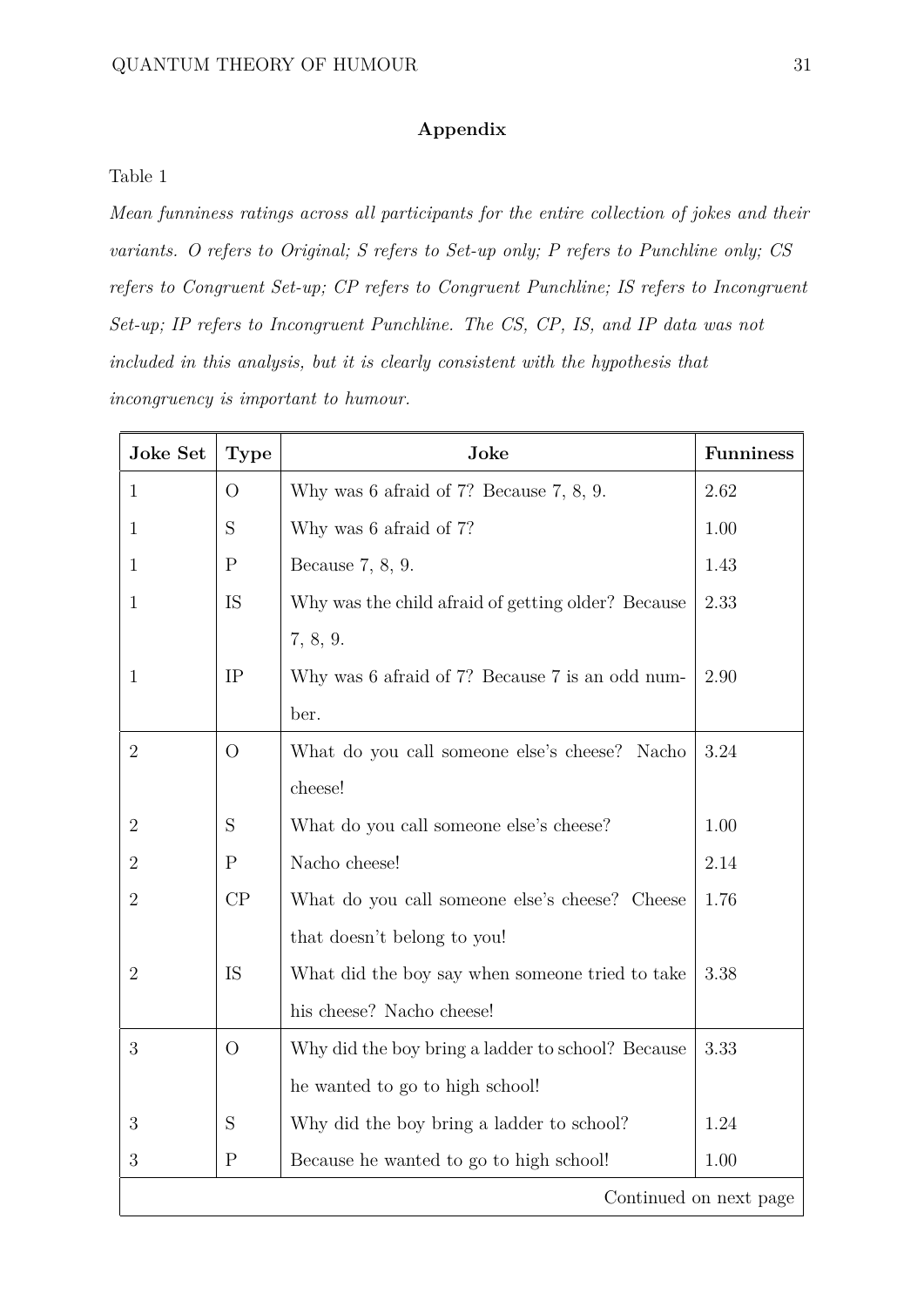| Joke Set               | <b>Type</b>    | Joke                                                 | <b>Funniness</b> |
|------------------------|----------------|------------------------------------------------------|------------------|
| 3                      | IS             | Why did the boy smoke pot before school? Be-         | 3.48             |
|                        |                | cause he wanted to go to high school!                |                  |
| 3                      | IP             | Why did the boy bring the ladder to school? Be-      | 2.52             |
|                        |                | cause the teacher said she had high standards for    |                  |
|                        |                | him.                                                 |                  |
| $\overline{4}$         | $\overline{O}$ | Two jumper cables walk into a bar. The bartender     | 2.95             |
|                        |                | says "I'll serve you, but don't start anything!"     |                  |
| 4                      | S              | Two jumper cables walk into a bar.                   | 2.00             |
| 4                      | $\mathbf P$    | The bartender says "I'll serve you, but don't start  | 1.81             |
|                        |                | anything!"                                           |                  |
| $\overline{4}$         | CS             | A man known for his violent tendencies walks into    | 1.86             |
|                        |                | a bar. The bartender says "I'll serve you, but don't |                  |
|                        |                | start anything!"                                     |                  |
| $\overline{4}$         | CP             | Two jumper cables walk into a bar. Because they      | 1.52             |
|                        |                | are being carried by a person who frequents the      |                  |
|                        |                | bar.                                                 |                  |
| 5                      | $\overline{O}$ | Why is air a lot like sex? Because it is no big deal | 3.86             |
|                        |                | unless you're not getting any.                       |                  |
| 5                      | S              | Why is air a lot like sex?                           | 1.71             |
| $\overline{5}$         | $\mathbf P$    | Because it is no big deal unless you're not getting  | 1.24             |
|                        |                | any.                                                 |                  |
| 5                      | IS             | Why is air a lot like food? Because it is no big     | 3.19             |
|                        |                | deal unless you're not getting any.                  |                  |
| 5                      | IP             | Why is air a lot like sex? Both are vital to the     | 2.76             |
|                        |                | continuation of human life.                          |                  |
| Continued on next page |                |                                                      |                  |

**Table 1 – continued from previous page.**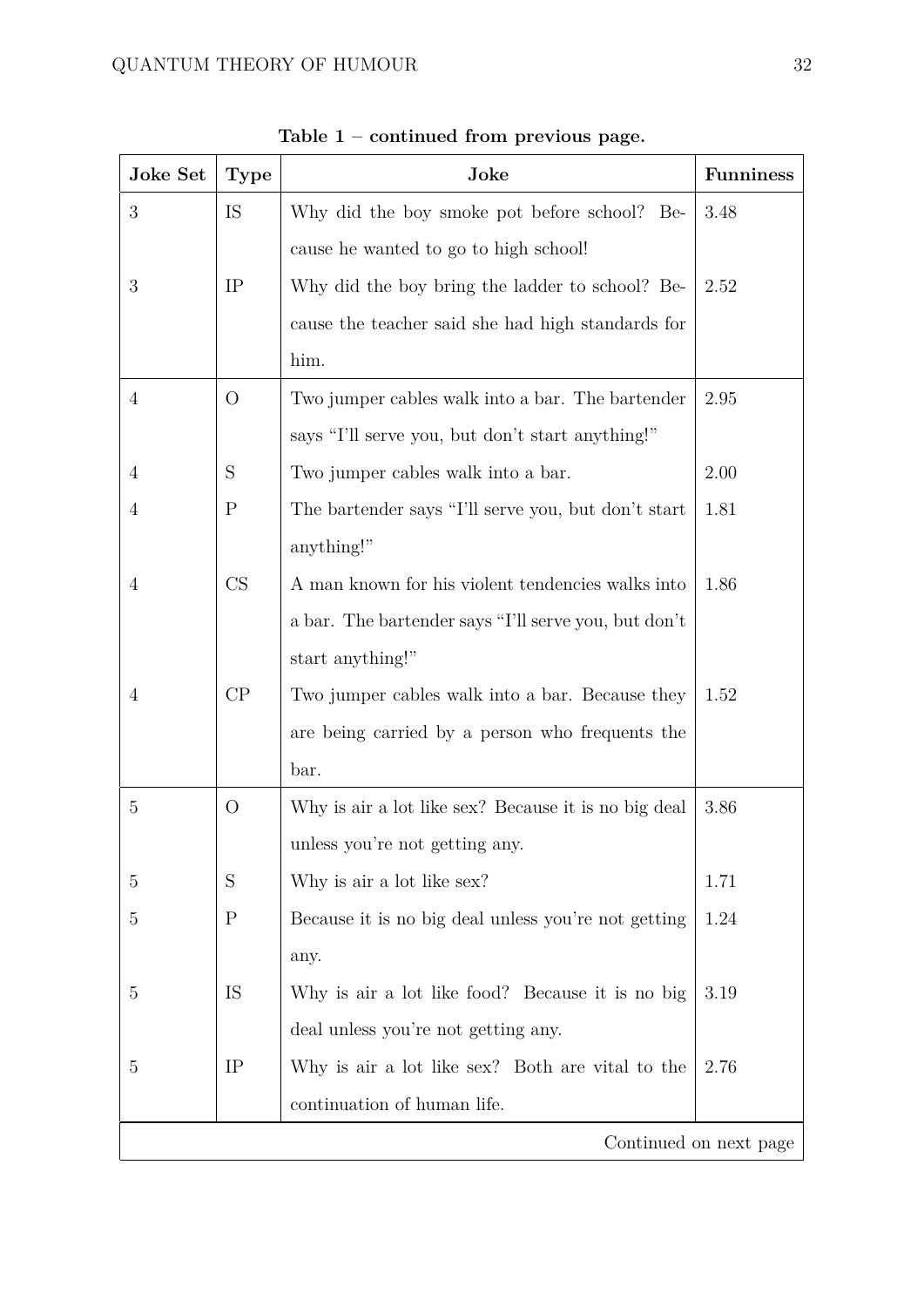| Joke Set               | <b>Type</b>    | Joke                                             | <b>Funniness</b> |
|------------------------|----------------|--------------------------------------------------|------------------|
| 6                      | $\overline{O}$ | A guy shows up late for work. The boss yells at  | 2.52             |
|                        |                | him, "You should have been here at 8:30!"<br>He  |                  |
|                        |                | replies, "Why? What happened at 8:30?"           |                  |
| 6                      | S              | A guy shows up late for work. The boss yells at  | 1.00             |
|                        |                | him, "You should have been here at 8:30!"        |                  |
| 6                      | $\mathbf P$    | He replies, "Why? What happened at 8:30?"        | 1.57             |
| 6                      | CS             | A guy shows up late for work and his coworker    | 1.33             |
|                        |                | says, "You should have been here earlier, some-  |                  |
|                        |                | thing crazy happened at 8:30!" He replies, "Why? |                  |
|                        |                | What happened at 8:30?"                          |                  |
| 6                      | CS             | A guy shows up late for work. The boss yells at  | 1.24             |
|                        |                | him, "You should have been here at 8:30!" He     |                  |
|                        |                | replies, "I know, I'm sorry!"                    |                  |
| $\overline{7}$         | $\overline{O}$ | You don't need a parachute to go skydiving. You  | 3.62             |
|                        |                | need a parachute to go skydiving twice.          |                  |
| 7                      | S              | You don't need a parachute to go skydiving.      | 1.24             |
| 7                      | $\mathbf P$    | You need a parachute to go skydiving twice.      | 1.81             |
|                        | $\rm CP$       | You don't need a parachute to go skydiving, but  | 2.57             |
|                        |                | it helps to with the landing.                    |                  |
| 7                      | IS             | You need a plane to go skydiving. You need a     | 2.80             |
|                        |                | parachute to go skydiving twice.                 |                  |
| 8                      | $\rm{O}$       | Want to hear a word I just made up? Plagiarism.  | 3.29             |
| 8                      | $\mathbf S$    | Want to hear a word I just made up?              | 1.14             |
| 8                      | $\mathbf P$    | Plagiarism.                                      | 1.24             |
| 8                      | CS             | Do I need to cite the word? plagiarism?          | 2.48             |
| 8                      | IP             | Want to hear a word I just made up? Gullible.    | 3.57             |
| Continued on next page |                |                                                  |                  |

**Table 1 – continued from previous page.**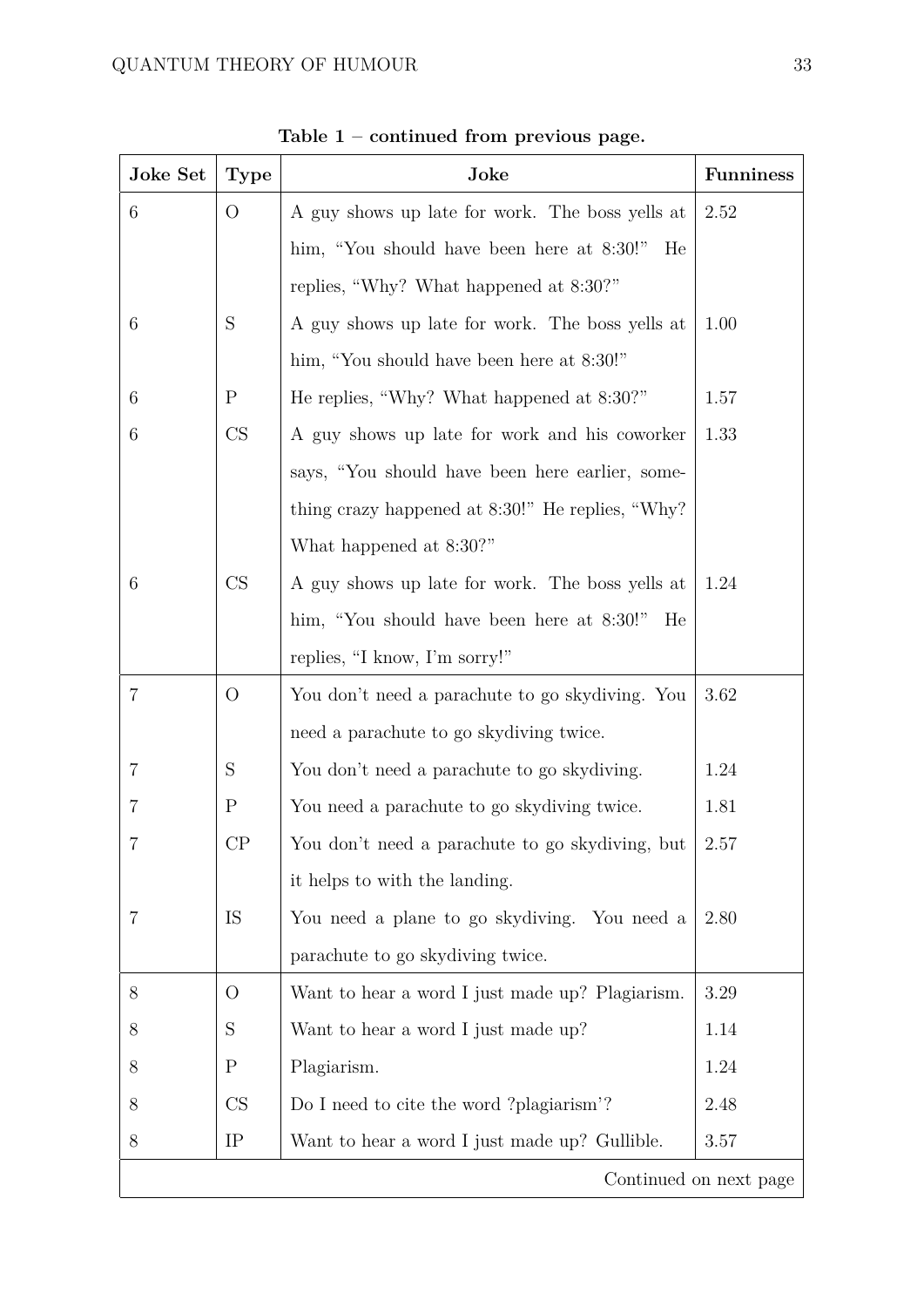| Joke Set | <b>Type</b>            | Joke                                                 | <b>Funniness</b> |  |
|----------|------------------------|------------------------------------------------------|------------------|--|
| 9        | $\overline{O}$         | A police officer called the station and said "I have | 3.62             |  |
|          |                        | an interesting case. A woman shot her husband        |                  |  |
|          |                        | for stepping on the floor she just mopped." "Have    |                  |  |
|          |                        | you arrested this woman?" "No, the floor is still    |                  |  |
|          |                        | wet."                                                |                  |  |
| 9        | S                      | A police officer called the station and said "I have | 1.19             |  |
|          |                        | an interesting case. A woman shot her husband        |                  |  |
|          |                        | for stepping on the floor she just mopped." "Have    |                  |  |
|          |                        | you arrested this woman?"                            |                  |  |
| 9        | $\mathbf P$            | "No, the floor is still wet."                        | 1.00             |  |
| 9        | CS                     | The husband asked his wife if he could come into     | 1.19             |  |
|          |                        | the kitchen after she mopped it and she said, "No,   |                  |  |
|          |                        | the floor is still wet."                             |                  |  |
| 9        | CP                     | A police officer called the station and said "I have | 2.14             |  |
|          |                        | an interesting case. A woman shot her husband for    |                  |  |
|          |                        | stepping on the floor she just mopped." "Have you    |                  |  |
|          |                        | arrested this woman?" "No, she fled the scene."      |                  |  |
| 10       | O                      | Why did the cookie go to the doctor's office? Be-    | 3.57             |  |
|          |                        | cause it was feeling crummy.                         |                  |  |
| 10       | $\mathbf S$            | Why did the cookie go to the doctor's office?        | 1.14             |  |
| 10       | $\mathbf P$            | Because it was feeling crummy.                       | 1.00             |  |
| 10       | IS                     | Why did the cookie need a napkin? Because it was     | 2.33             |  |
|          |                        | feeling crummy.                                      |                  |  |
| 10       | IP                     | Why did the cookie go to the doctor's office? Be-    | 1.29             |  |
|          |                        | cause it was sick.                                   |                  |  |
|          | Continued on next page |                                                      |                  |  |

**Table 1 – continued from previous page.**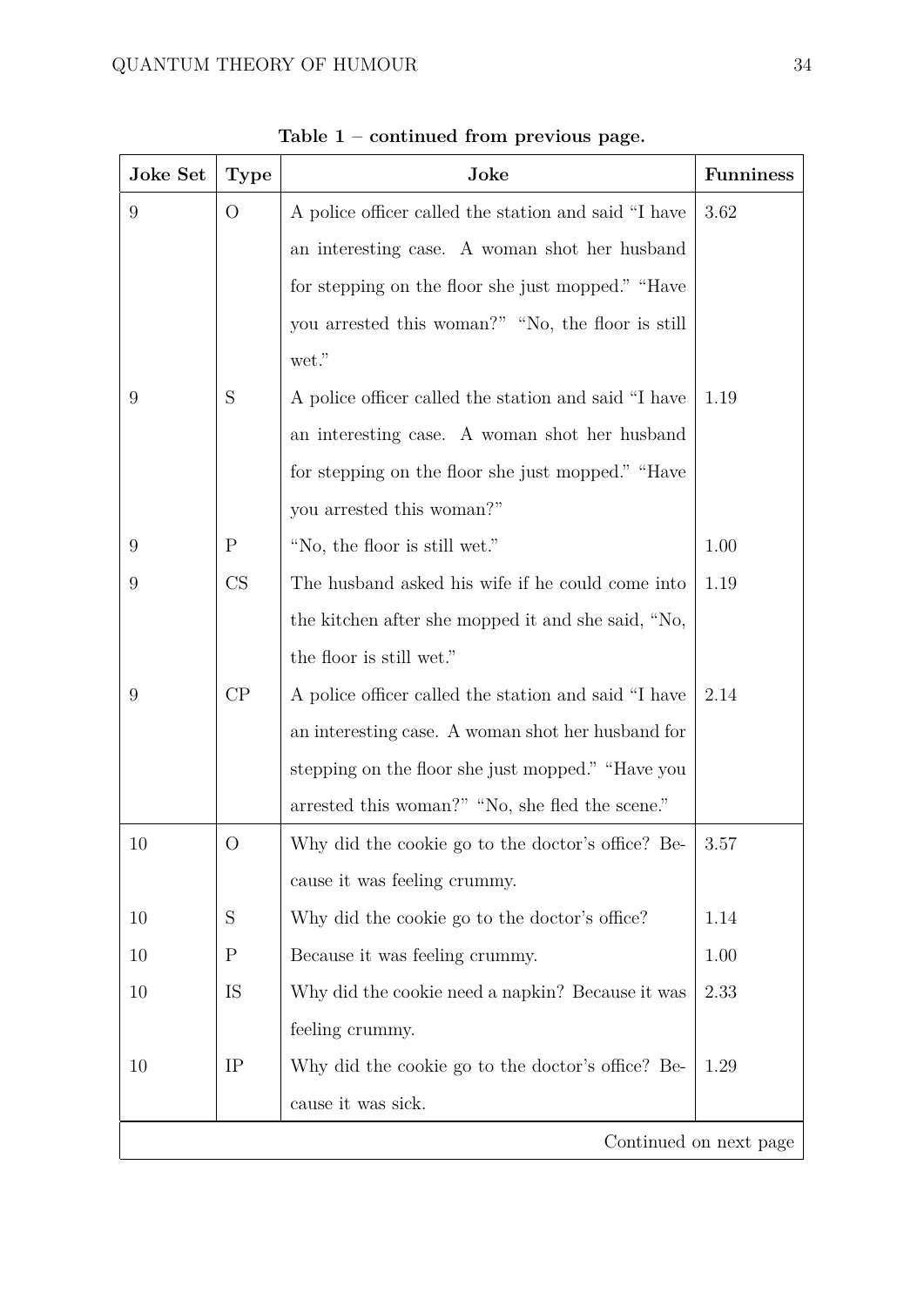| Joke Set | <b>Type</b>            | Joke                                              | <b>Funniness</b> |  |
|----------|------------------------|---------------------------------------------------|------------------|--|
| 11       | $\overline{O}$         | What happens to a frog's car when it breaks down? | 2.72             |  |
|          |                        | It gets toad.                                     |                  |  |
| 11       | S                      | What happens to a frog's car when it breaks down? | 1.20             |  |
| 11       | $\mathbf P$            | It gets toad.                                     | 1.15             |  |
| 11       | CP                     | What happens to a frog's car when it breaks down? | 1.82             |  |
|          |                        | It gets it towed.                                 |                  |  |
| 11       | IS                     | What happens when the frog parks illegally? It    | 2.94             |  |
|          |                        | gets toad!                                        |                  |  |
| 11       | IP                     | What does a frog say when it's car breaks down?   | 2.09             |  |
|          |                        | "It croaked!"                                     |                  |  |
| 12       | $\overline{O}$         | My friend thinks he is so smart. He told me an    | 3.20             |  |
|          |                        | onion is the only food that makes you cry. To     |                  |  |
|          |                        | prove him wrong I threw a coconut at his face.    |                  |  |
| 12       | $\mathbf S$            | My friend thinks he is so smart. He told me an    | 1.35             |  |
|          |                        | onion is the only food that makes you cry.        |                  |  |
| 12       | $\mathbf P$            | To prove him wrong I threw a coconut at his face. | 1.47             |  |
| 12       | IP                     | My friend thinks he is so smart. He told me an    | 2.33             |  |
|          |                        | onion is the only food that makes you cry. I told |                  |  |
|          |                        | him a coconut would make you cry if I threw it at |                  |  |
|          |                        | him.                                              |                  |  |
| 12       | IS                     | My friend thinks he is so smart. He told me that  | 2.41             |  |
|          |                        | all fruits are good for you. I threw a coconut at |                  |  |
|          |                        | his face to prove him wrong.                      |                  |  |
| 13       | $\rm{O}$               | What did the duck say when she bought the lip-    | 2.68             |  |
|          |                        | stick? "Put it on my bill."                       |                  |  |
|          | Continued on next page |                                                   |                  |  |

**Table 1 – continued from previous page.**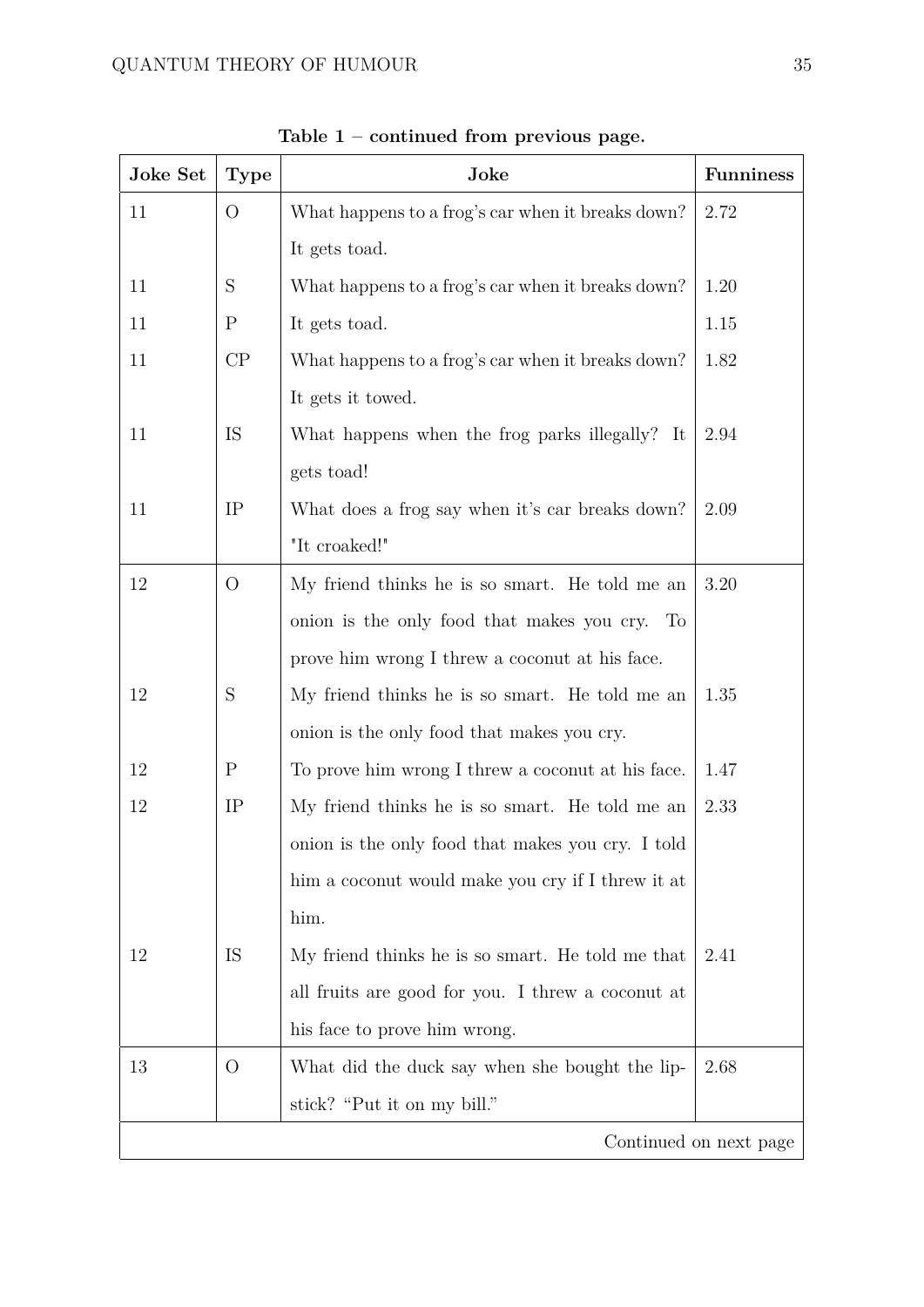| <b>Joke Set</b> | <b>Type</b>            | Joke                                                | <b>Funniness</b> |  |
|-----------------|------------------------|-----------------------------------------------------|------------------|--|
| 13              | $\mathbf S$            | What did the duck say when she bought the lip-      | 1.25             |  |
|                 |                        | stick?                                              |                  |  |
| 13              | $\mathbf P$            | "Put it on my bill."                                | 1.19             |  |
| 13              | CP                     | What did the duck say when she bought the lip-      | 1.25             |  |
|                 |                        | stick? "Does this colour look good on me?"          |                  |  |
| 13              | CS                     | The bar patron asked the bartender for another      | 1.22             |  |
|                 |                        | drink and told him, "Put it on my bill."            |                  |  |
| 13              | IP                     | What did the duck say when she bought the lip-      | 2.07             |  |
|                 |                        | stick? "Was this tested on animals?"                |                  |  |
| 13              | IS                     | The duck asked the bartender for another drink      | 2.69             |  |
|                 |                        | and told him, "Put it on my bill."                  |                  |  |
| 14              | $\overline{O}$         | In a Catholic school cafeteria, a nun places a sign | 3.33             |  |
|                 |                        | in front of a pile of apples, "Only take one, God   |                  |  |
|                 |                        | is watching". Further down the line is a pile of    |                  |  |
|                 |                        | cookies. A little boy makes his own sign, "Take all |                  |  |
|                 |                        | you want, God is watching the apples".              |                  |  |
| 14              | S                      | In a Catholic school cafeteria, a nun places a sign | 1.49             |  |
|                 |                        | in front of a pile of apples, "Only take one, God   |                  |  |
|                 |                        | is watching". Further down the line is a pile of    |                  |  |
|                 |                        | cookies.                                            |                  |  |
| 14              | $\mathbf P$            | A little boy makes his own sign, "Take all you      | 1.32             |  |
|                 |                        | want, God is watching the apples".                  |                  |  |
| 14              | $\rm CP$               | In a Catholic school cafeteria, a nun places a sign | 1.36             |  |
|                 |                        | in front of a pile of apples, "Only take one, God   |                  |  |
|                 |                        | is watching". Further down the line is a pile of    |                  |  |
|                 |                        | cookies with the same sign.                         |                  |  |
|                 | Continued on next page |                                                     |                  |  |

**Table 1 – continued from previous page.**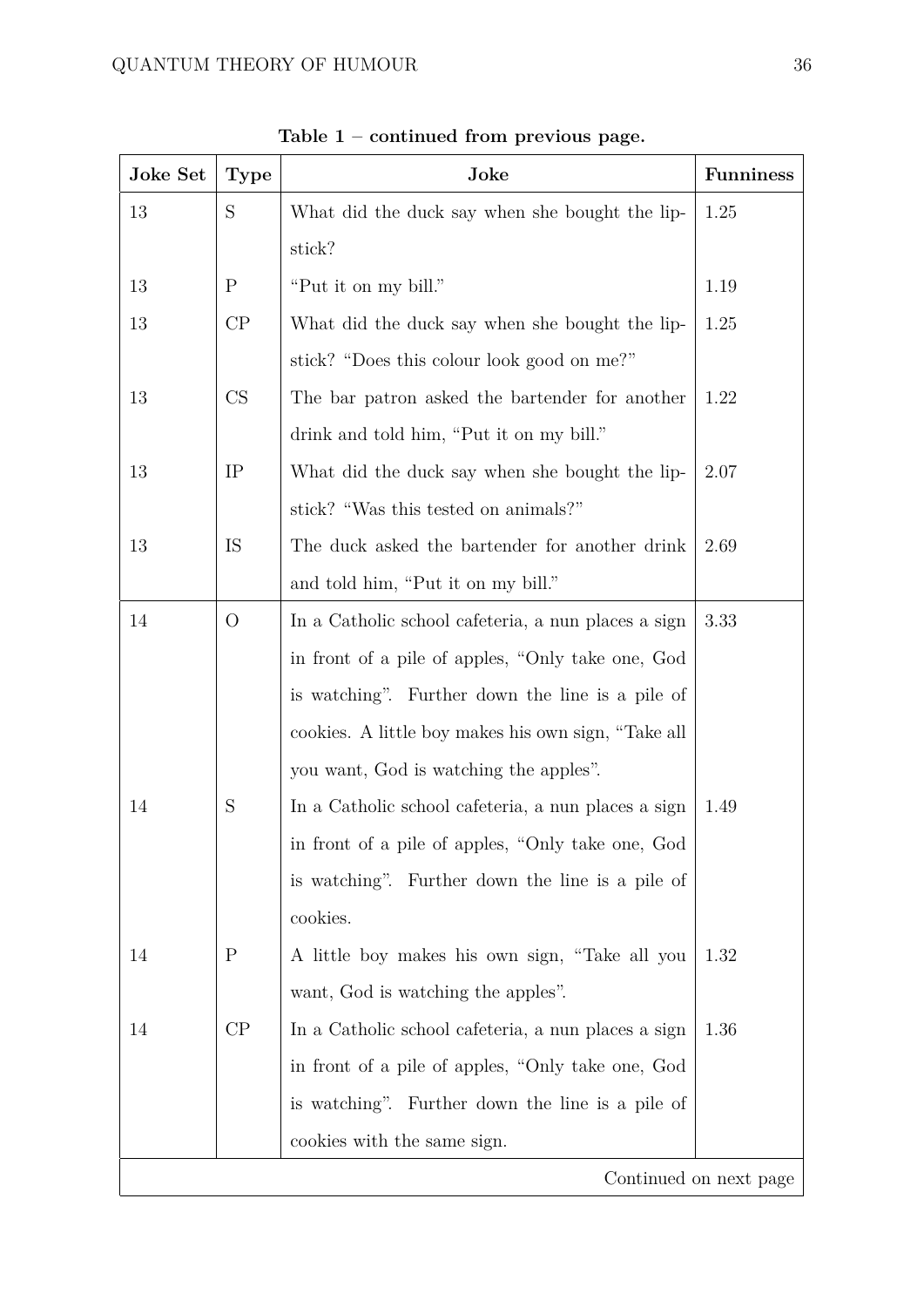| Joke Set               | <b>Type</b>    | Joke                                                        | <b>Funniness</b> |
|------------------------|----------------|-------------------------------------------------------------|------------------|
| 14                     | IS             | In a Catholic school cafeteria, a little boy places         | 3.05             |
|                        |                | a sign in front of a pile of apples, "Only take one,        |                  |
|                        |                | God is watching". Further down the line is a pile           |                  |
|                        |                | of cookies. The boy makes another sign, "Take all           |                  |
|                        |                | you want, God is watching the apples".                      |                  |
| 15                     | $\overline{O}$ | Can a kangaroo jump higher than the Empire                  | 2.54             |
|                        |                | State Building? Of course it can, the Empire State          |                  |
|                        |                | Building can't jump!                                        |                  |
| 15                     | S              | Can a kangaroo jump higher than the Empire                  | 1.09             |
|                        |                | State Building?                                             |                  |
| 15                     | $\mathbf P$    | Of course it can, the Empire State Building can't           | 1.19             |
|                        |                | jump!                                                       |                  |
| 15                     | CP             | Can a kangaroo jump higher than the Empire                  | 1.32             |
|                        |                | State Building? No, that is impossible.                     |                  |
| 15                     | CS             | Which can jump higher, the Empire State Build-              | 2.04             |
|                        |                | ing or a kangaroo? A kangaroo, the Empire State             |                  |
|                        |                | Building can't jump!                                        |                  |
| 16                     | O              | What do you call a pig that does karate? A pork $\mid 2.54$ |                  |
|                        |                | chop!                                                       |                  |
| 16                     | S              | What do you call a pig that does karate?                    | 1.29             |
| 16                     | $\mathbf P$    | A pork chop!                                                | 1.13             |
| 16                     | $\rm CP$       | What do you call a pig that does karate? A pig              | 1.52             |
|                        |                | that does karate!                                           |                  |
| 16                     | CS             | What is a popular cut of meat? A pork chop.                 | 1.45             |
| 16                     | IP             | What do you call a pig that does karate? A kung             | 1.87             |
|                        |                | pow piggy.                                                  |                  |
| Continued on next page |                |                                                             |                  |

**Table 1 – continued from previous page.**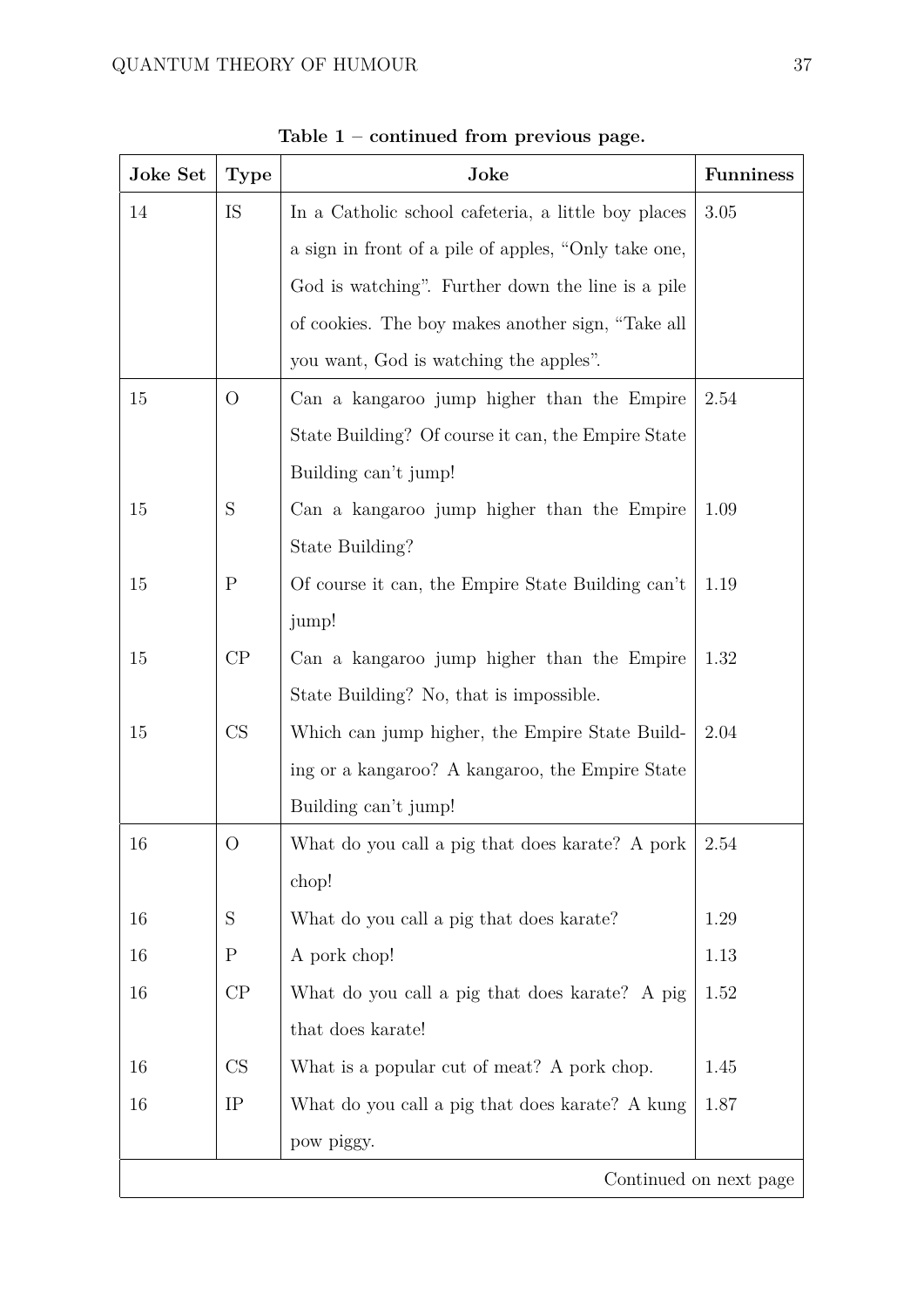| Joke Set               | <b>Type</b>    | Joke                                               | <b>Funniness</b> |
|------------------------|----------------|----------------------------------------------------|------------------|
| 17                     | $\overline{O}$ | How do trees access the internet? They log in.     | 2.84             |
| 17                     | $\mathbf S$    | How do trees access the internet?                  | 1.14             |
| 17                     | $\mathbf P$    | They log in.                                       | 1.19             |
| 17                     | CP             | How do trees access the internet? They don't.      | 1.78             |
| 17                     | CS             | How does one access the internet? They log in.     | 1.32             |
| 18                     | $\overline{O}$ | Why can't you trust an atom? Because they make     | 3.16             |
|                        |                | up everything!                                     |                  |
| 18                     | S              | Why can't you trust an atom?                       | 1.21             |
| 18                     | $\mathbf P$    | Because they make up everything!                   | 1.12             |
| 18                     | IP             | Why can't you trust an atom? Because they're       | 1.79             |
|                        |                | always moving!                                     |                  |
| 18                     | CS             | Why can't you trust a liar? Because they make up   | 1.54             |
|                        |                | everything!                                        |                  |
| 19                     | $\overline{O}$ | What kind of nails do carpenters hate to hit? Fin- | 2.58             |
|                        |                | gernails!                                          |                  |
| 19                     | $\mathbf S$    | What kind of nails do carpenters hate to hit?      | 1.14             |
| 19                     | $\mathbf P$    | Fingernails!                                       | 1.09             |
| 19                     | CP             | What kind of nails do carpenters hate to hit?      | 1.58             |
|                        |                | Tough ones.                                        |                  |
| 19                     | CS             | What kind of nails do people paint? Fingernails!   | 1.40             |
| 20                     | $\overline{O}$ | The energizer bunny was arrested on a charge of    | 2.79             |
|                        |                | battery.                                           |                  |
| 20                     | S              | The energizer bunny was arrested.                  | 1.33             |
| 20                     | $\mathbf P$    | on a charge of battery.                            | 1.14             |
| 20                     | IP             | The energizer bunny was arrested on a charge of    | 1.53             |
|                        |                | false advertisement.                               |                  |
| Continued on next page |                |                                                    |                  |

**Table 1 – continued from previous page.**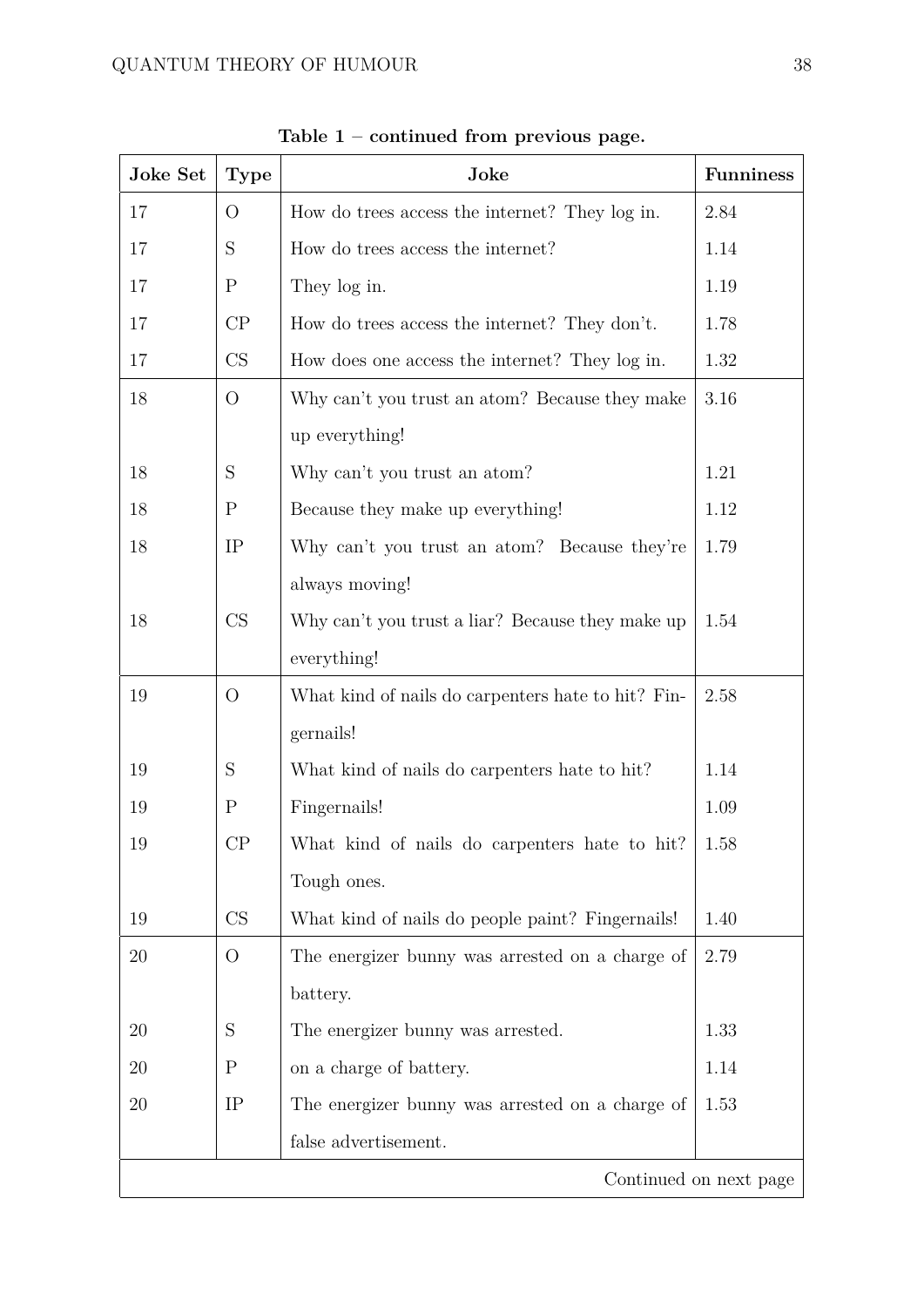| <b>Joke Set</b>        | <b>Type</b>    | Joke                                               | <b>Funniness</b> |
|------------------------|----------------|----------------------------------------------------|------------------|
| 20                     | CS             | The angry man was arrested on a charge of battery. | 1.28             |
| 21                     | $\overline{O}$ | Why did the skeleton cross the road? To get to     | 2.20             |
|                        |                | the body shop!                                     |                  |
| 21                     | $\mathbf S$    | Why did the skeleton cross the road?               | 1.12             |
| 21                     | $\mathbf P$    | To get to the body shop!                           | 1.17             |
| 21                     | IP             | Why did the skeleton cross the road? To stretch    | 1.41             |
|                        |                | his legs.                                          |                  |
| 21                     | IS             | Why did the invisible man cross the road? To get   | 2.13             |
|                        |                | to the body shop!                                  |                  |
| 22                     | $\overline{O}$ | Why did the fish blush? Because it saw the ocean's | 2.82             |
|                        |                | bottom!                                            |                  |
| 22                     | $\mathbf S$    | Why did the fish blush?                            | 1.16             |
| 22                     | $\mathbf P$    | Because it saw the ocean's bottom!                 | 1.14             |
| 22                     | IP             | Why did the fish blush? Because it puffed in front | 1.69             |
|                        |                | of his friends.                                    |                  |
| 22                     | IS             | Why did the surfer crash? Because he saw the       | 2.12             |
|                        |                | ocean's bottom!                                    |                  |
| 23                     | O              | What do you call a fake noodle? An impasta!        | 3.01             |
| 23                     | S              | What do you call a fake noodle?                    | 1.24             |
| 23                     | $\mathbf P$    | An impasta!                                        | 1.42             |
| 23                     | IP             | What do you call a fake noodle? A lack-aroni.      | 2.15             |
| 23                     | IS             | What did the mobster say when he found out his     | 1.81             |
|                        |                | friend was a traitor? An impasta!                  |                  |
| 24                     | $\overline{O}$ | What do you call an alligator in a vest? An inves- | 2.73             |
|                        |                | tigator!                                           |                  |
| 24                     | $\mathbf S$    | What do you call an alligator in a vest?           | 1.19             |
| Continued on next page |                |                                                    |                  |

**Table 1 – continued from previous page.**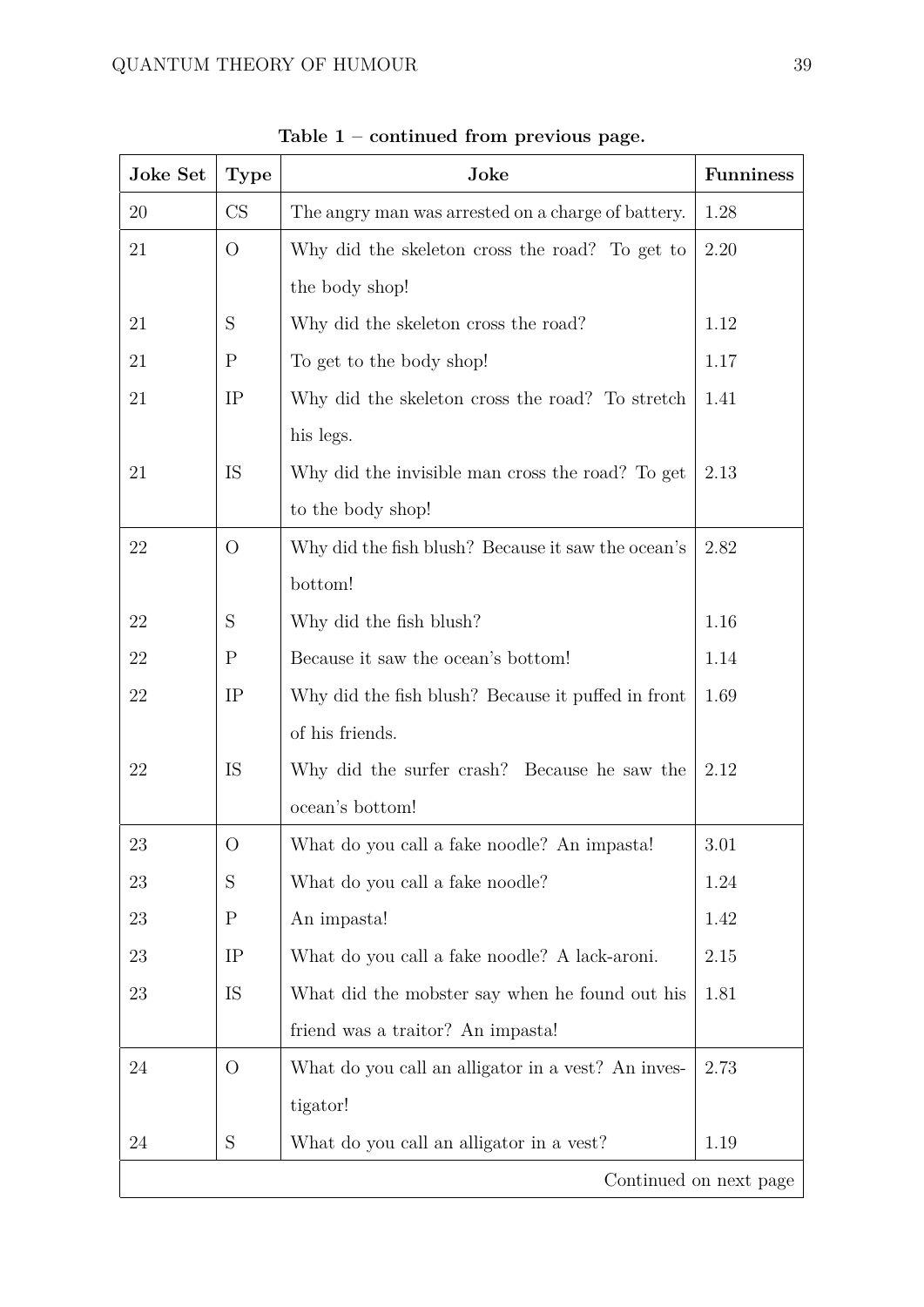| Joke Set               | <b>Type</b>    | Joke                                               | <b>Funniness</b> |
|------------------------|----------------|----------------------------------------------------|------------------|
| 24                     | $\mathbf{P}$   | An investigator!                                   | 1.13             |
| 24                     | IP             | What do you call an alligator in a vest? A well-   | 1.86             |
|                        |                | dressed reptile.                                   |                  |
| 24                     | IS             | What do you call an alligator that is a detective? | 2.54             |
|                        |                | An investigator!                                   |                  |
| 25                     | $\overline{O}$ | What do you call a pile of kittens? A meowntain!   | 2.58             |
| 25                     | $\mathbf S$    | What do you call a pile of kittens?                | 1.16             |
| 25                     | $\mathbf P$    | A meowntain!                                       | 1.34             |
| 25                     | IP             | What do you call a pile of kittens? Mount Kili-    | 2.61             |
|                        |                | meow-jaro.                                         |                  |
| 25                     | IS             | What do you call a mountain for cats? A meow-      | 2.51             |
|                        |                | tain!                                              |                  |
| 26                     | $\overline{O}$ | What do you get from a pampered cow? Spoiled       | 2.80             |
|                        |                | milk!                                              |                  |
| 26                     | S              | What do you get from a pampered cow?               | 1.24             |
| 26                     | $\mathbf P$    | Spoiled milk!                                      | 1.16             |
| 26                     | IP             | What do you get from a pampered cow? Udder         | 2.72             |
|                        |                | sass!                                              |                  |
| 26                     | CS             | What do you get when you leave out milk            | 1.51             |
|                        |                | overnight? Spoiled milk!                           |                  |
| 27                     | $\overline{O}$ | How do you make holy water? Boil the hell out of   | 2.96             |
|                        |                | it!                                                |                  |
| 27                     | $\mathbf S$    | How do you make holy water?                        | 1.18             |
| 27                     | $\mathbf P$    | Boil the hell out of it!                           | 1.24             |
| 27                     | IP             | How do you make holy water? Hole punch it!         | 1.85             |
| Continued on next page |                |                                                    |                  |

**Table 1 – continued from previous page.**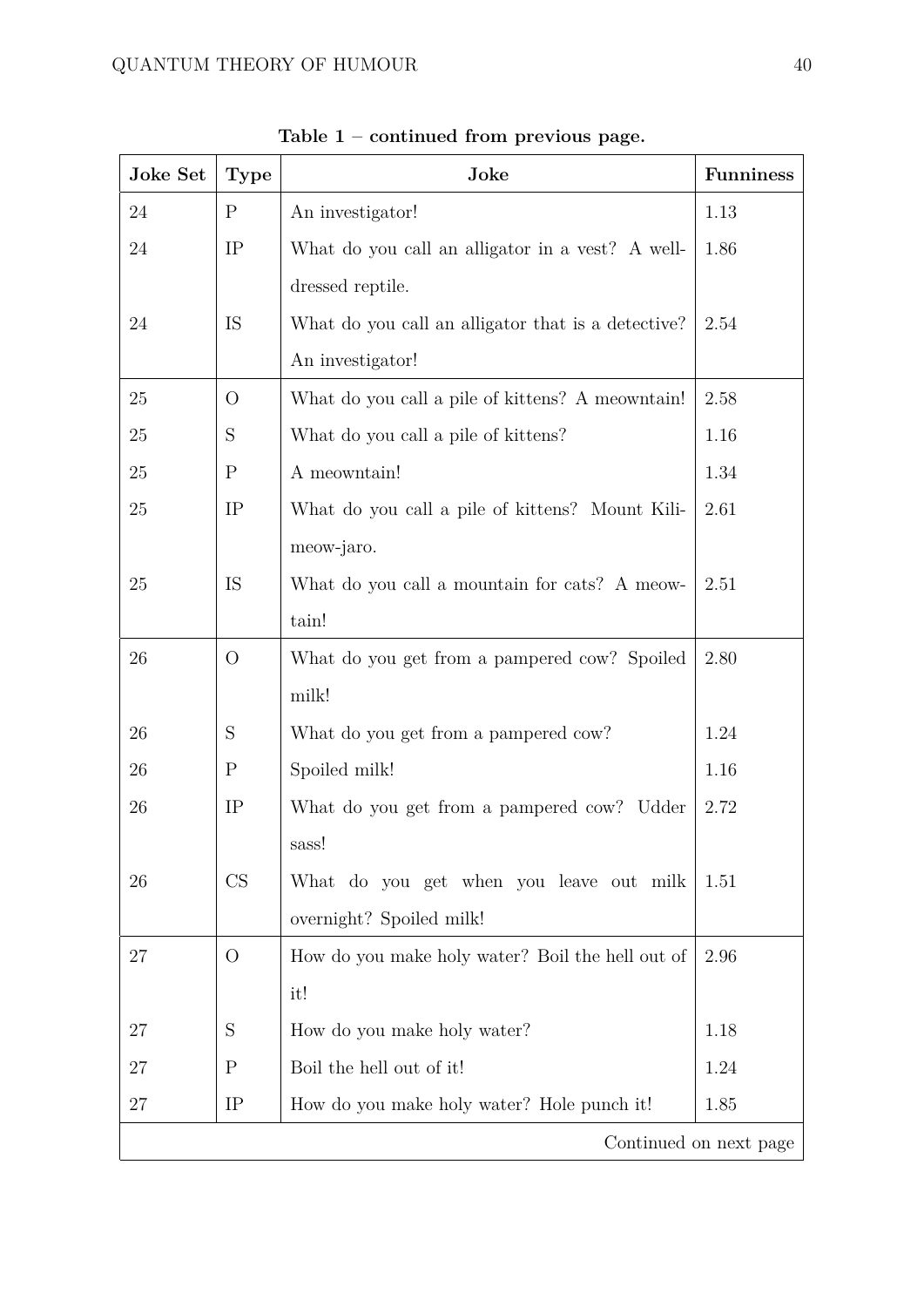| <b>Joke Set</b>        | <b>Type</b>    | Joke                                              | <b>Funniness</b> |
|------------------------|----------------|---------------------------------------------------|------------------|
| 27                     | CS             | How do you make water really hot? Boil the hell   | 1.62             |
|                        |                | out of it!                                        |                  |
| 27                     | CP             | How do you make holy water? Get a priest to bless | 1.41             |
|                        |                | it.                                               |                  |
| 28                     | $\overline{O}$ | How do you make an octopus laugh? With ten-       | 2.58             |
|                        |                | tickles!                                          |                  |
| 28                     | S              | How do you make an octopus laugh?                 | 1.15             |
| 28                     | $\mathbf P$    | With ten-tickles!                                 | 1.18             |
| 28                     | CP             | How do you make an octopus laugh? Tell it jokes.  | 1.50             |
| 28                     | IS             | How many tickles does it take to make an octopus  | 2.78             |
|                        |                | laugh? Ten-tickles!                               |                  |
| 29                     | $\overline{O}$ | What do you call a boy who finally stood up to    | 2.07             |
|                        |                | the bullies? An ambulance.                        |                  |
| 29                     | $\mathbf S$    | What do you call a boy who finally stood up to    | 1.08             |
|                        |                | the bullies?                                      |                  |
| 29                     | $\mathbf P$    | An ambulance.                                     | 1.06             |
| 29                     | CP             | What do you call a boy who finally stood up to    | 1.26             |
|                        |                | the bullies? A brave person.                      |                  |
| 29                     | CS             | What is the name of an emergency vehicle? An      | 1.18             |
|                        |                | ambulance.                                        |                  |
| 29                     | IP             | What do you call a boy who finally stood up to    | 1.69             |
|                        |                | the bullies? An idiot!                            |                  |
| 30                     | $\overline{O}$ | Did you hear the one about the geologist? He took | 2.67             |
|                        |                | his wife for granite so she left him!             |                  |
| 30                     | S              | Did you hear the one about the geologist?         | 1.22             |
| 30                     | $\mathbf P$    | He took his wife for granite so she left him!     | 1.38             |
| Continued on next page |                |                                                   |                  |

**Table 1 – continued from previous page.**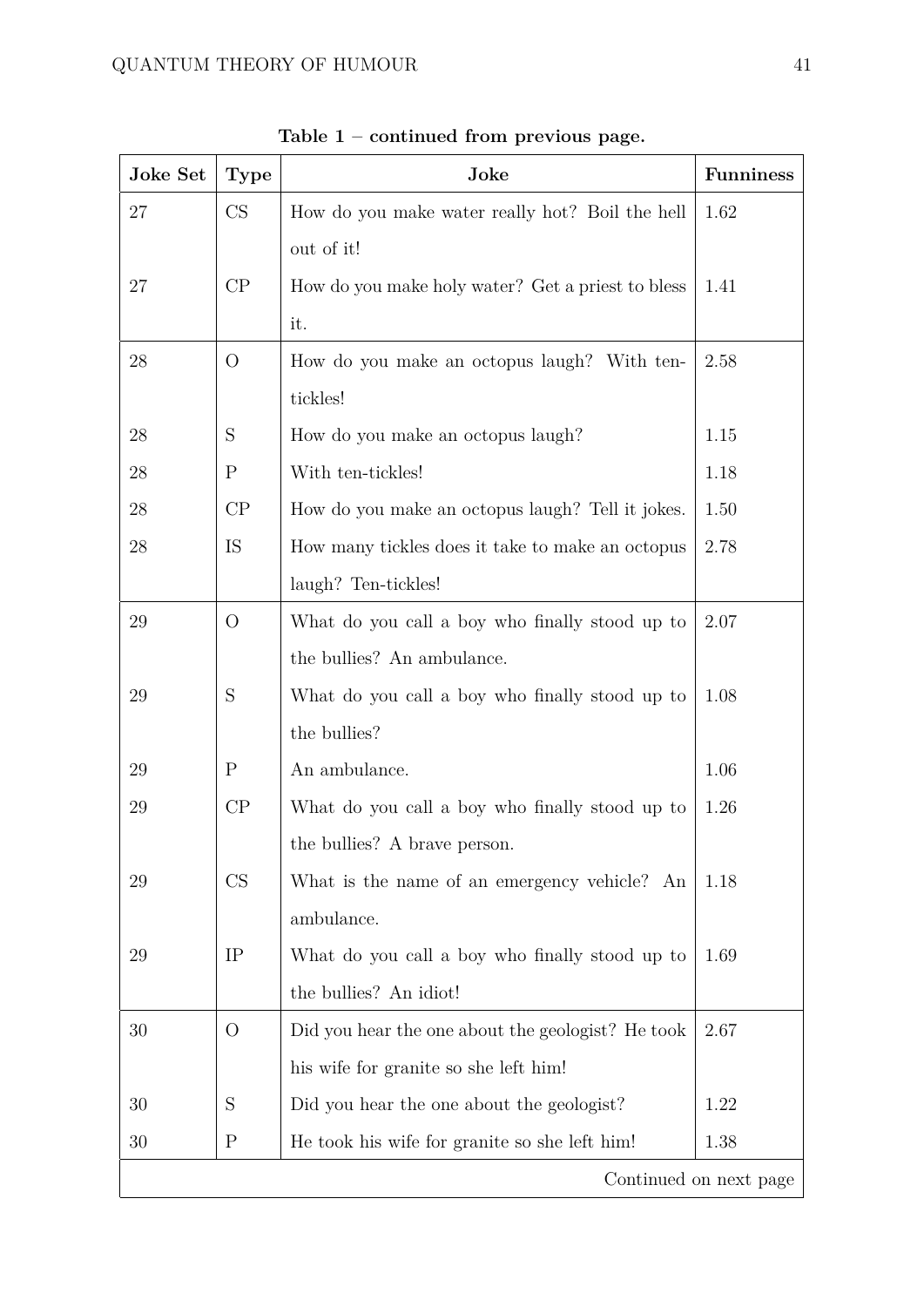| Joke Set | <b>Type</b>            | Joke                                                | <b>Funniness</b> |  |
|----------|------------------------|-----------------------------------------------------|------------------|--|
| 30       | IP                     | Did you hear the one about the geologist? He felt   | 2.53             |  |
|          |                        | that no one appreciated his work; they took him     |                  |  |
|          |                        | for granite!                                        |                  |  |
| 30       | IS                     | What happened to The Rock's marriage? He took       | 2.76             |  |
|          |                        | his wife for granite so she left him!               |                  |  |
| 31       | $\overline{O}$         | What did the tailor think of her new job? It was    | 2.45             |  |
|          |                        | sew-sew.                                            |                  |  |
| 31       | $\mathbf S$            | What did the tailor think of her new job?           | 1.18             |  |
| 31       | $\mathbf P$            | It was sew-sew.                                     | 1.15             |  |
| 31       | IP                     | What did the tailor think of her new job? She       | 2.21             |  |
|          |                        | loved her new coworkers, they left her in stitches! |                  |  |
| 31       | IS                     | What did the sewing teacher say about her stu-      | 2.31             |  |
|          |                        | dent's skills? It was sew-sew.                      |                  |  |
| 32       | $\overline{O}$         | I tried to catch some fog earlier. I mist.          | 2.85             |  |
| 32       | $\mathbf S$            | I tried to catch some fog earlier.                  | 1.26             |  |
| 32       | $\mathbf P$            | I mist.                                             | 1.36             |  |
| 32       | CP                     | I tried to catch some fog earlier. It was hard!     | 1.48             |  |
| 32       | IS                     | I couldn't see where I was throwing my ball         | 2.48             |  |
|          |                        | through the fog so I mist.                          |                  |  |
| 33       | $\rm{O}$               | What happened to the plant in math class?<br>-It    | 2.73             |  |
|          |                        | grew square roots!                                  |                  |  |
| 33       | S                      | What happened to the plant in math class?           | 1.10             |  |
| 33       | $\mathbf P$            | It grew square roots!                               | 1.14             |  |
| 33       | IP                     | What happened to the plant in math class? It died   | 1.93             |  |
|          |                        | of boredom!                                         |                  |  |
|          | Continued on next page |                                                     |                  |  |

**Table 1 – continued from previous page.**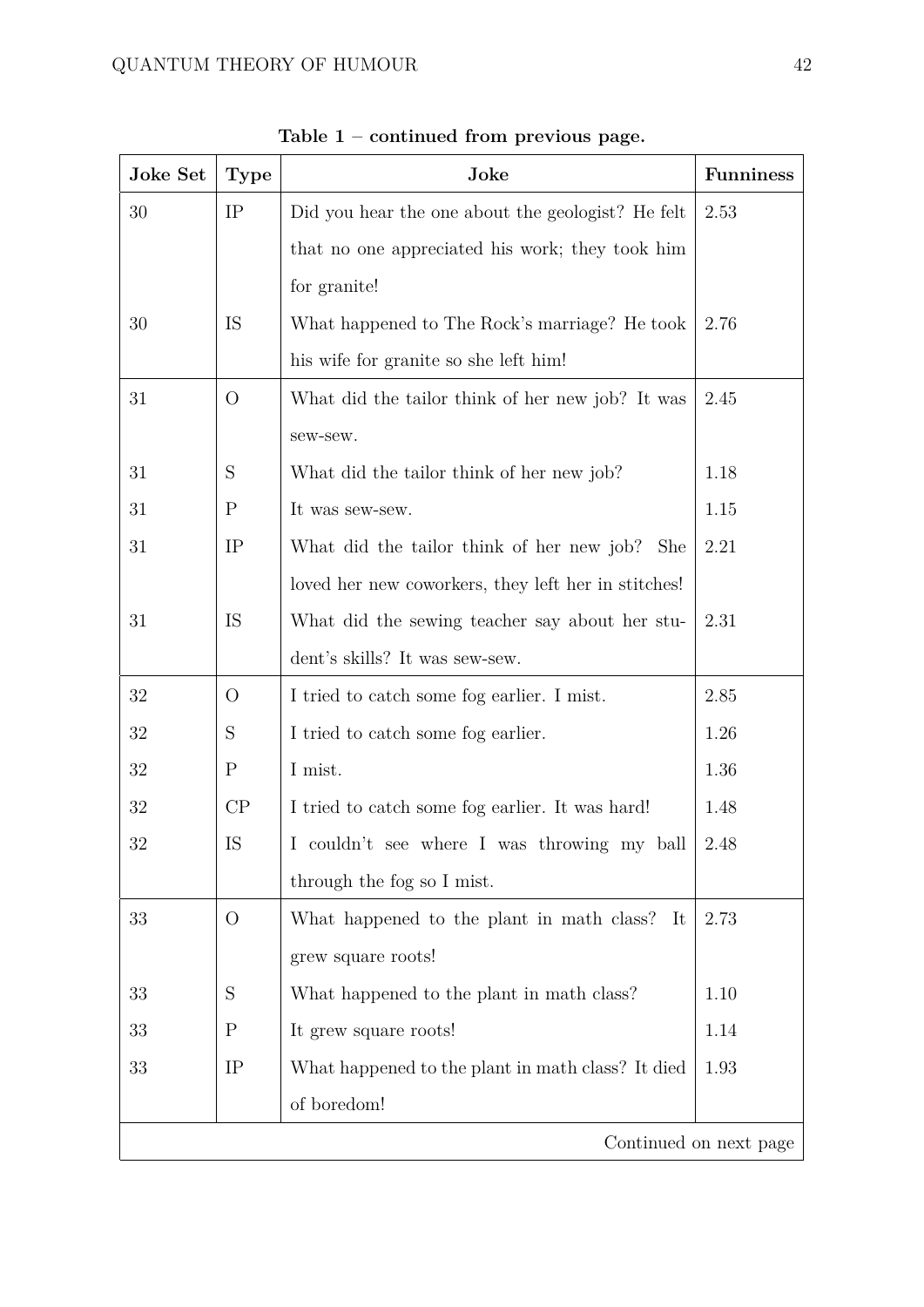| Joke Set | <b>Type</b>  | Joke                                              | <b>Funniness</b> |
|----------|--------------|---------------------------------------------------|------------------|
| 33       | IS           | What happened when the tree went to college? It   | 2.34             |
|          |              | grew square roots!                                |                  |
| 34       | $\rm{O}$     | What kind of bus can you never enter? A syllabus. | 2.29             |
| 34       | S            | What kind of bus can you never enter?             | 1.11             |
| 34       | P            | A syllabus.                                       | 1.10             |
| 34       | IP           | What kind of bus can you never enter? A rhombus!  | 2.20             |
| 34       | CS           | What do you look at to learn about a class? A     | 1.34             |
|          |              | syllabus.                                         |                  |
| 35       | $\Omega$     | What kind of dress can't be worn? An address!     | 2.43             |
| 35       | S            | What kind of dress can't be worn?                 | 1.09             |
| 35       | $\mathbf{P}$ | An address!                                       | 1.10             |
| 35       | CP           | What kind of dress can't be worn? One that is too | 1.53             |
|          |              | small.                                            |                  |
| 35       | IS           | Where can you find a dressmaker? Their address!   | 1.91             |

**Table 1 – continued from previous page.**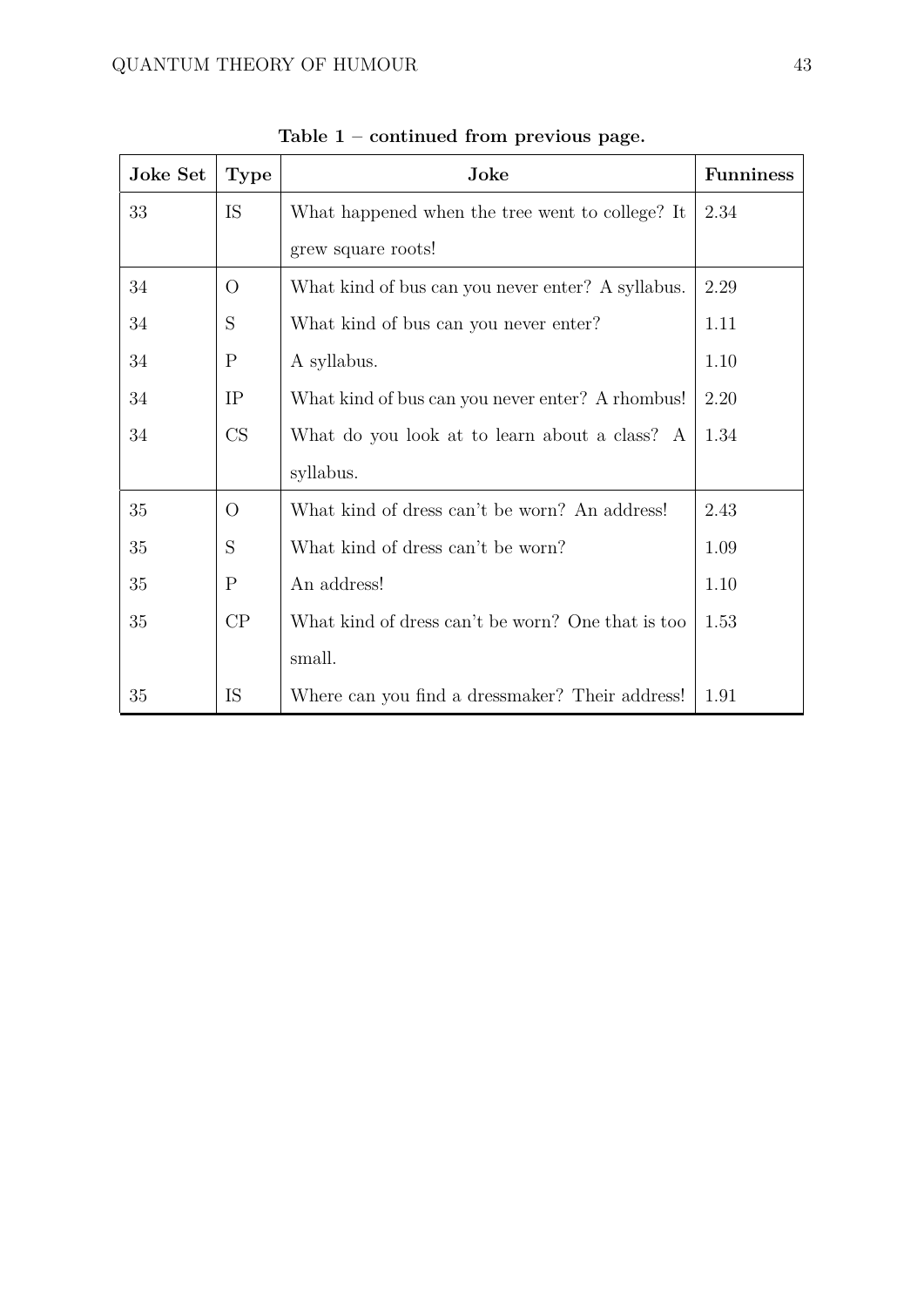| Joke Variant O S P CS CP IS IP                    |  |  |  |  |
|---------------------------------------------------|--|--|--|--|
| Mean Funniness 2.70 1.22 1.22 1.41 1.47 2.37 2.12 |  |  |  |  |

<span id="page-43-0"></span>**Table 2.** The mean funniness ratings across all participants and all joke sets for each kind of joke variant. O refers to Original; S refers to Set-up only; P refers to Punchline only; CS refers to Congruent Set-up; CP refers to Congruent Punchline; IS refers to Incongruent Set-up; IP refers to Incongruent Punchline.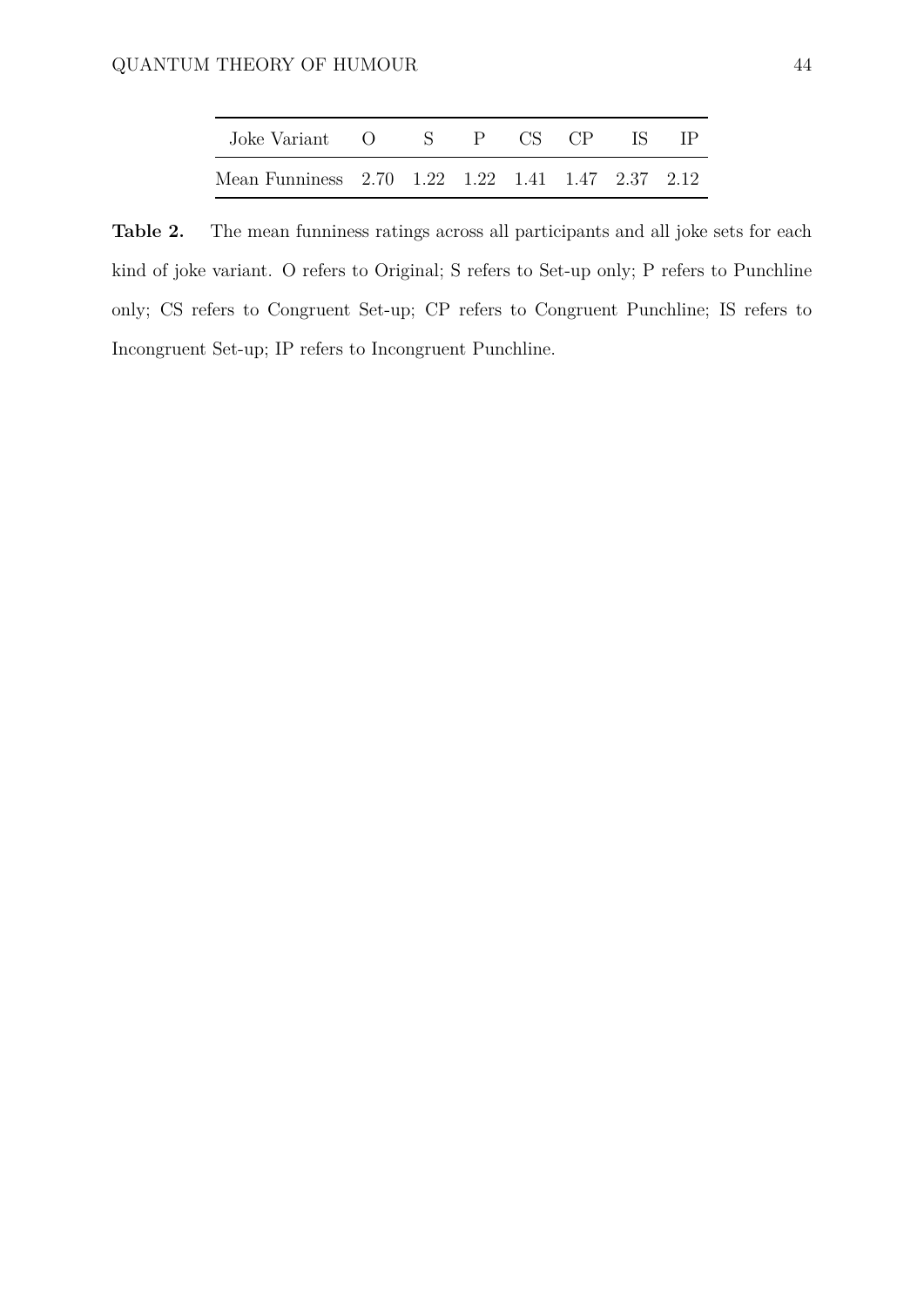<span id="page-44-0"></span>

*Figure 1*. The humour of a joke can be explained as arising from a measurement process that occurs with respect to two incompatible frames. Using the example of the pun, (a) the meaning of the set-up is reinterpreted with EYT updating towards the interpretations ATE. (b) Funniness is then treated as a measurement, with the probability of funniness being judged with respect to a projection on the  $\{|0\rangle, |1\rangle\}$  basis. In this case there is a large probability of the joke being considered funny due to the dominant component of the projection of  $|\Psi\rangle$  lying on the  $|1\rangle$  axis. (c) The cognitive state of the subject then collapses to the observed state (i.e. funny or not).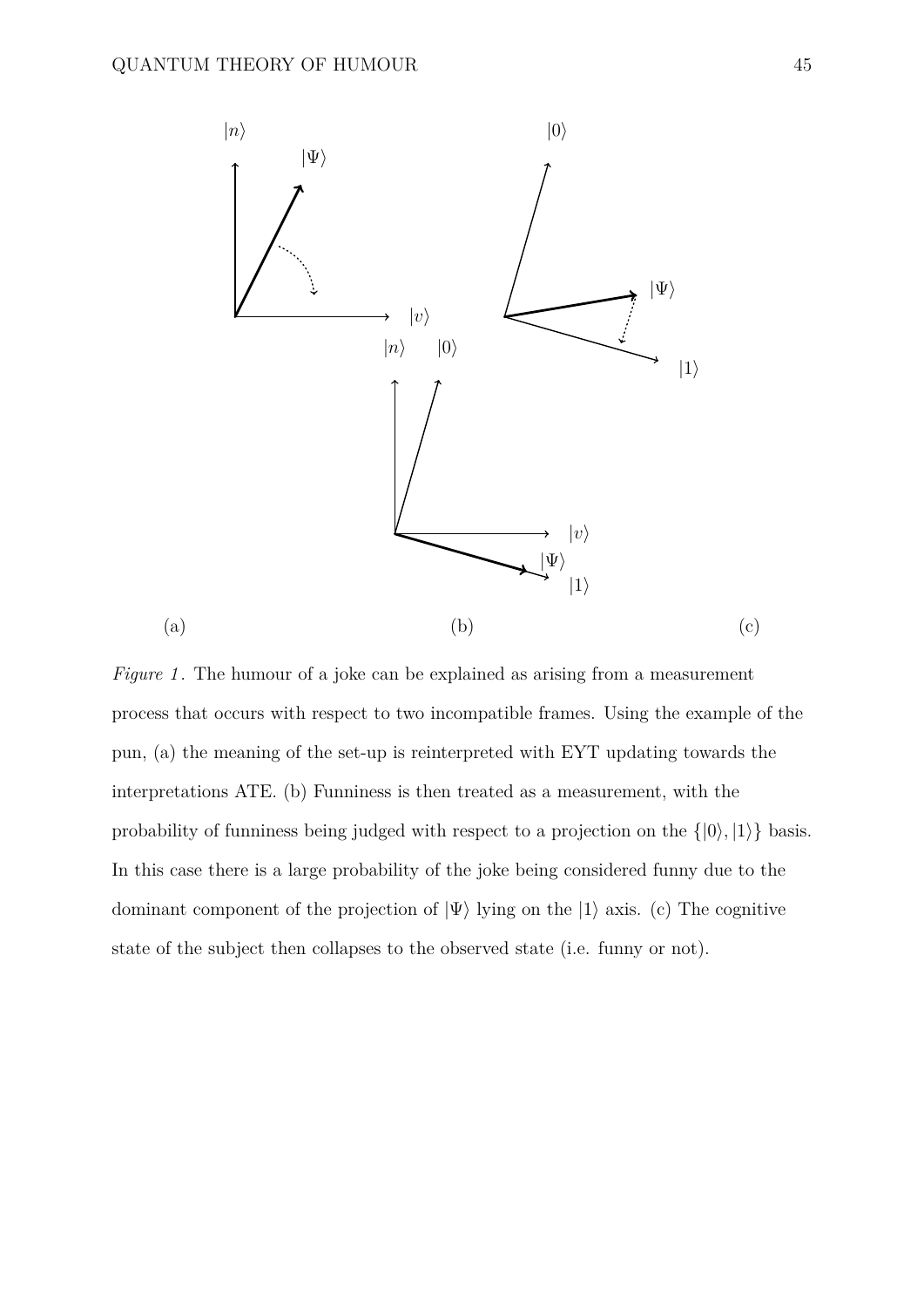<span id="page-45-0"></span>

*Figure 2* . An example of a Frame blend in the QTH. (a) An *Off the Leash* cartoon by W. B. Park that blends two frames: a human courtship frame and an octopus frame. (b) An illustration of how the human courtship frame and the octopus frame map onto one another in the frame blend. (Both examples first appeared in [\[42\]](#page-29-2)).